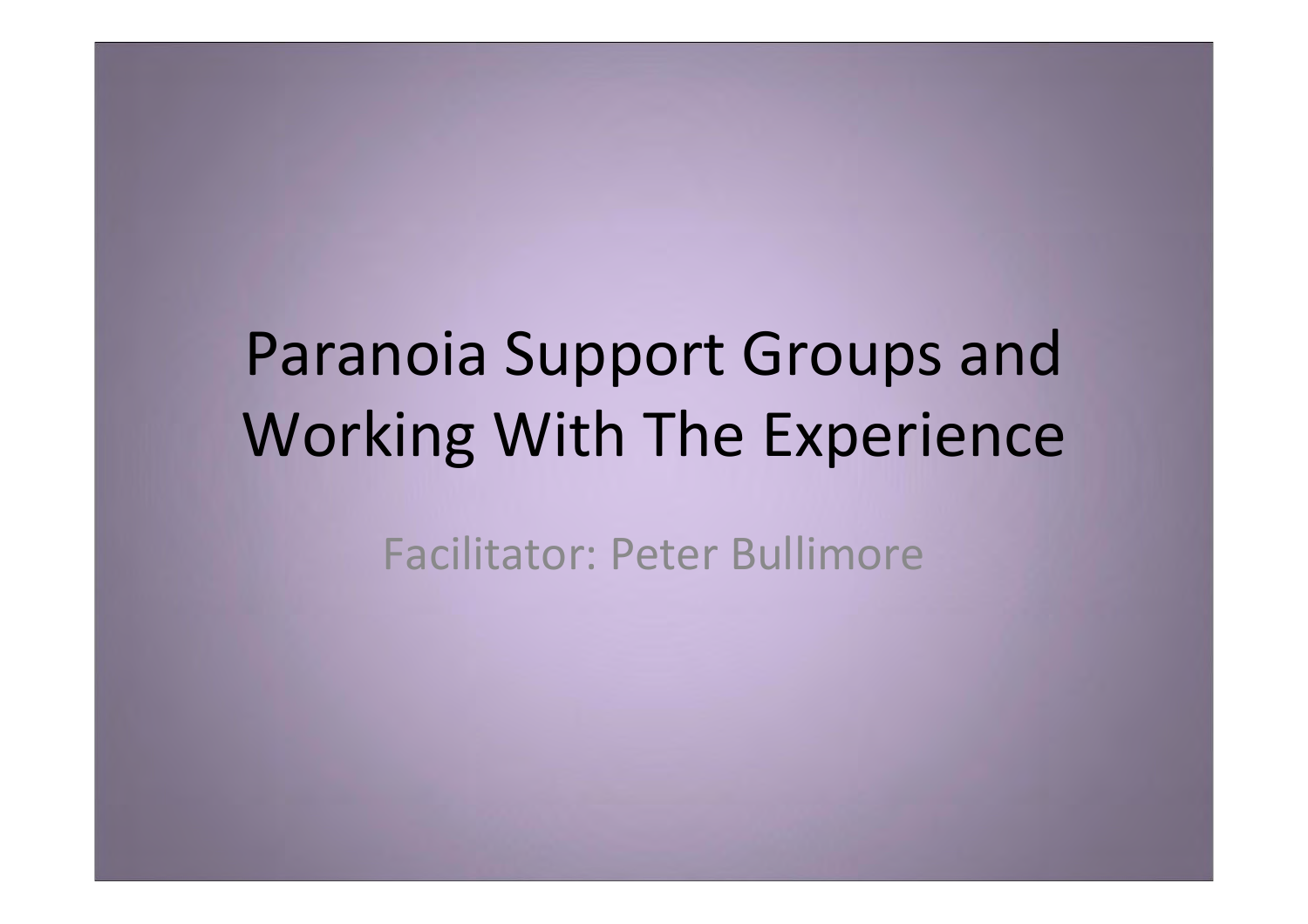### History of paranoia

The word paranoia was coined by Hippocrates who is commonly described as the founder of Medicine who was born around the year 460BC on the Greek island of Kos.

He used the word paranoia to describe people's experiences when they had a very high temperature.

He did this by putting together the Greek words (Para) beside and (Nous) mind, to create a word 'out of ones mind'.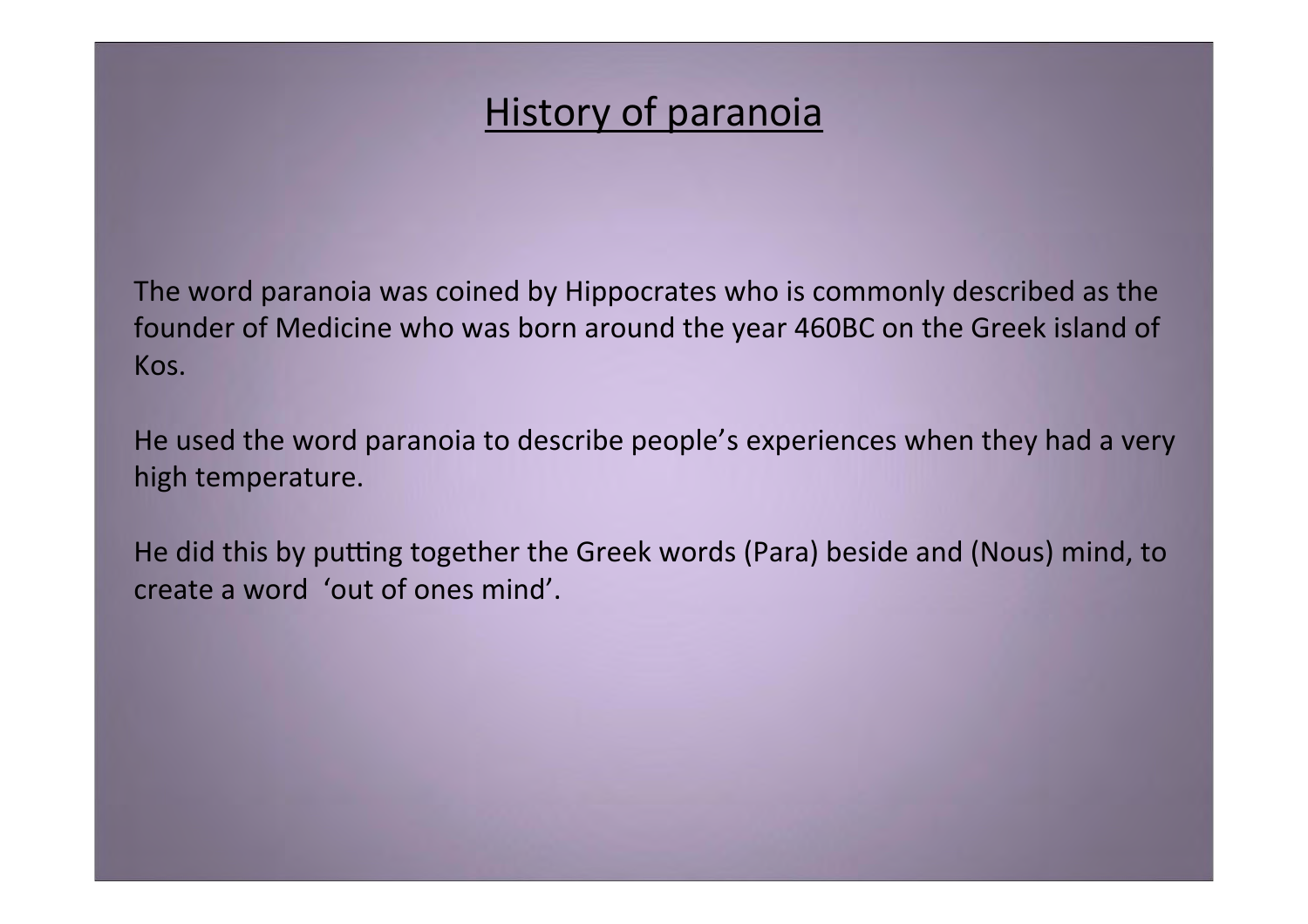### How many CCTV cameras are there in England?

5 million 20% of the worlds population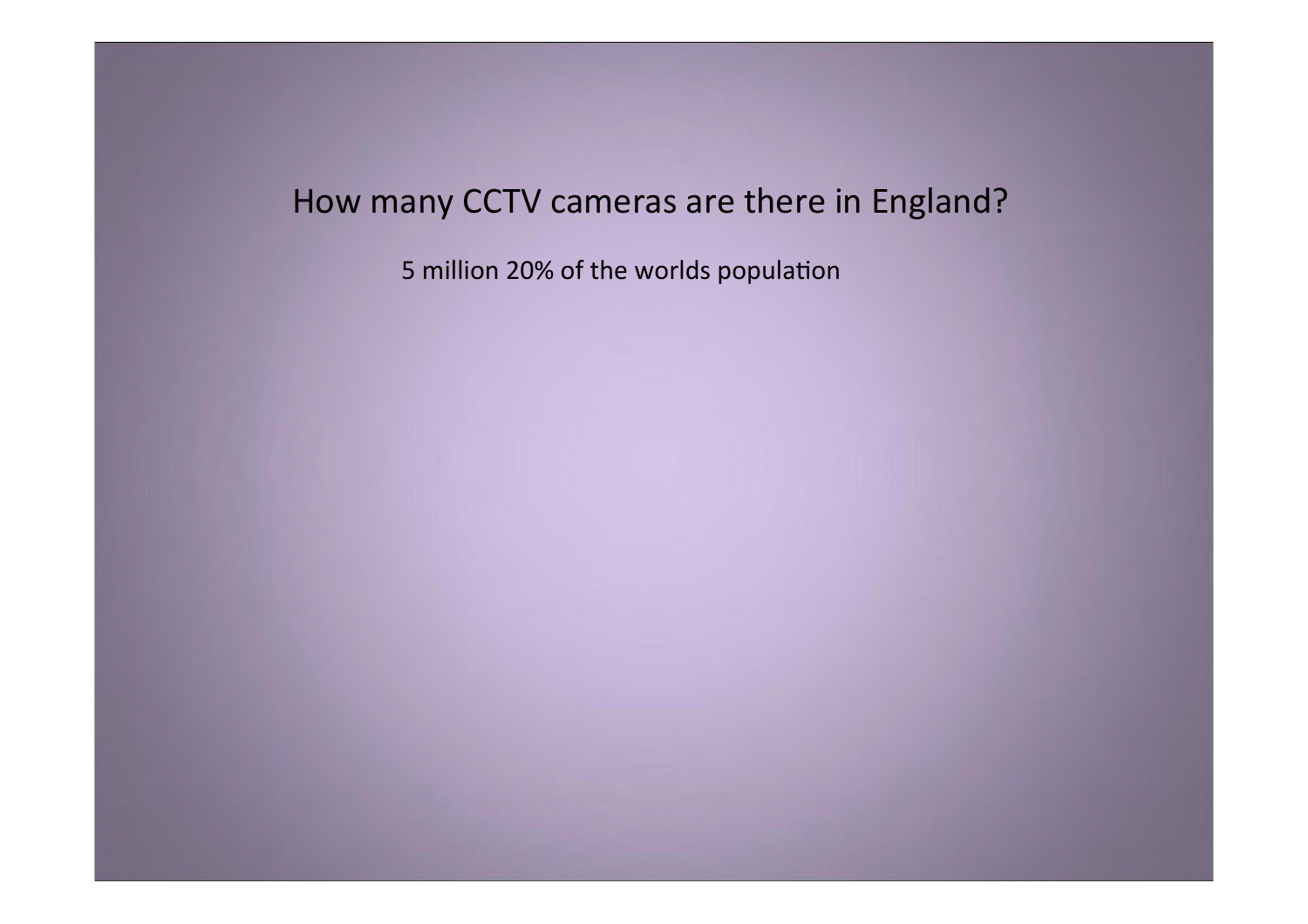### 1. What does paranoia mean to you?

2.How do you recognise when someone is paranoid?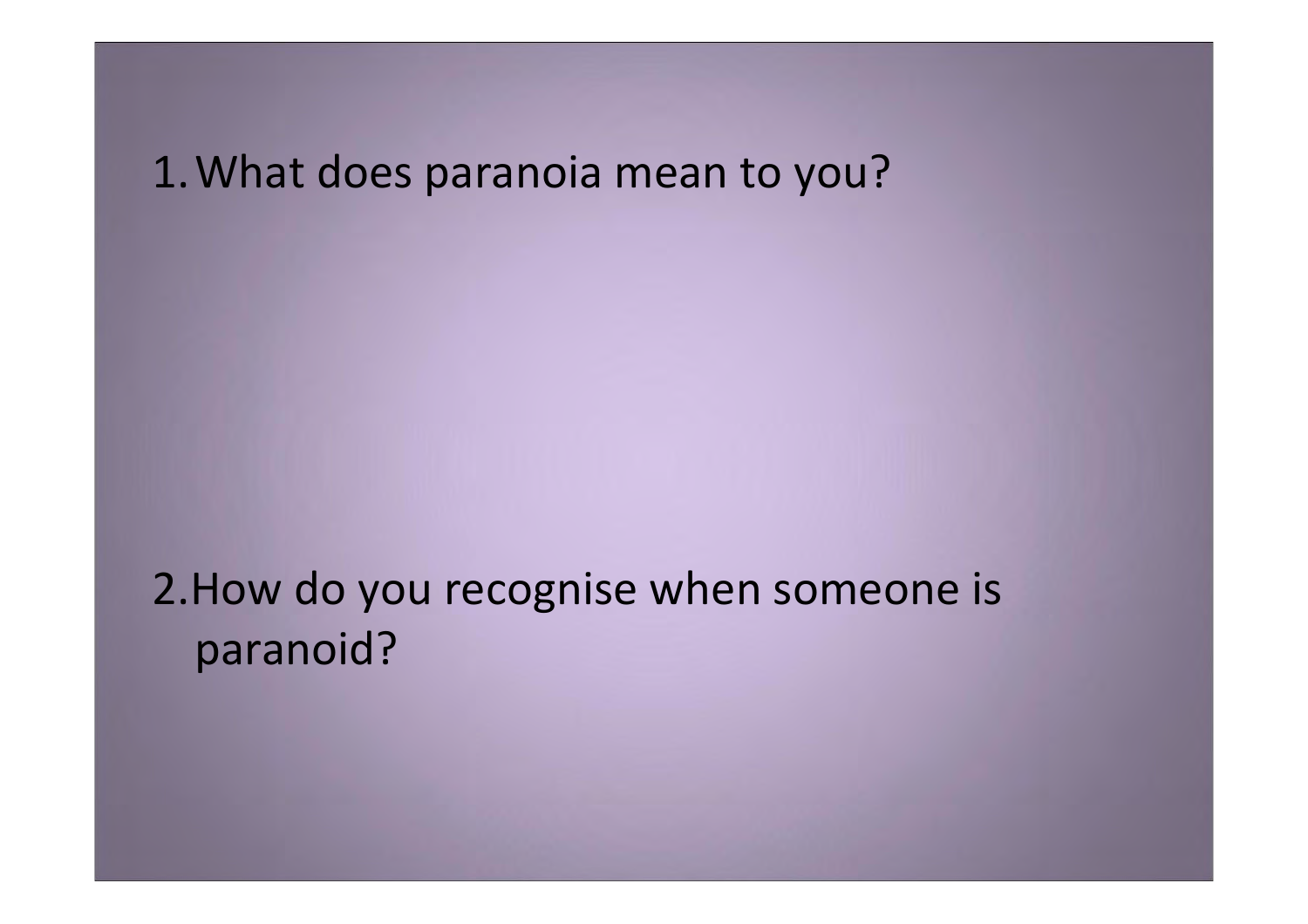#### 'FEAR'INVENTORY

What am I most frightened about?

Do my fears restrict my movements outside the house?

Are there places you refuse to go to because you are frightened?

Do your fears inhibit you from taking a job or advancing in your job?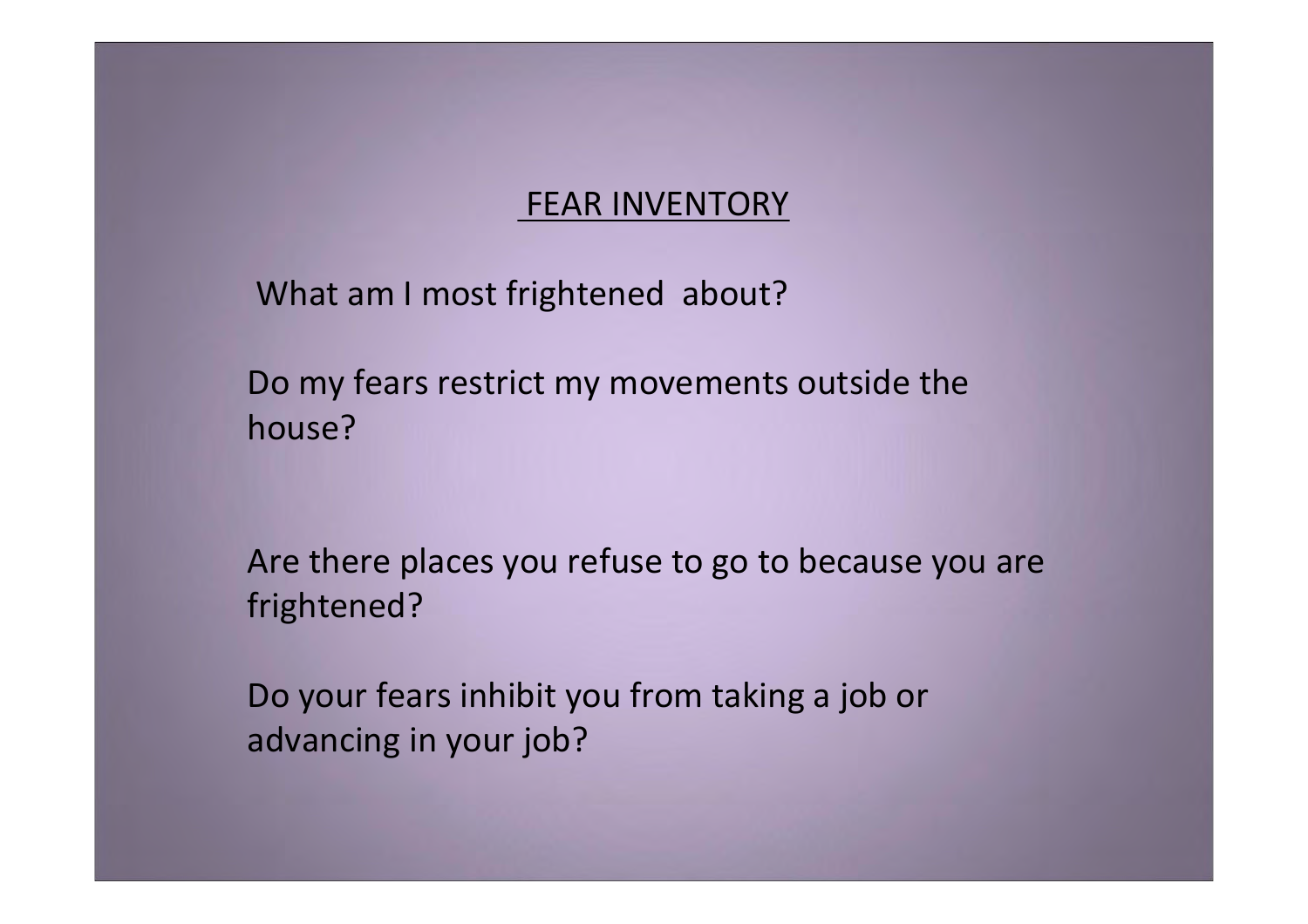#### **Consequences**

Which of these is the starting point? (triggers).

### We need to deal with **stress**, **anger**, **people, life experience** and **situations**.

Group members will bring a variety of feelings, emotions and beliefs to the group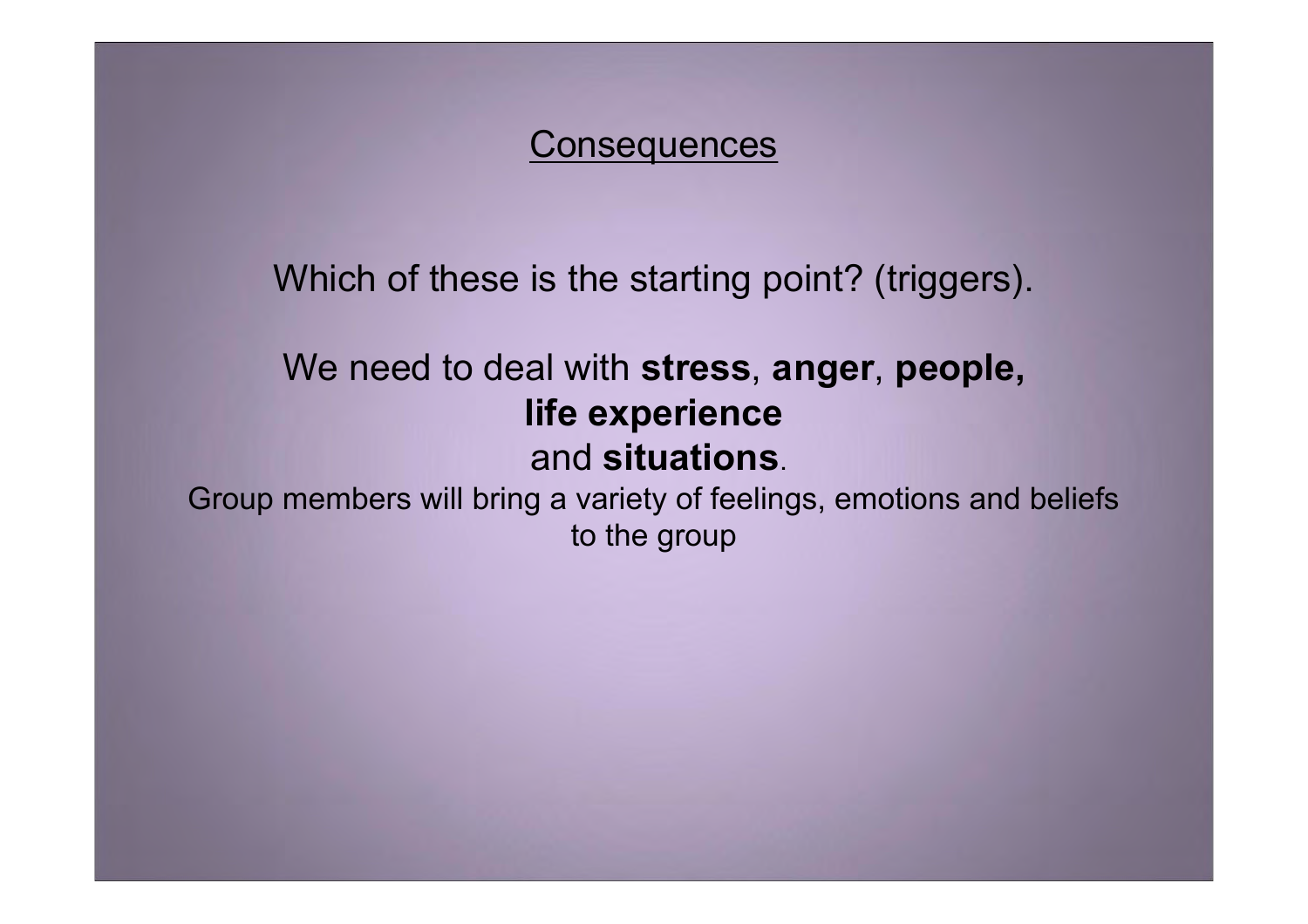Think about these experiences as fear free

What is paranoia without fear?

What are voices without fear?

What is anxiety without fear?

Can you have a panic attack without fear?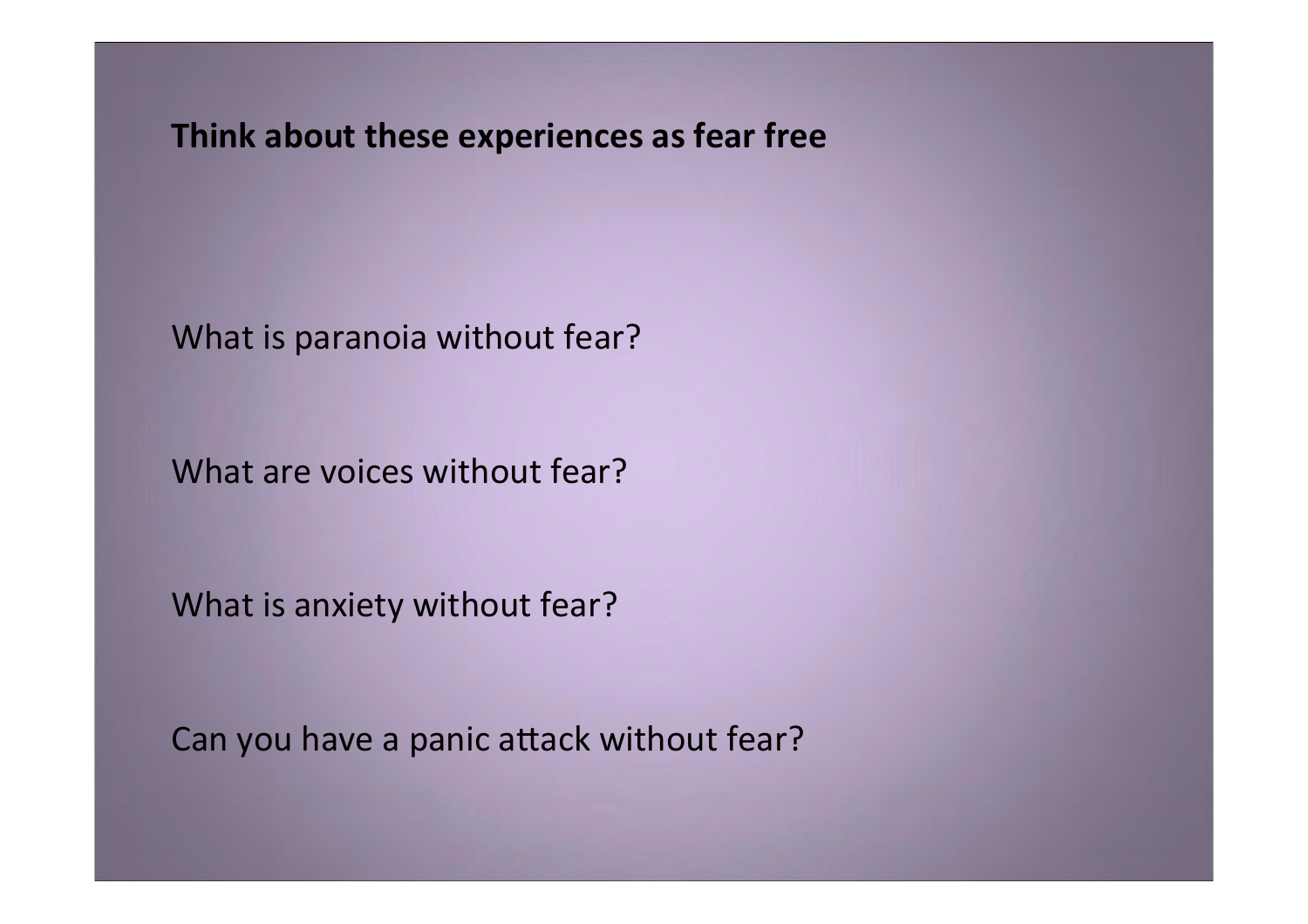

# Is the master emotion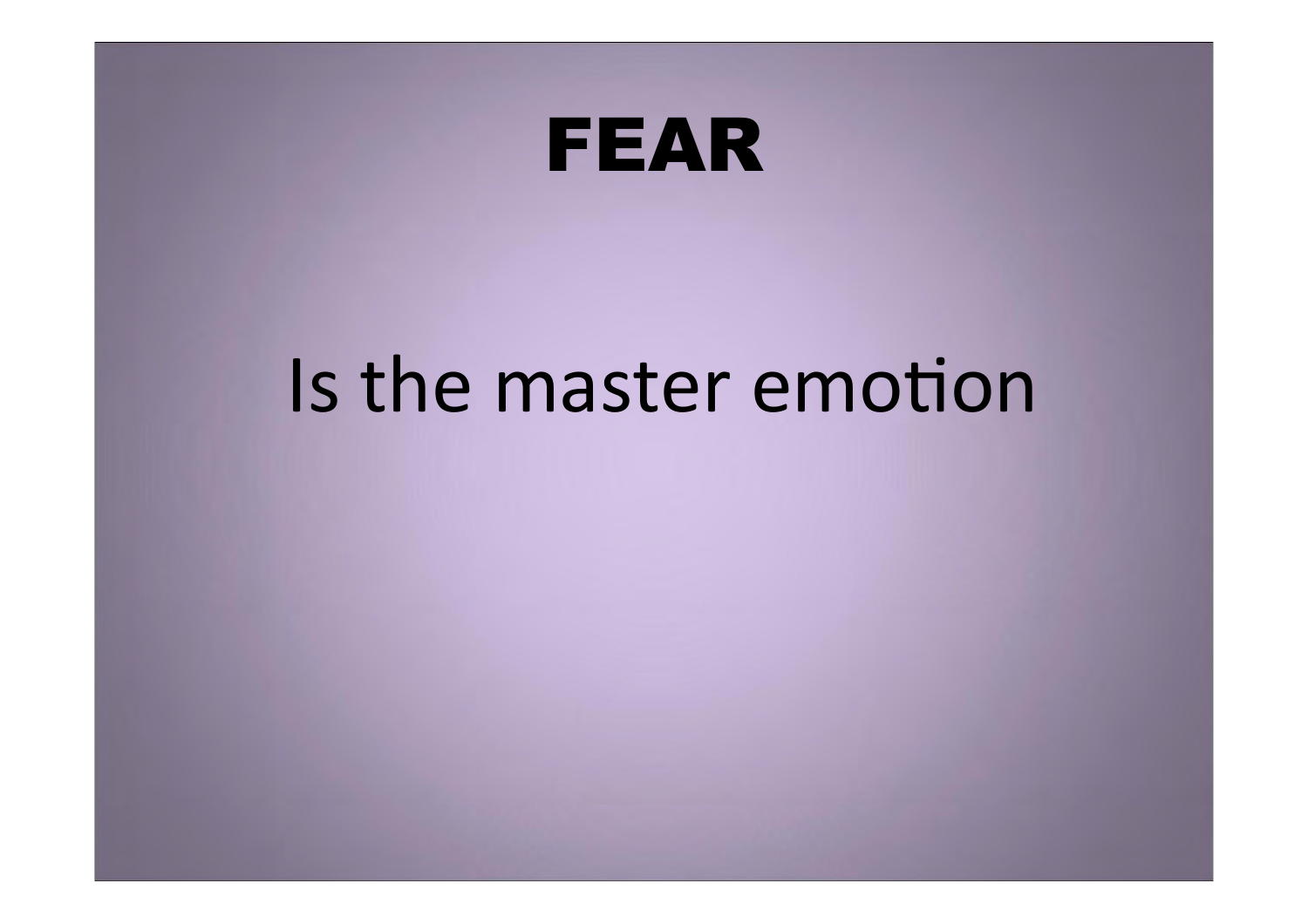#### Traditional assumptions about paranoia and paranoid delusions

 $\bullet$ An irrational and false belief •Belonging to an individual (or, more rarely, a couple or group) • A sign of pathology •The content and context of which are meaningless

Aims of intervention

• To reduce distress by eliminating the belief in some way (e.g. through the •use of psychiatric medication) •To make the person more 'rational'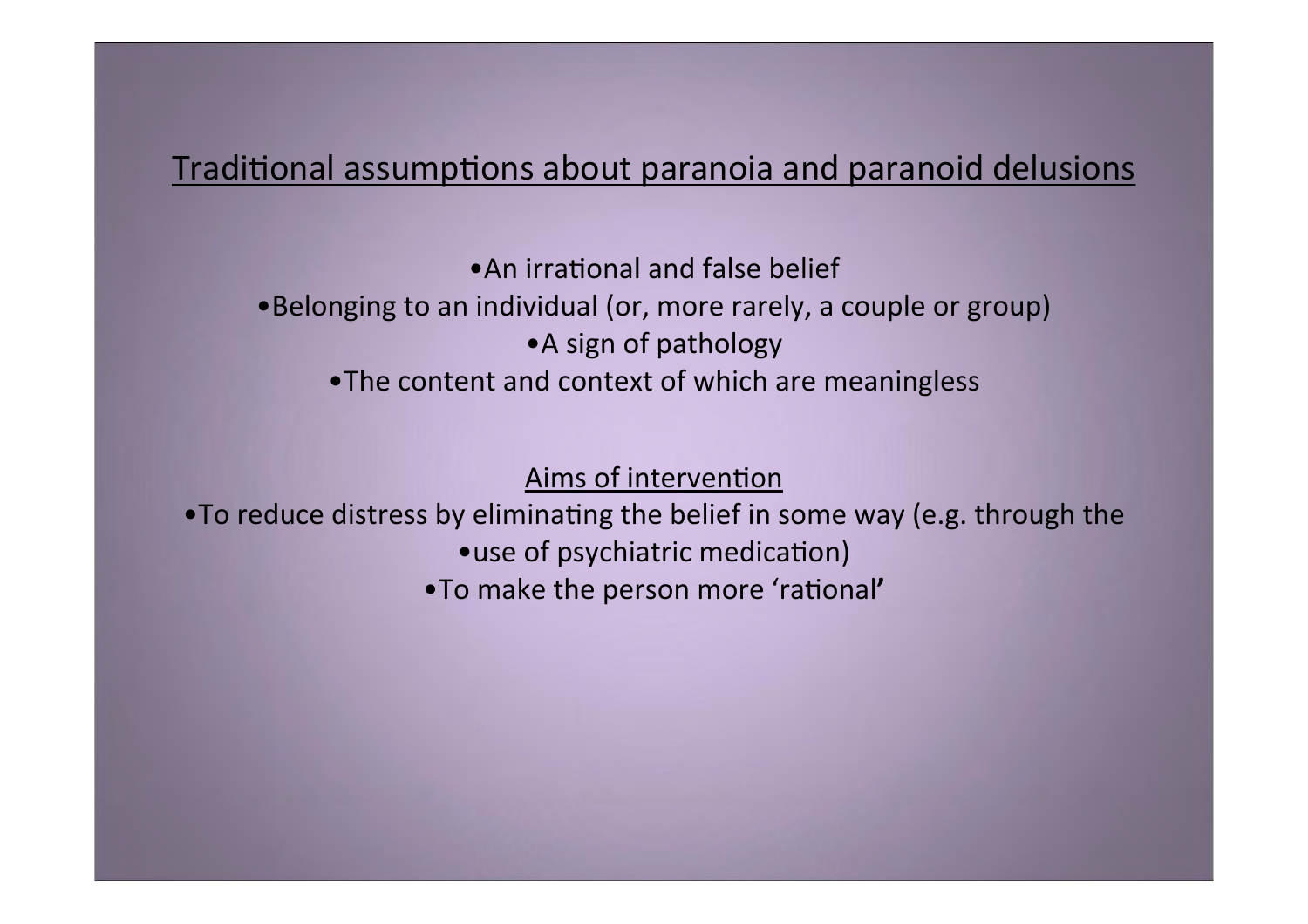#### Problems with traditional assumptions

•They are based on a naively realist view of the world, but.... -Most people are diagnosed without empirical investigations taking place • Agreement between diagnoses are poor •We do not have 'objective' evidence for many beliefs • (e.g. political, ethical, religious etc.) Conventional theories see 'delusions' as abnormal in some way but .... • Surveys of general public show high rates of belief in supposedly • irrational phenomena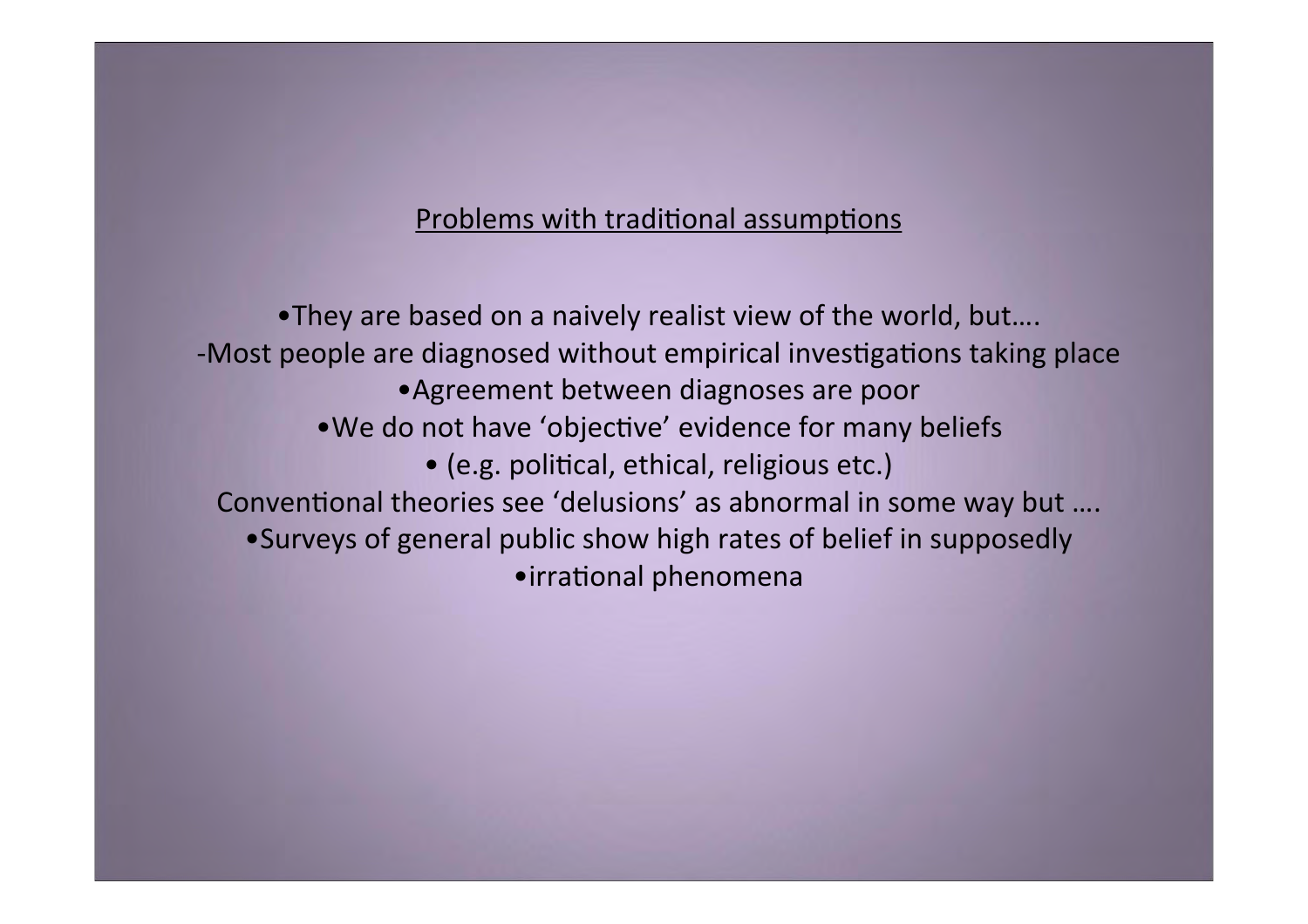### A Gallup survey (1995) found the following rates of belief:

Telepathy 45% Ability to predict the future 45% Hypnotism 42% Life after death 39% Faith healing 39% Ghosts 31% Alien abduction 70%  $U.F.O's 35%$ 

•Studies find it hard to differentiate between 'normal' and 'deluded' 'people

•There is evidence that people vary in their conviction in supposedly delusional beliefs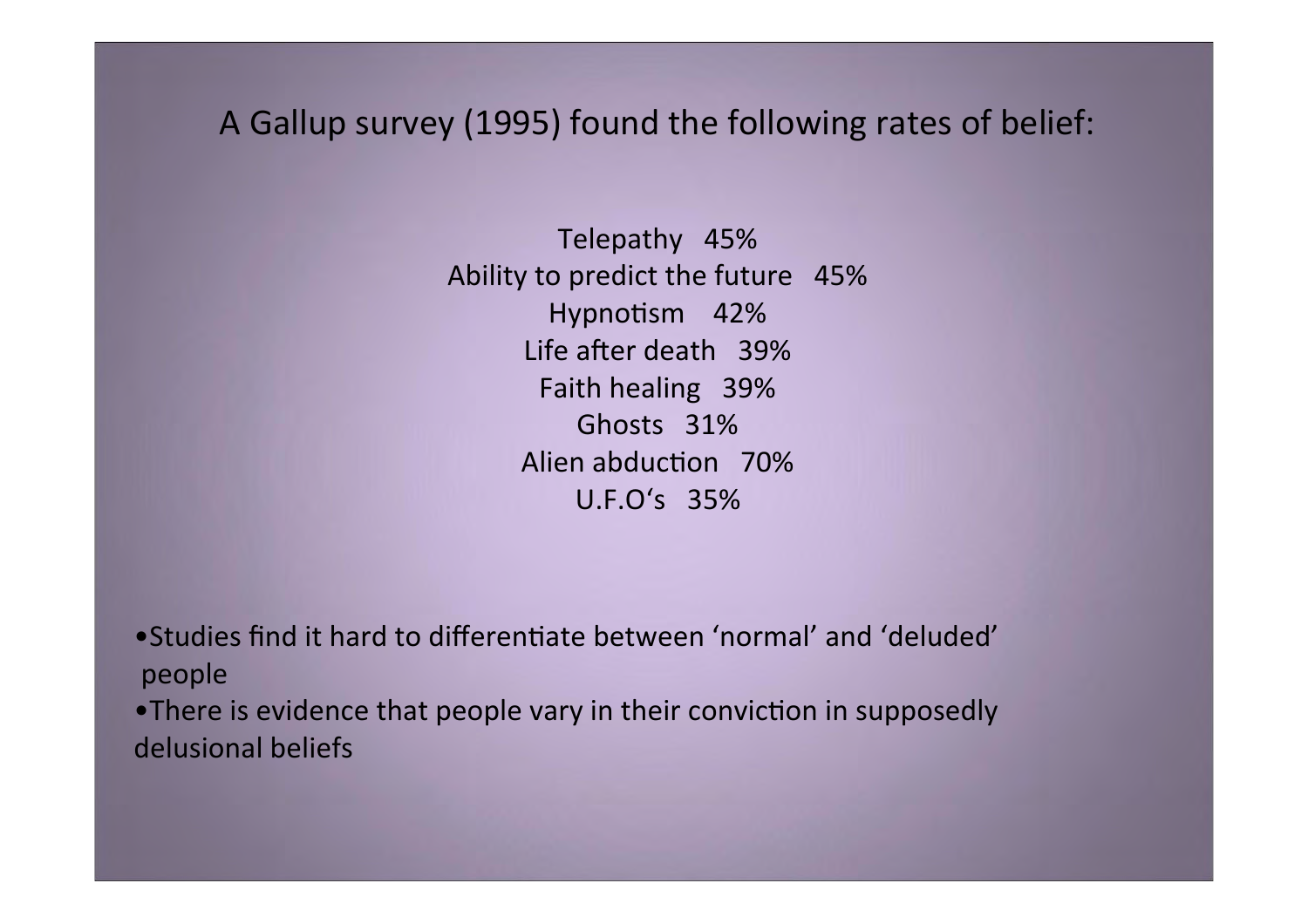Delusions are seen as meaningless but.... •There is evidence that 'delusional beliefs' may relate to purpose and meaning in life •Links may be found between themes in a person's 'delusions' and in their life • Surveys report a link between paranoid beliefs and social positions characterised by powerlessness and the threat of victimisation and exploitation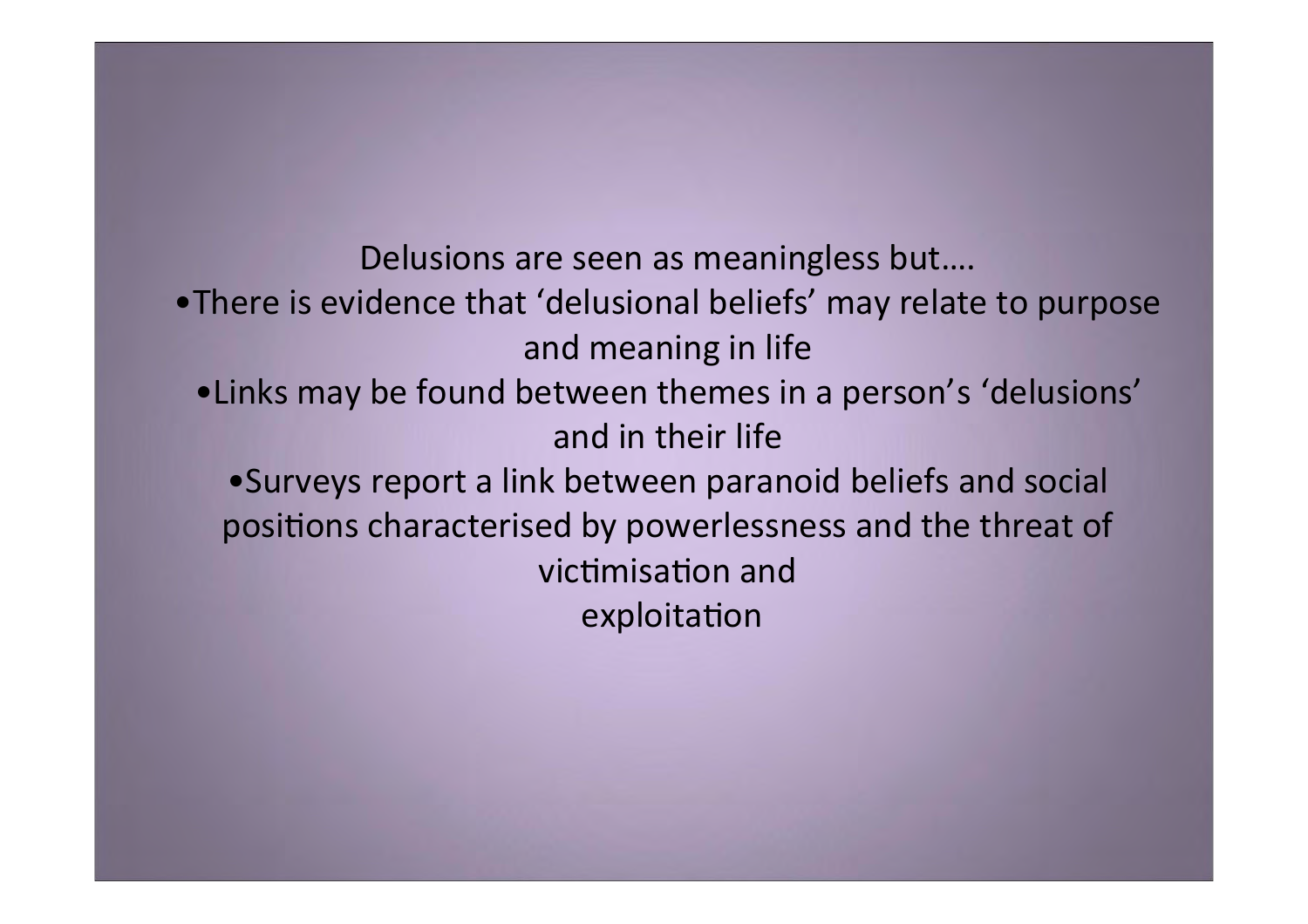## Alternative ways of working

### **Key principles**

human rights (people should be free to believe whatever they want)

for those who are distressed by their beliefs, focus on the 'fit' between their beliefs and the lives they wish to lead rather than on necessarily changing the belief itself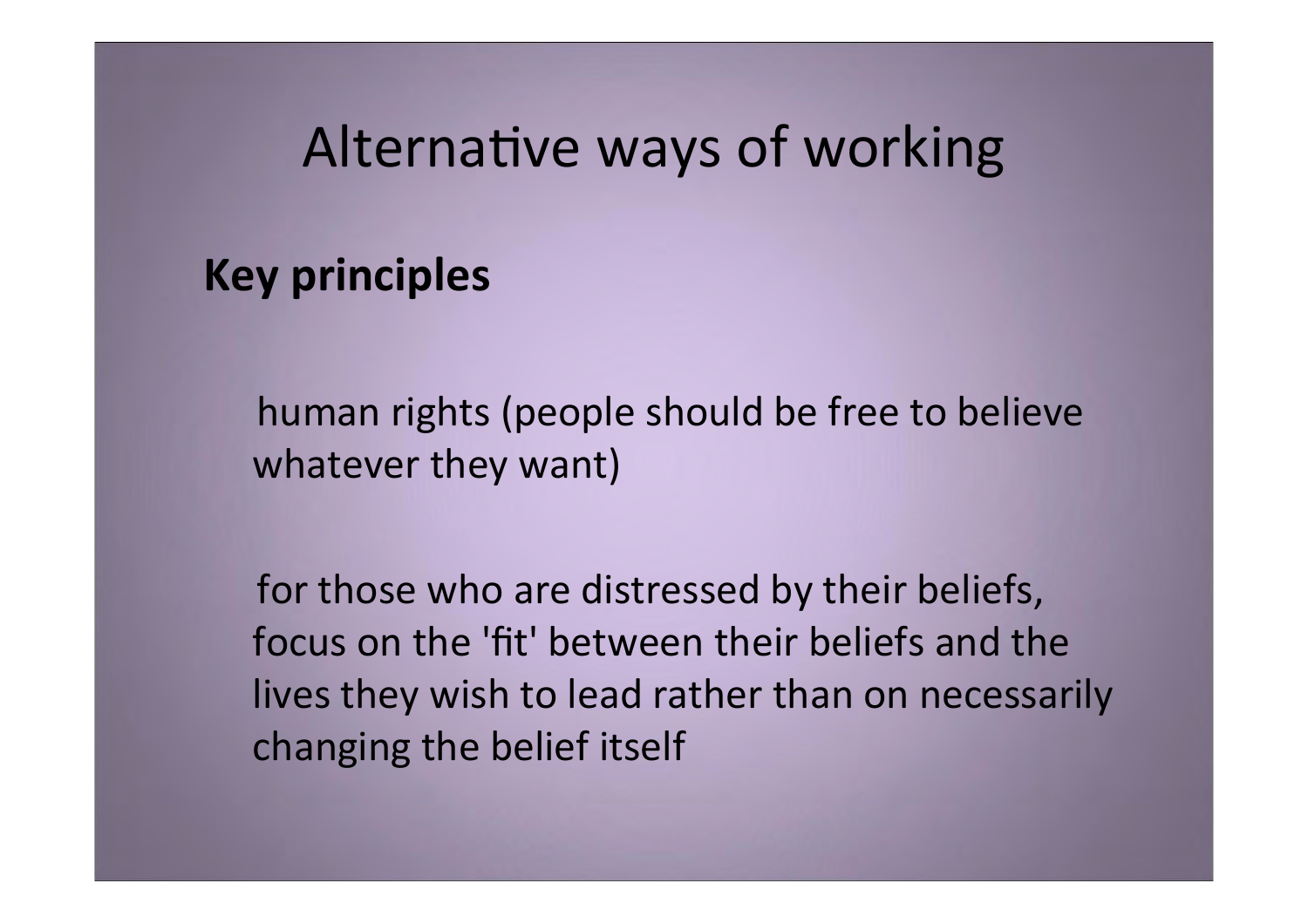### Paranoia as the perception of an alternative reality

- Within this viewpoint, a paranoid belief might be seen as a legitimate way of seeing the world
- It might also be seen as the result of having a heightened sense of awareness or an increased sensitivity to the reactions of others as part of the variation of human experience (like hearing voices)
- **Preferred intervention**: To be left alone! Or to meet or network with others who accept their ideas and help them explore them in a non-judgemental atmosphere. The others may or may not share the ideas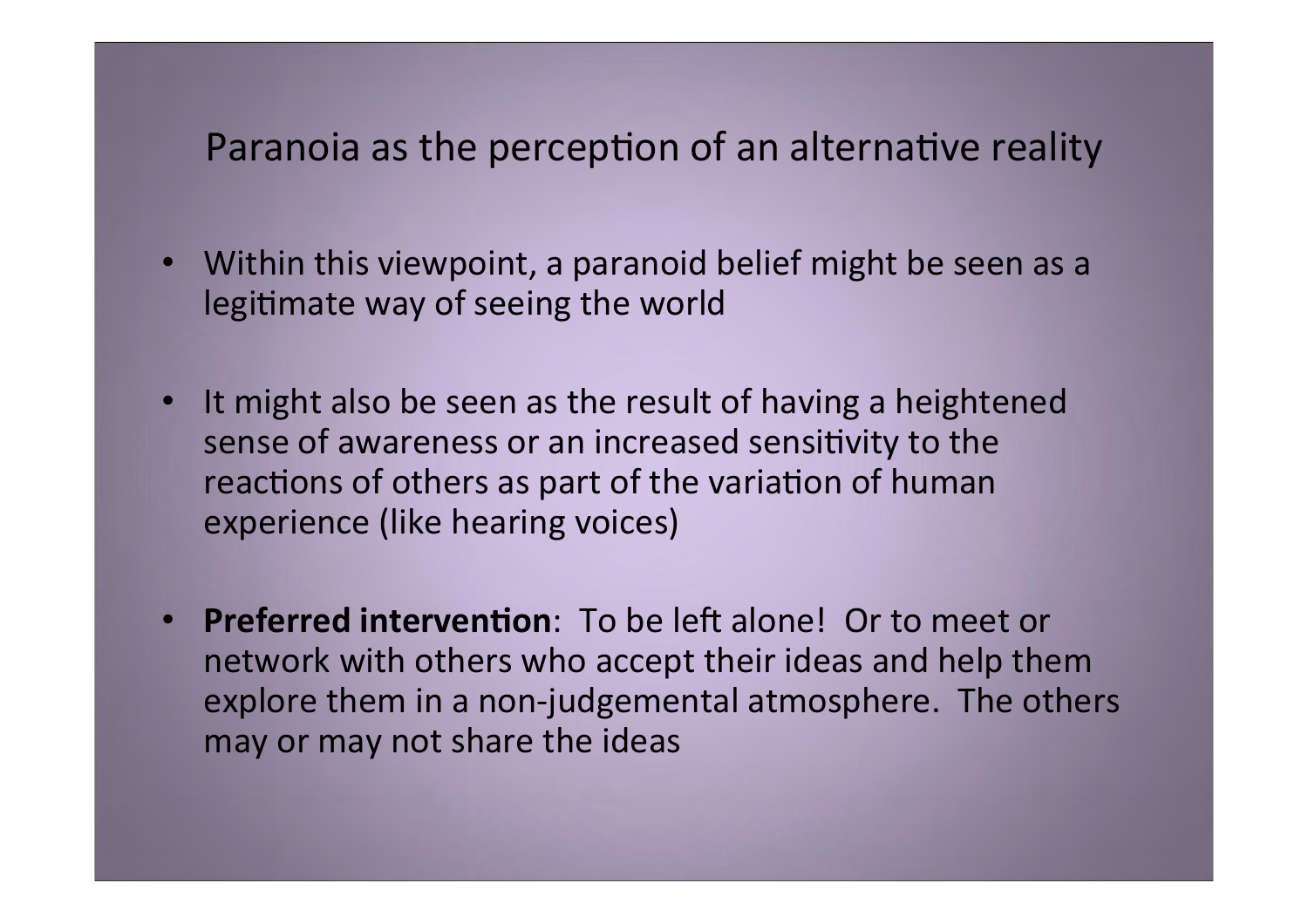## Paranoia as a response to past victimisation: Pros

- $\Box$  Can help to make sense of bewildering experiences by making sense of and sharing the experiences with likeminded people in a safe and non judgemental atmosphere
- $\blacksquare$  Helps people to develop a story to understand their journey from the past to now
- $\blacksquare$  Relates people's feelings and approach to the world, in relation to their experience of power which helps people break down feelings of powerlessness and isolation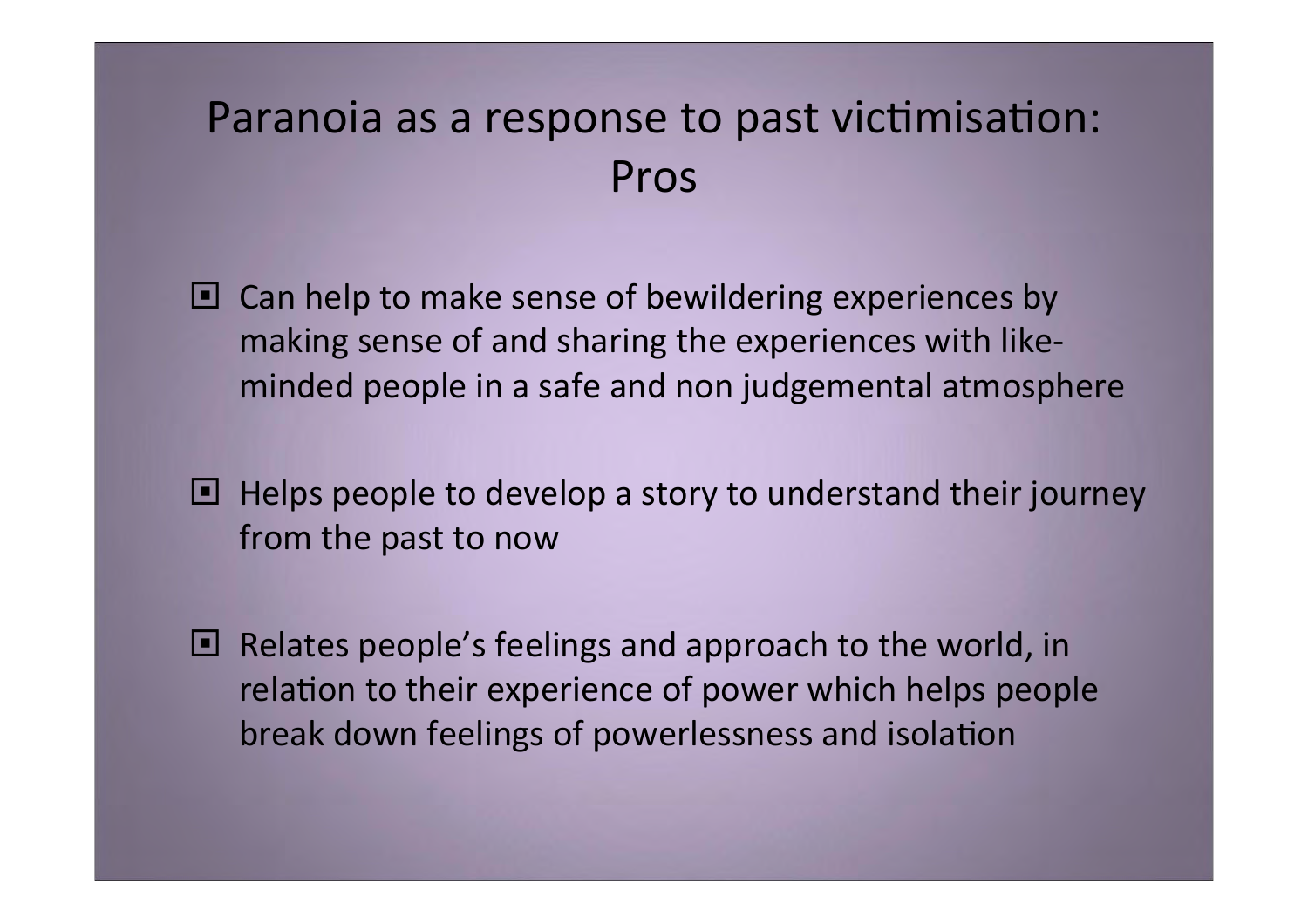## Paranoia as a response to past victimisation: Cons

- It is not known whether all those who experience paranoia have been victimised
- People may not feel ready to discuss past trauma
- Handled badly, discussions can leave the person re-traumatised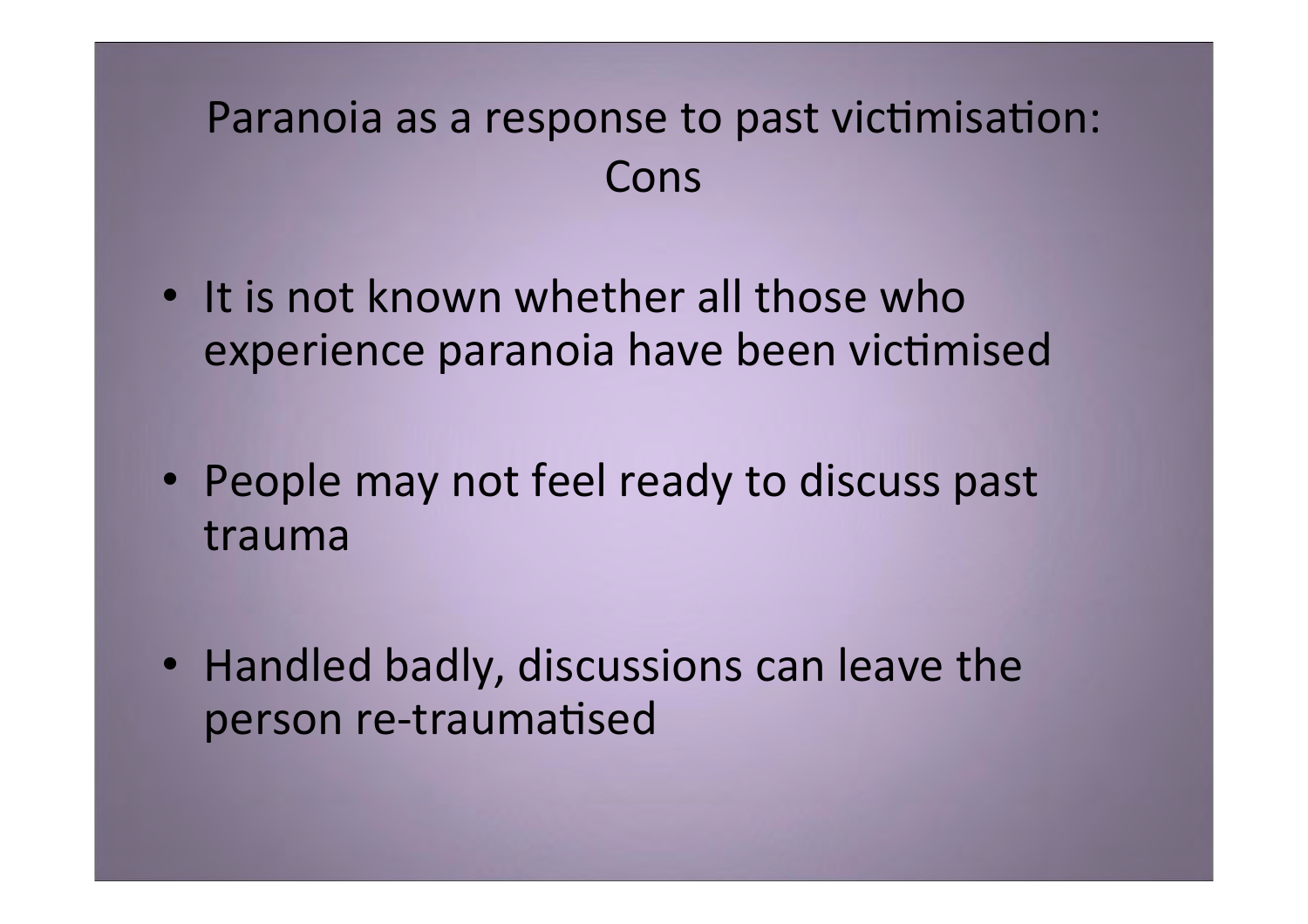## Trauma is prevalent in mental health

- · Sexual
- Physical
- · Emotional
- Often found in the narrative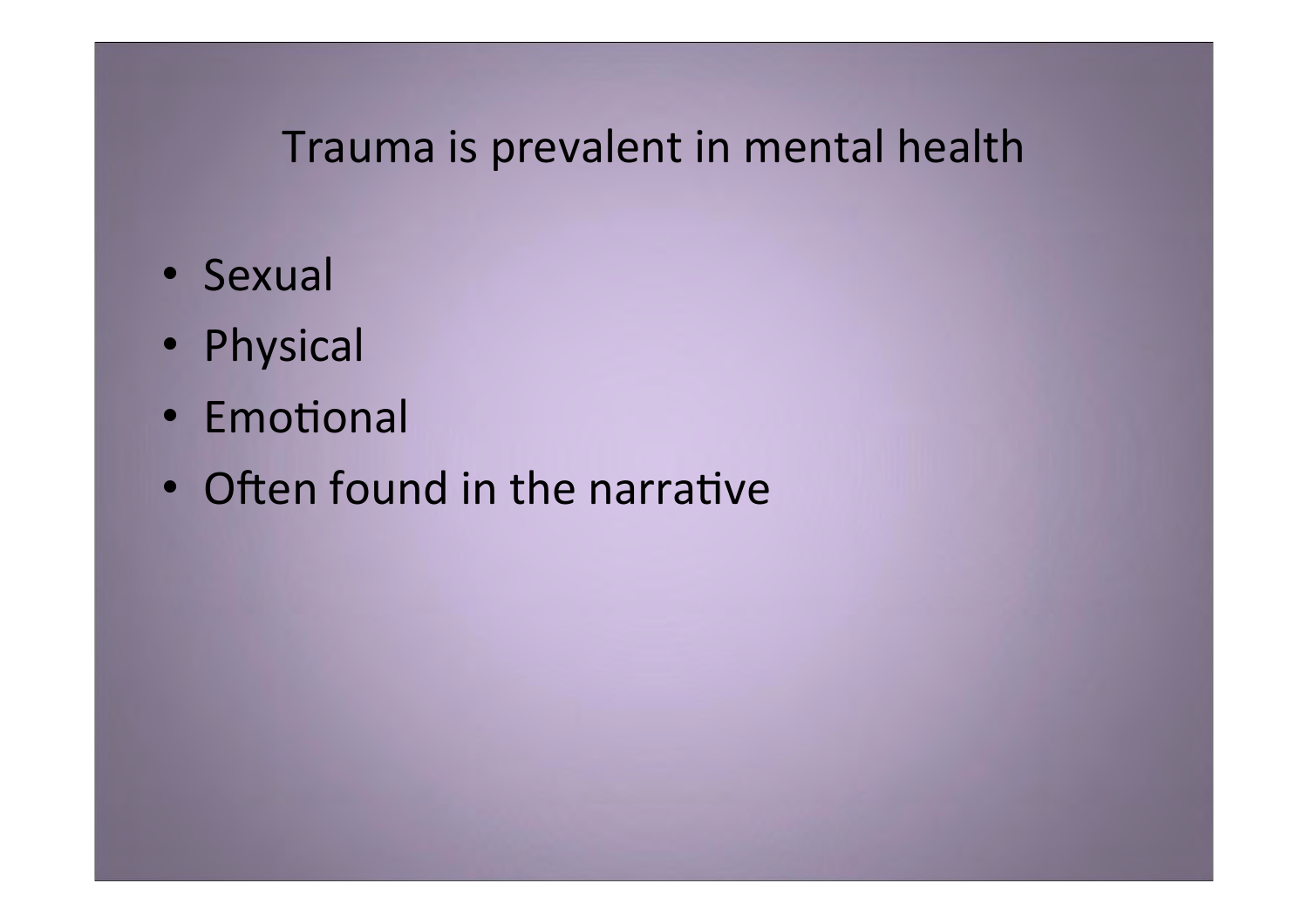## We should be asking what has happened to you?

## Not what is wrong with you?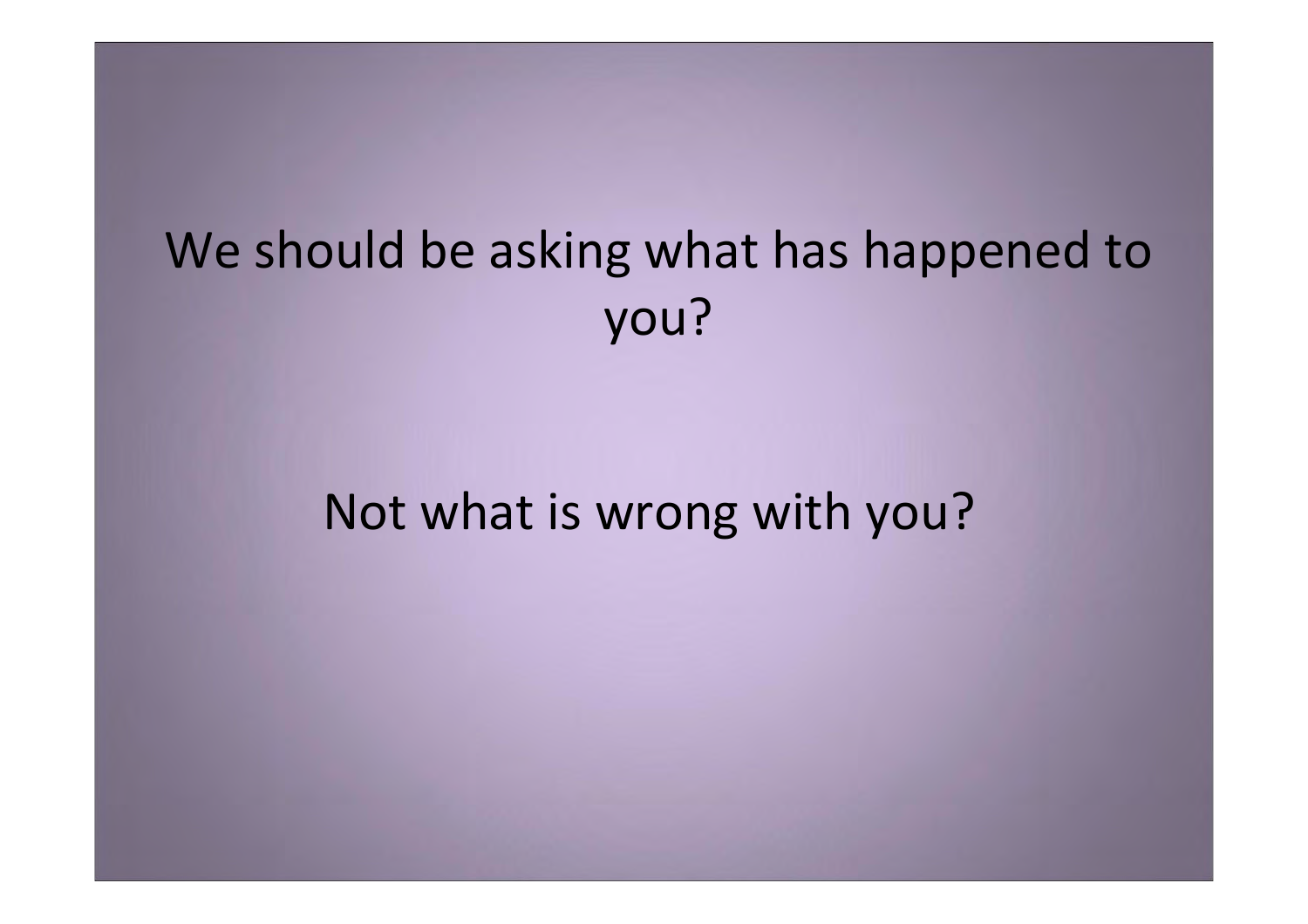## Do we ask? (Warne and McAndrew 2005)

- Most staff do not discuss traumatic incidents including abuse with consumers in the assessment process
- Most service user's would prefer to talk to a nurse rather than a doctor about traumatic incidences (less intimidating), and want nurses to initiate the discussion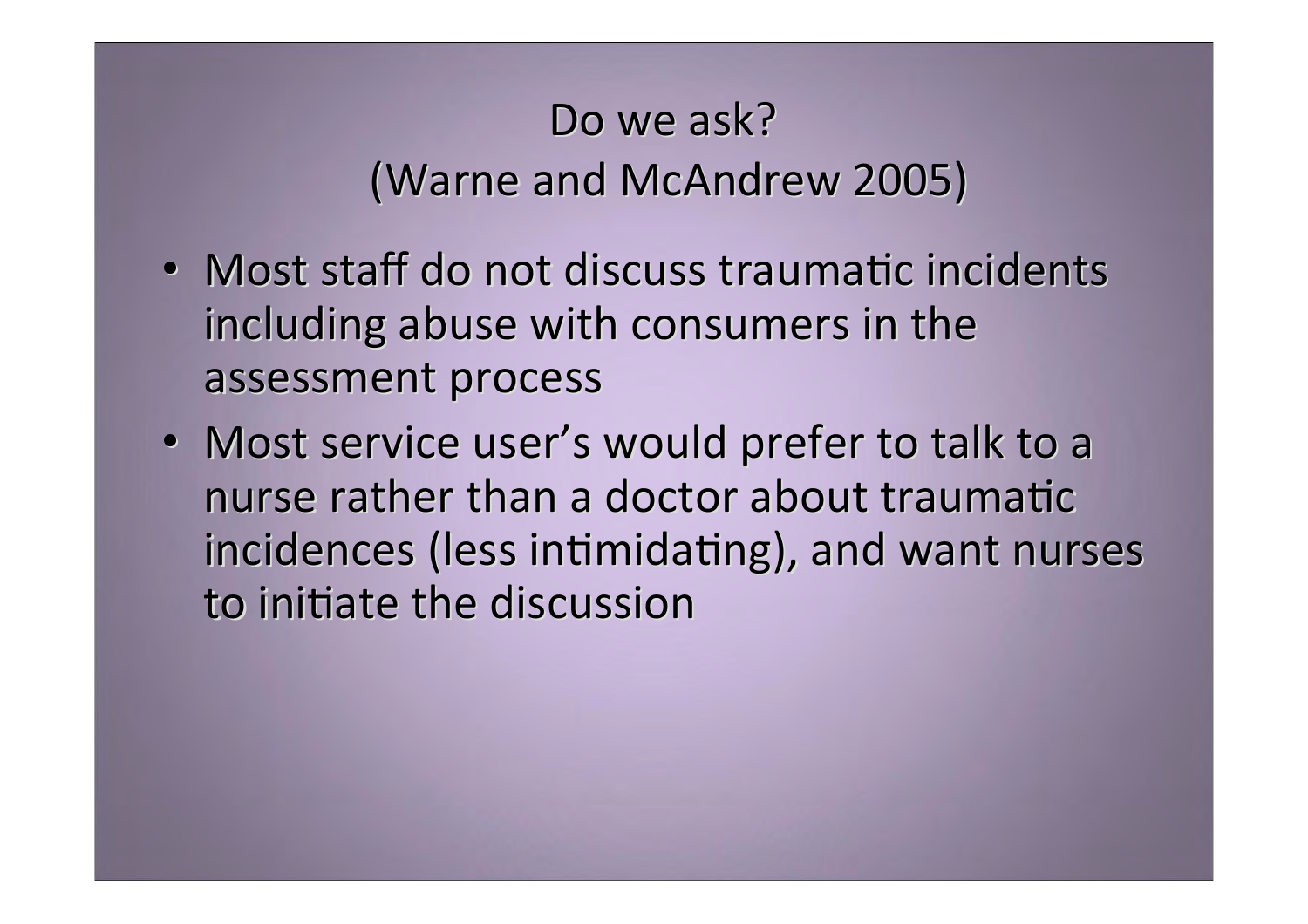## Why not?

Medical model Client too disturbed (avoidance) Creation of too much distress (Can of worms) Clients don't want to talk about it (rationalisation) False memory syndrome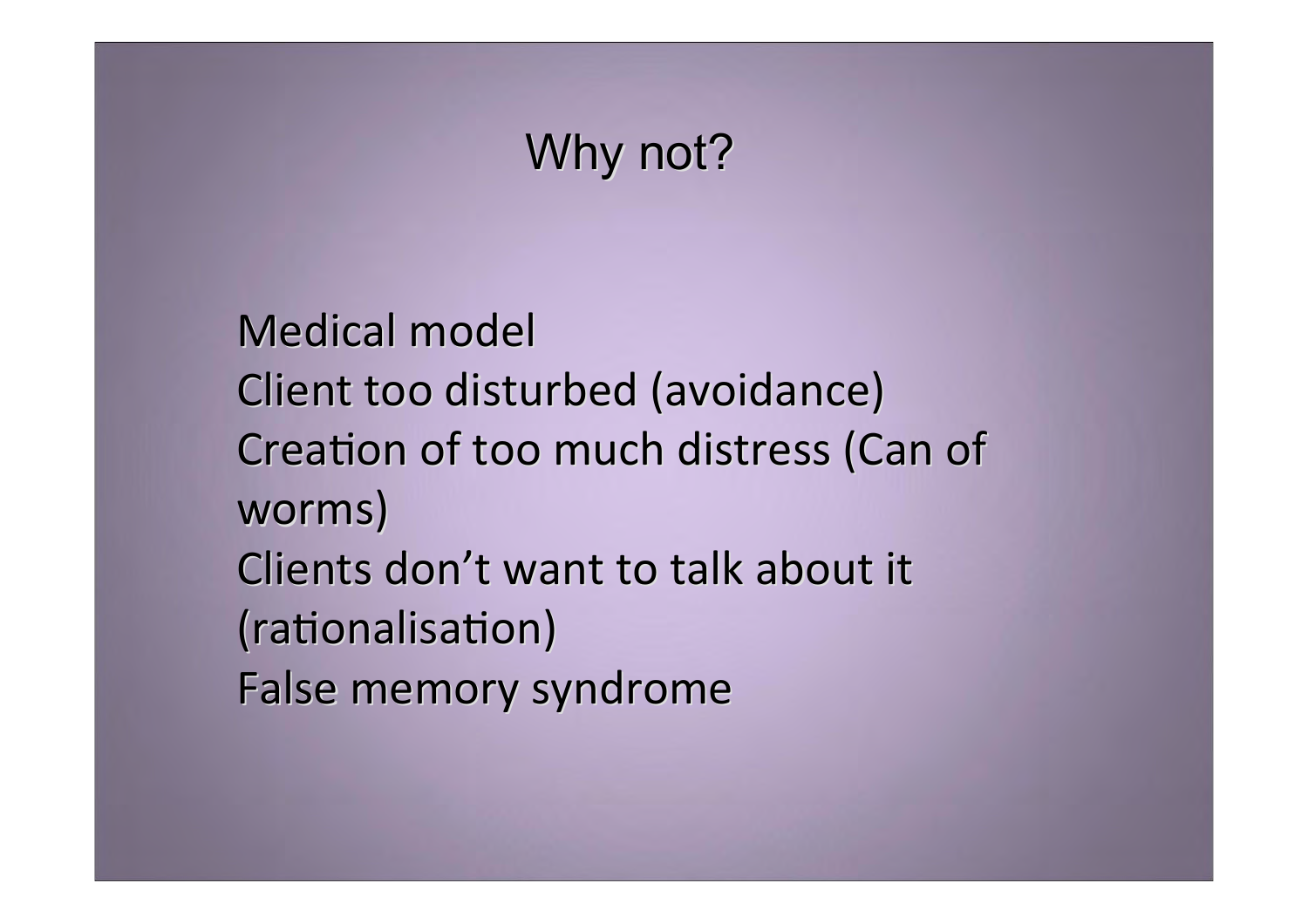Trauma is a cognitive fog, it stops the person thinking that the trauma has stopped, because it's 100% remembered, fogging stops a person becoming an adult because it becomes a fear to stop you seeing the person to tell them what they did was wrong

If you dare not look you cannot see, the trauma is in a freeze frame it hasn't stopped for them they are waiting for it to happen again

But you know (the worker) it has stopped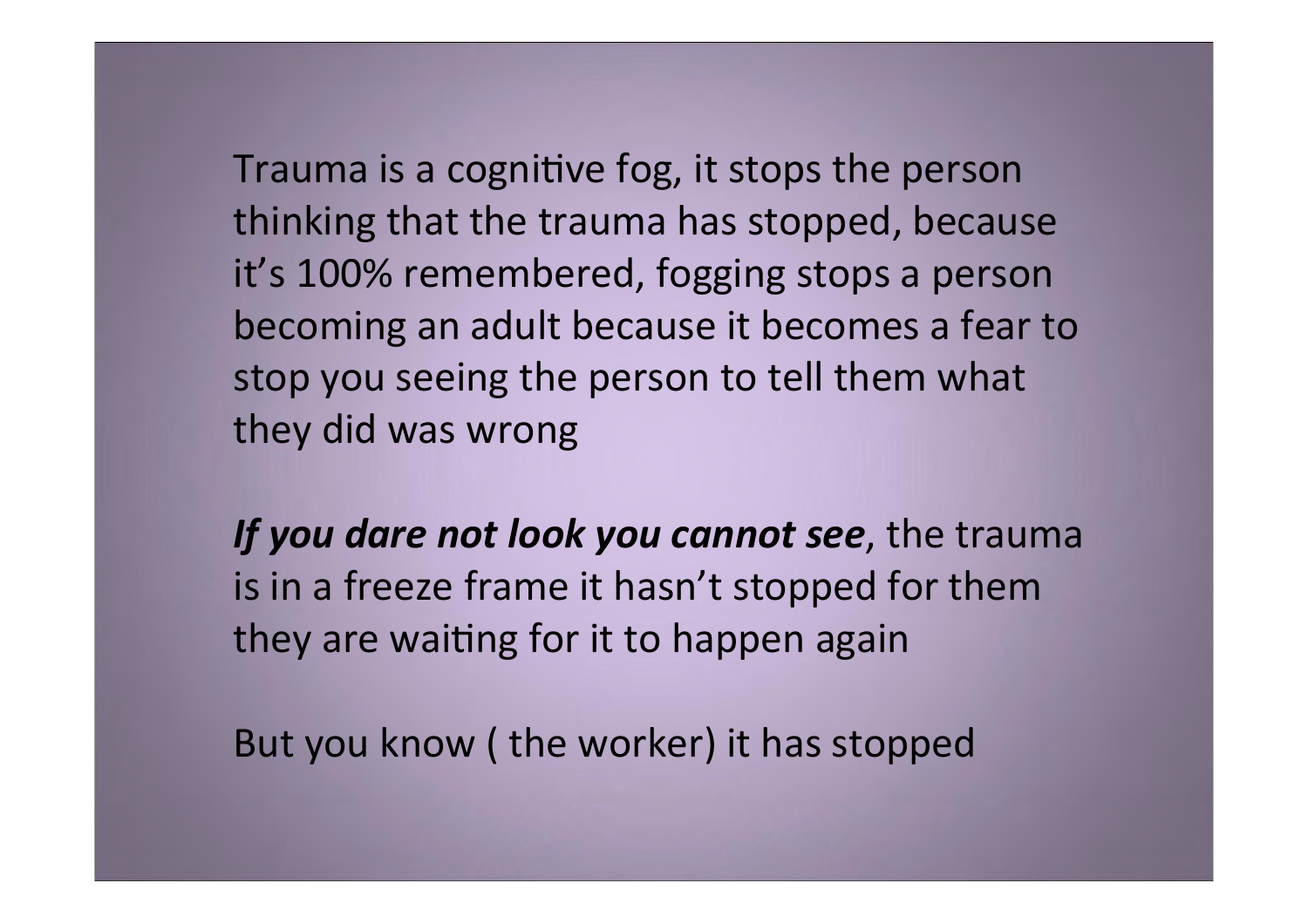Irrational logic and rational logic come from infancy. People are brainwashed into fear

A lot of infants deal with trauma with denial, experiences recurring shows that trauma is not totally over we eliminate the trauma / fear to a level to what the person needs to continue in life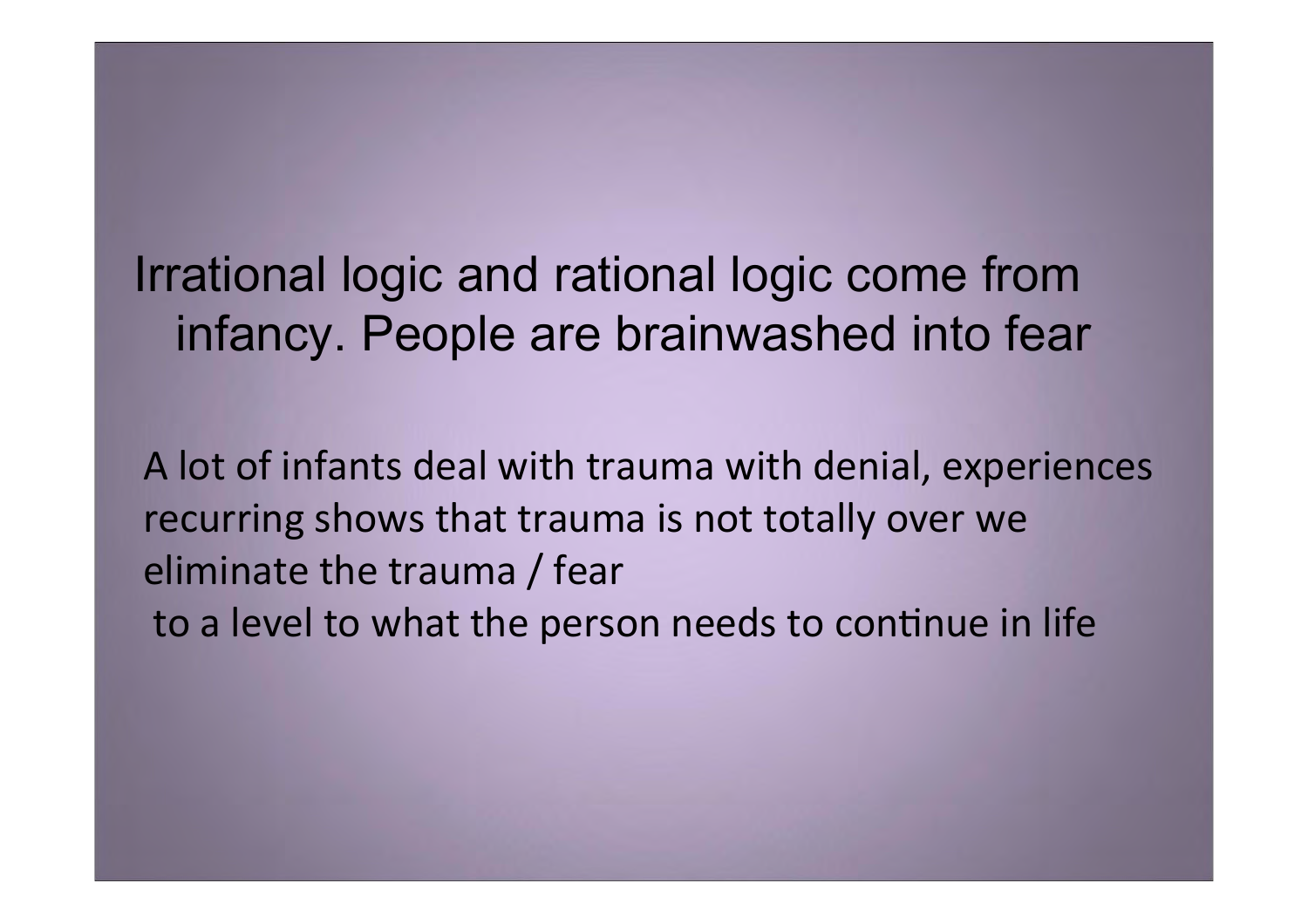As long as we repress traumatic memories we remain in the trauma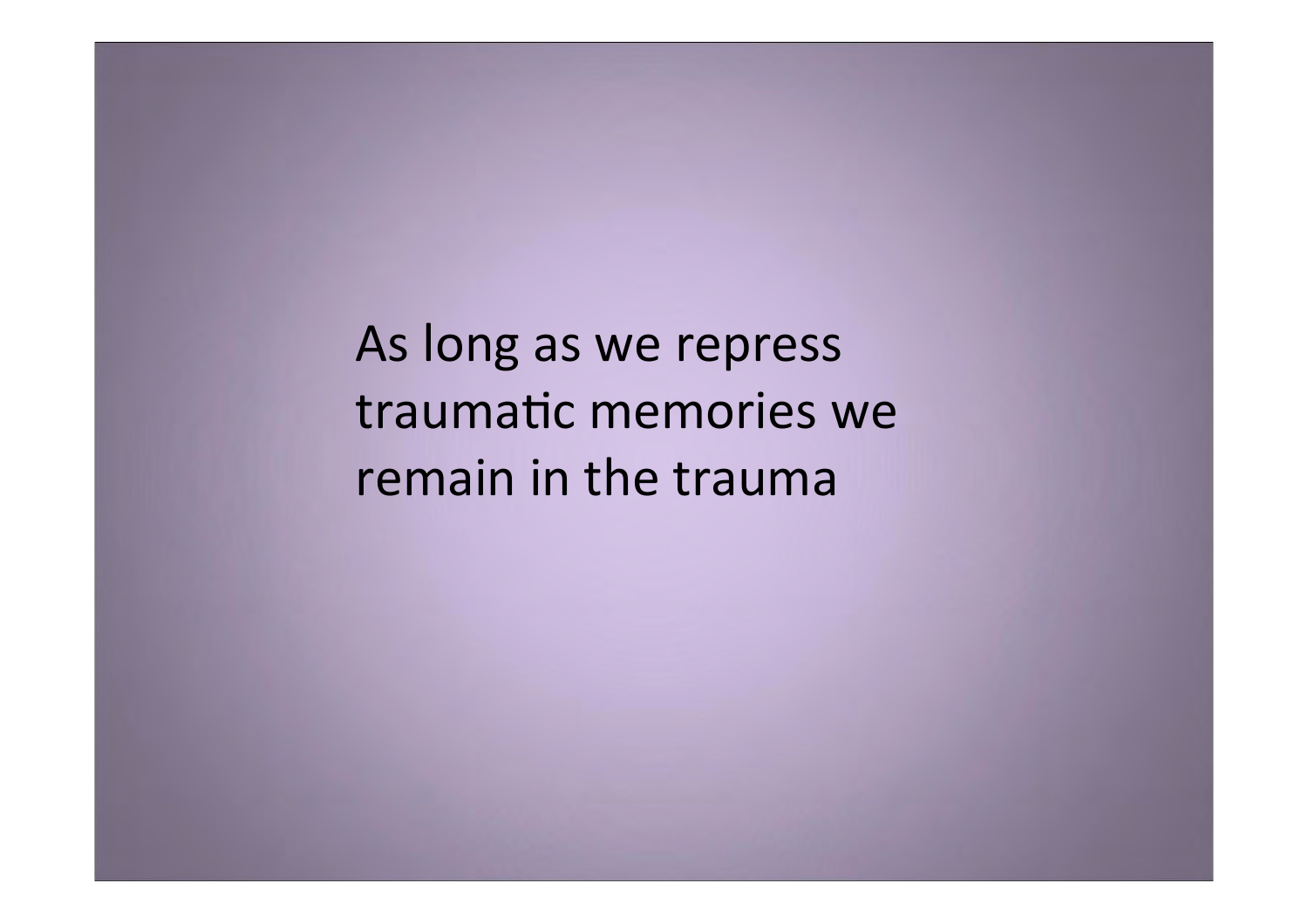# Frozen terror stops emotional development

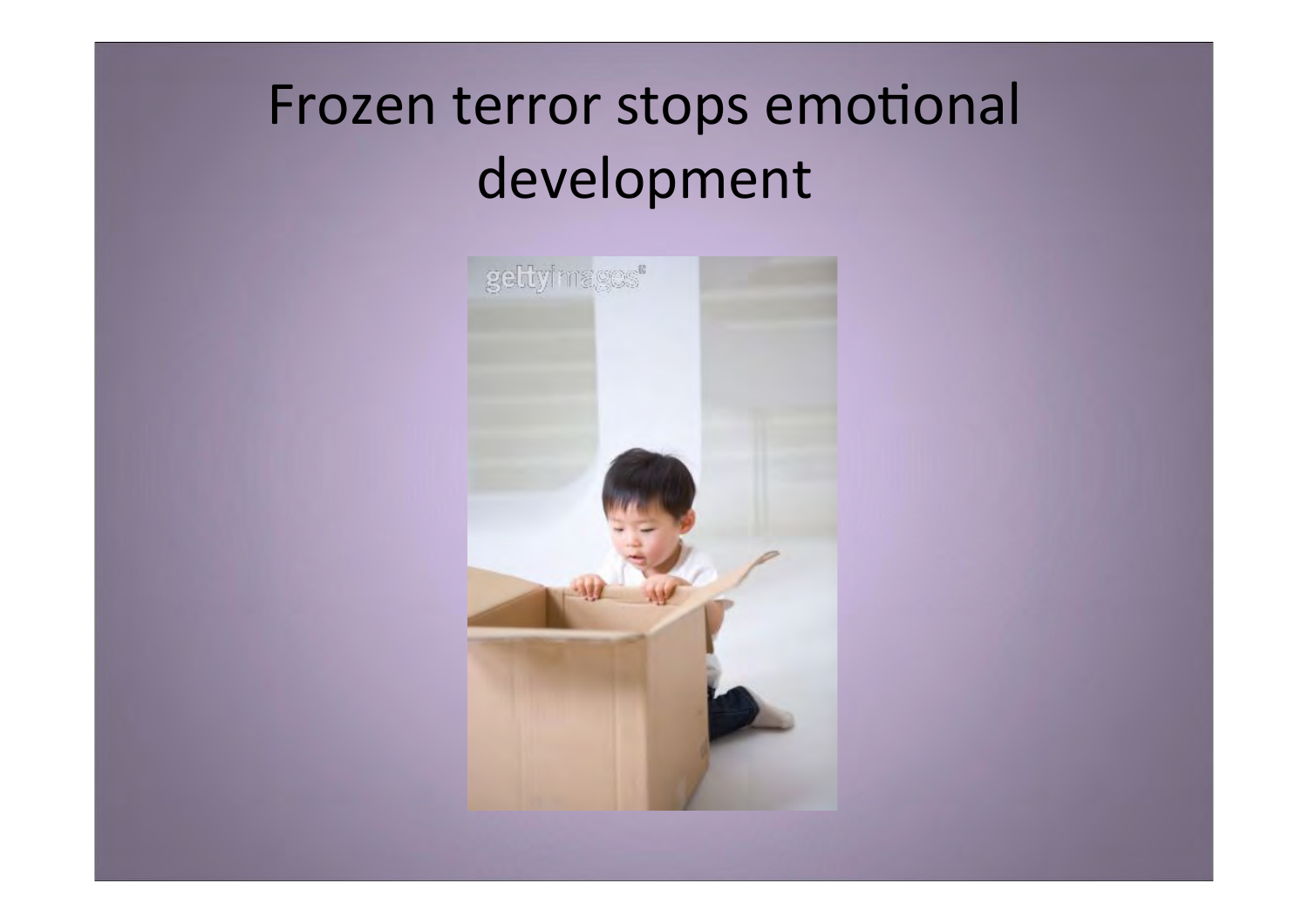# 3 Main points to remember before engagement

• Truth

• Trust

• Consent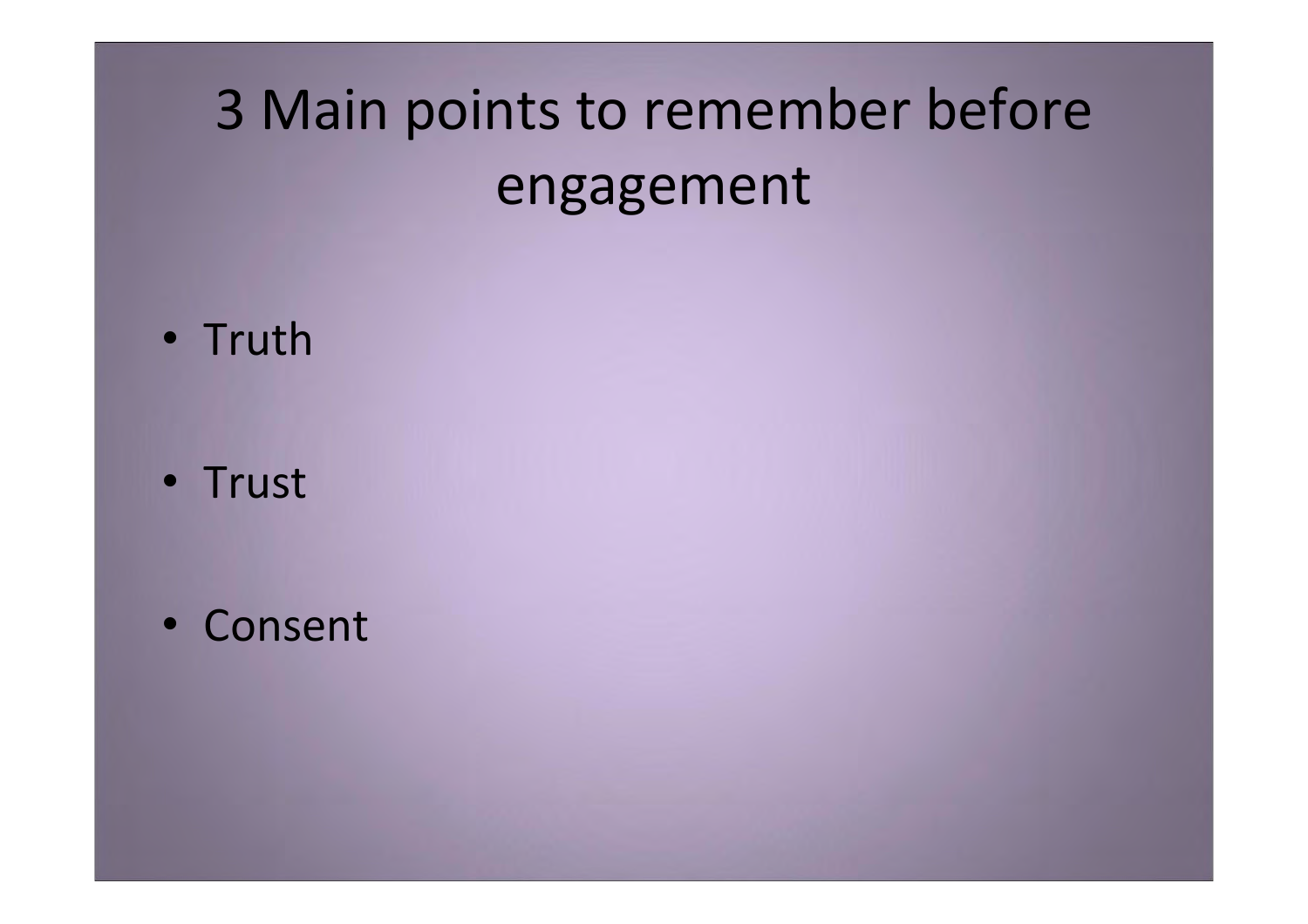- .Truth What is really out there
- •Trust The Antidote
- •Consent-Empowers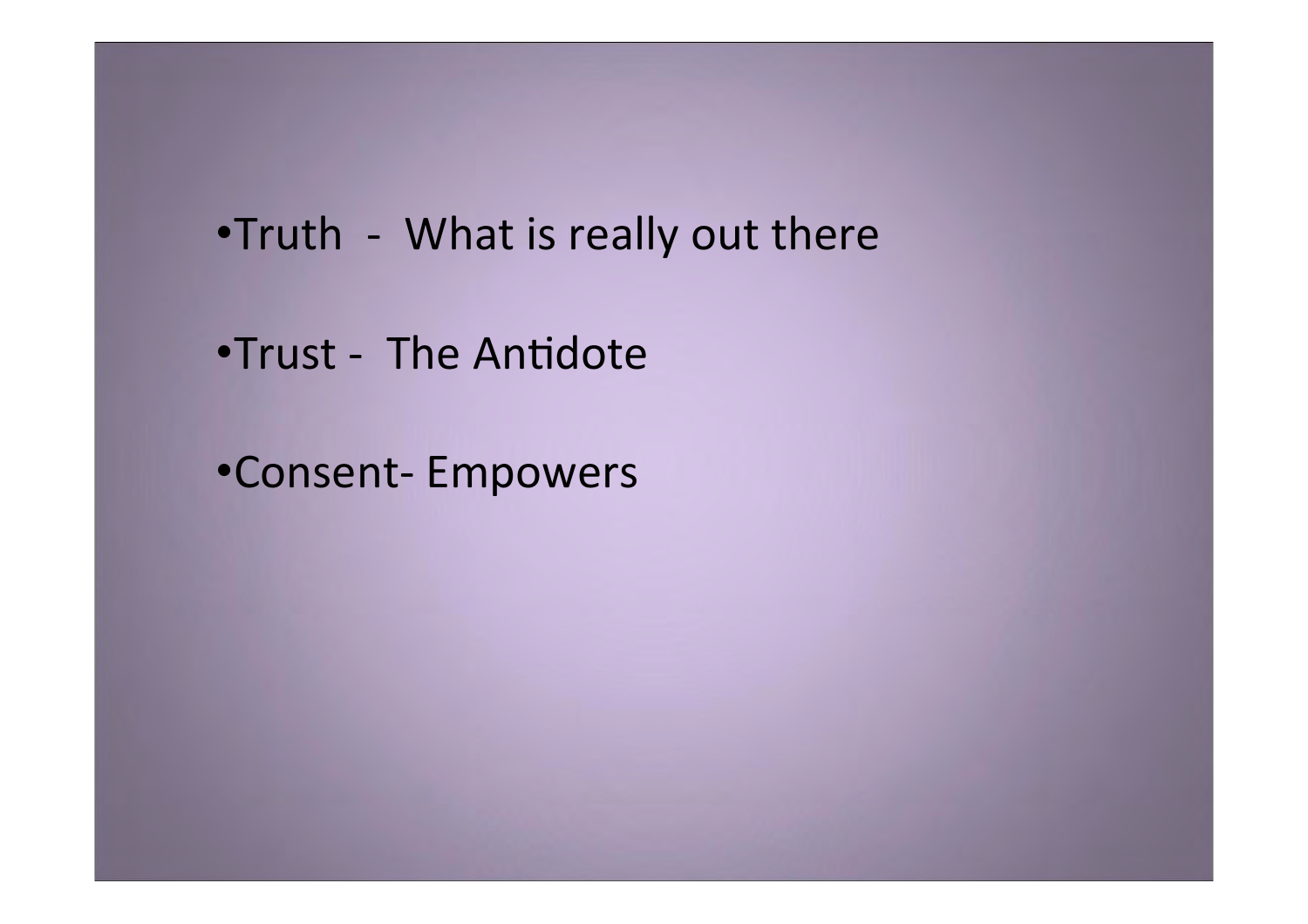## Fear is the pathogen

## Trust is the antidote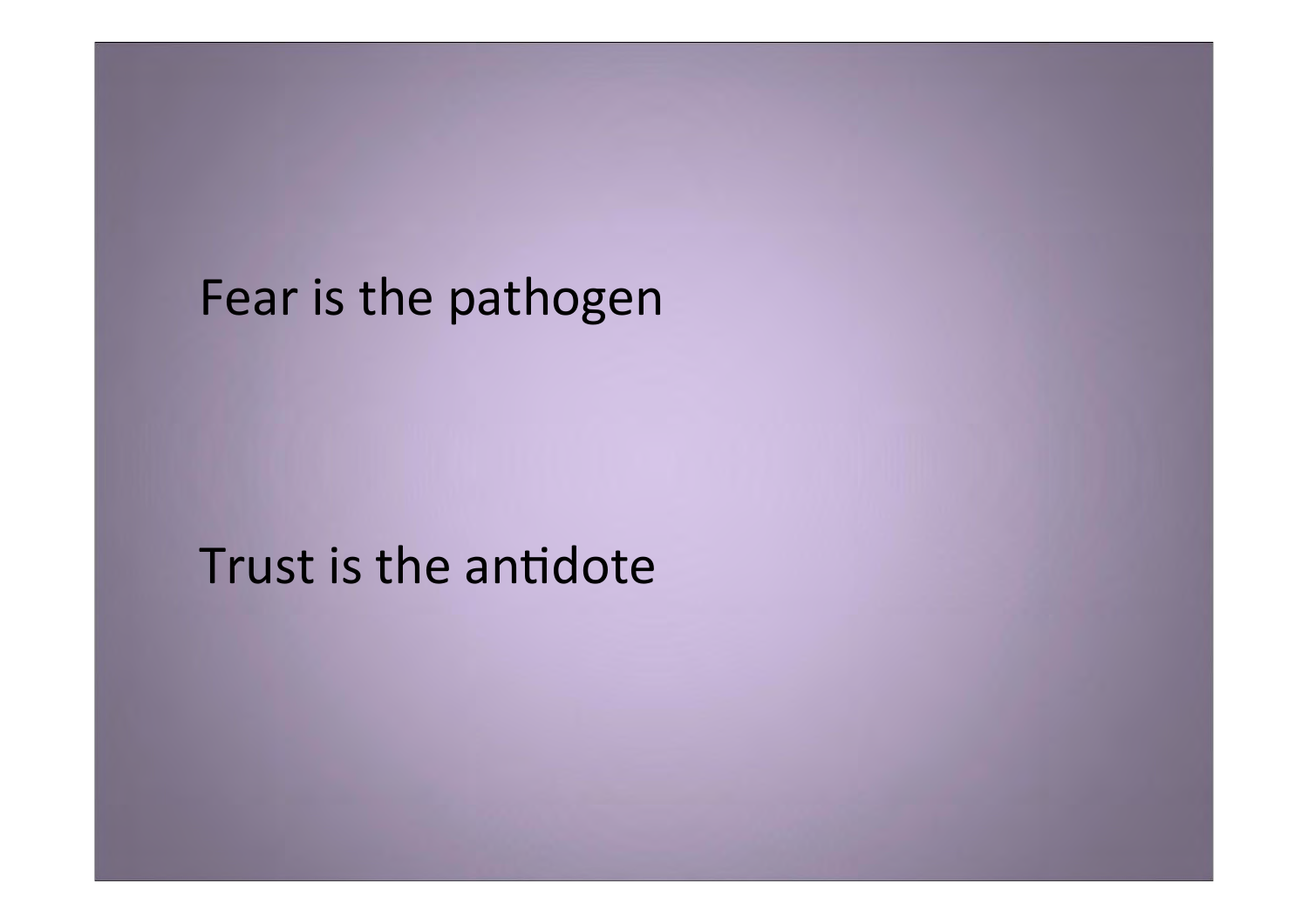## The Trauma Triad

- What you did was wrong
- I am angry at you for doing it
- I am going to stop you doing it again
- Helps unlock frozen terror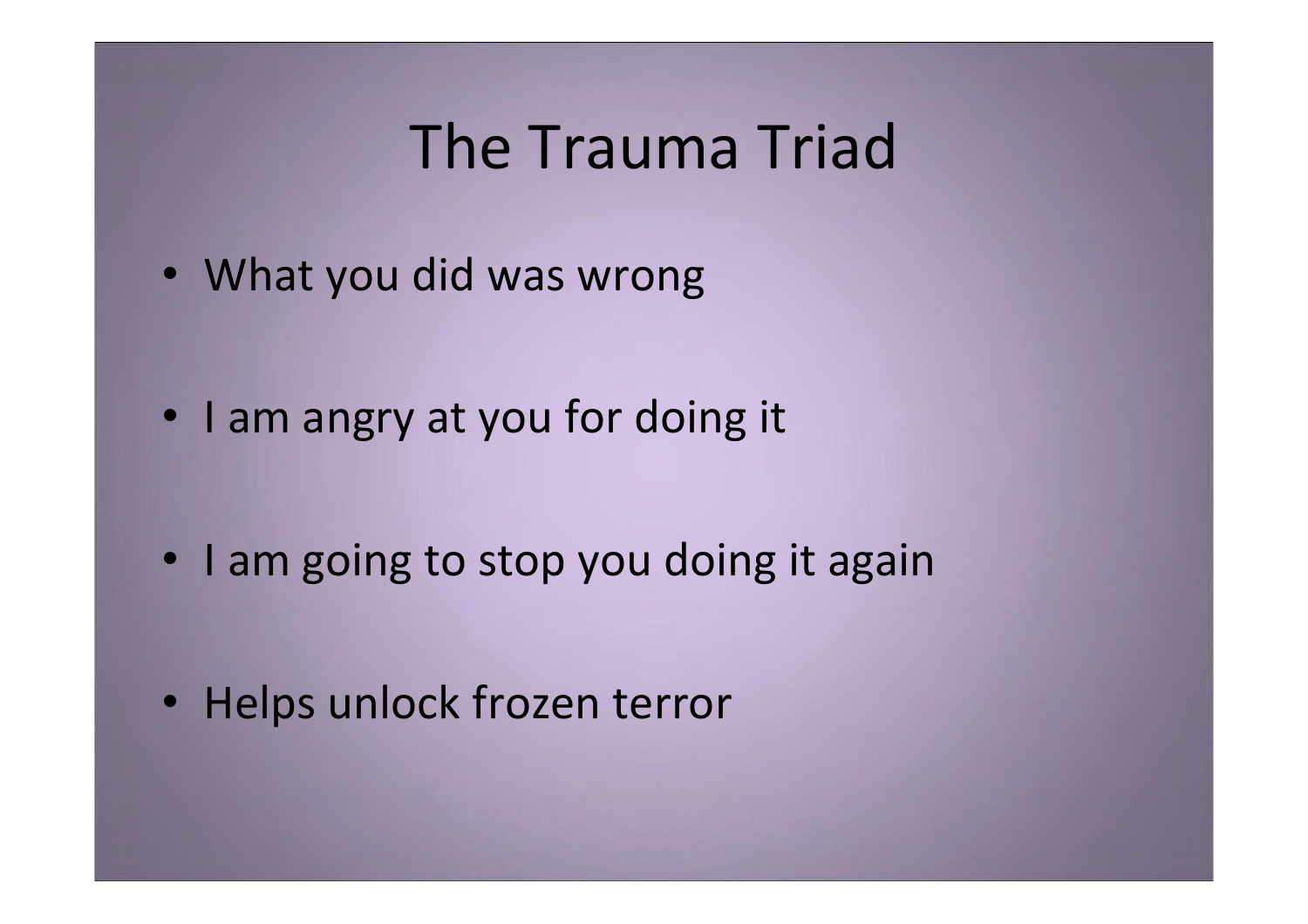## What you need

- $\blacksquare$  You need to know the persons trauma is over
- $\blacksquare$  Your task is to convey this fact from you to them

 $(w$ ithout parenting or re-traumatising)

- $\Box$  So a pre-requisite on your part is to believe it yourself at least to believe that this is the problem
- $\Box$  Until cognitions start again (the fog lifts)
- $\blacksquare$  It releases the cognitive traction this begins to reduce painful memories, the person can see they are 40yrs old not 4yrs old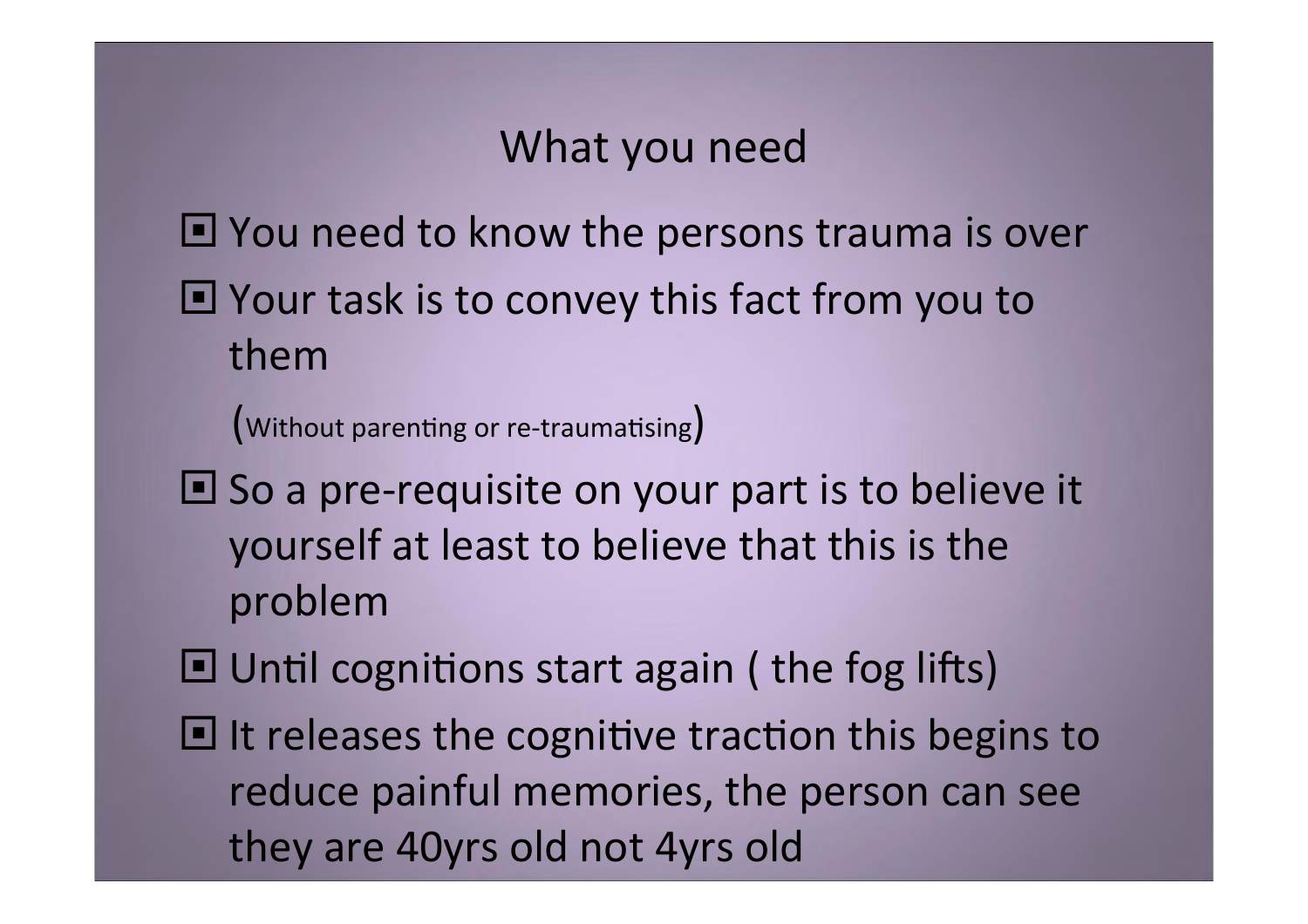## Remember

• Do not Parent

• Parenting Keeps Kids Alive and Adults Insane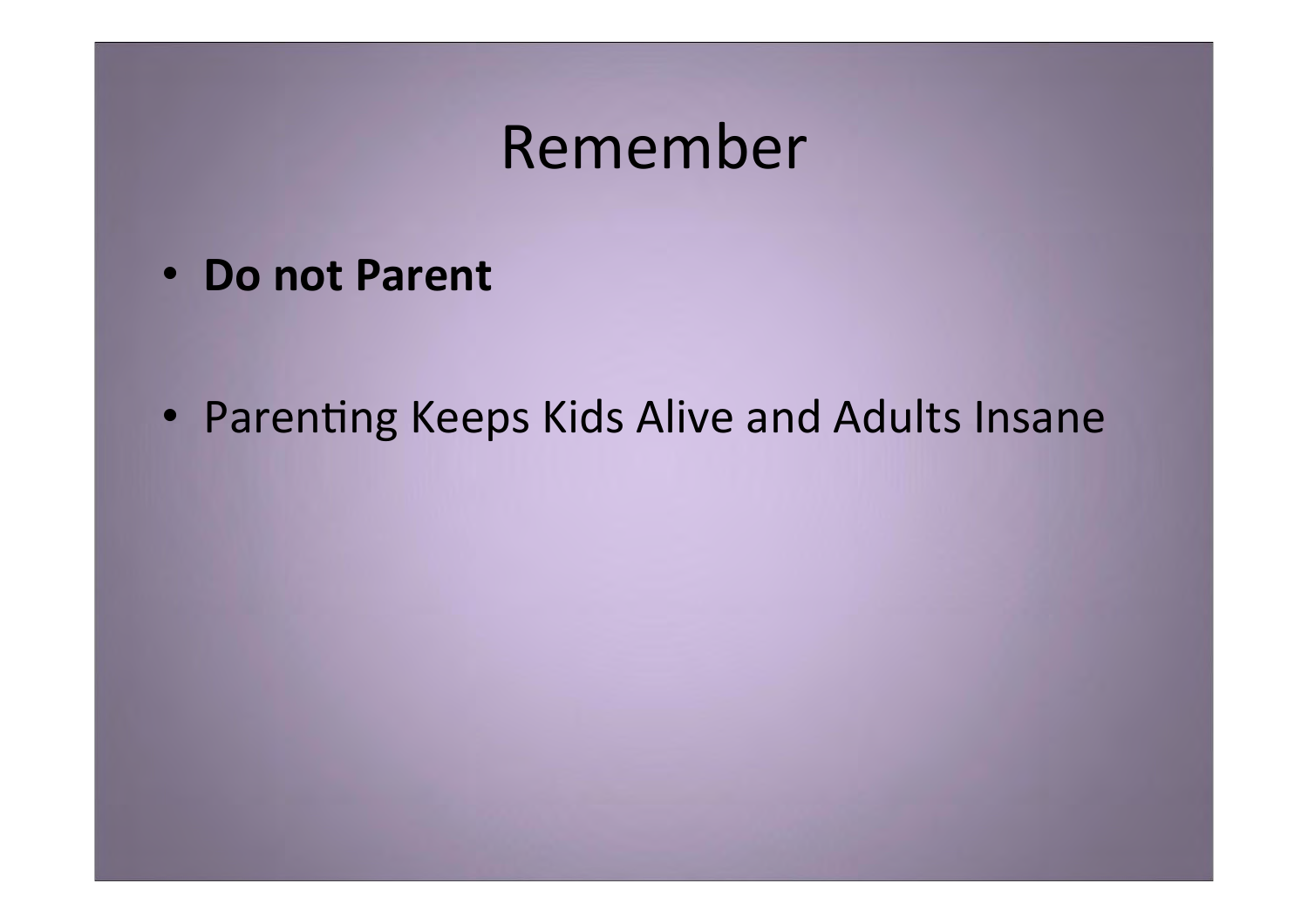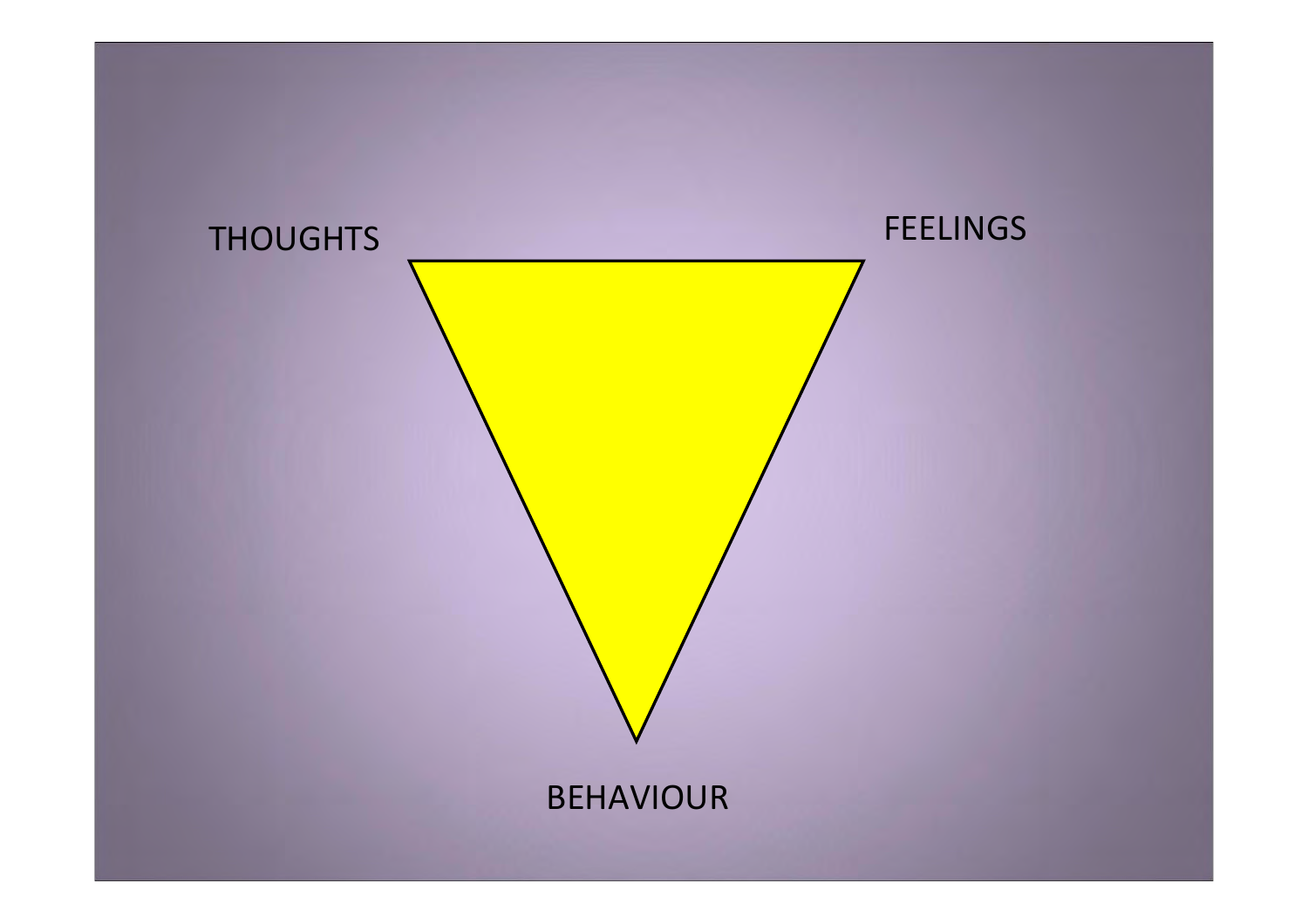# Making sense of paranoia

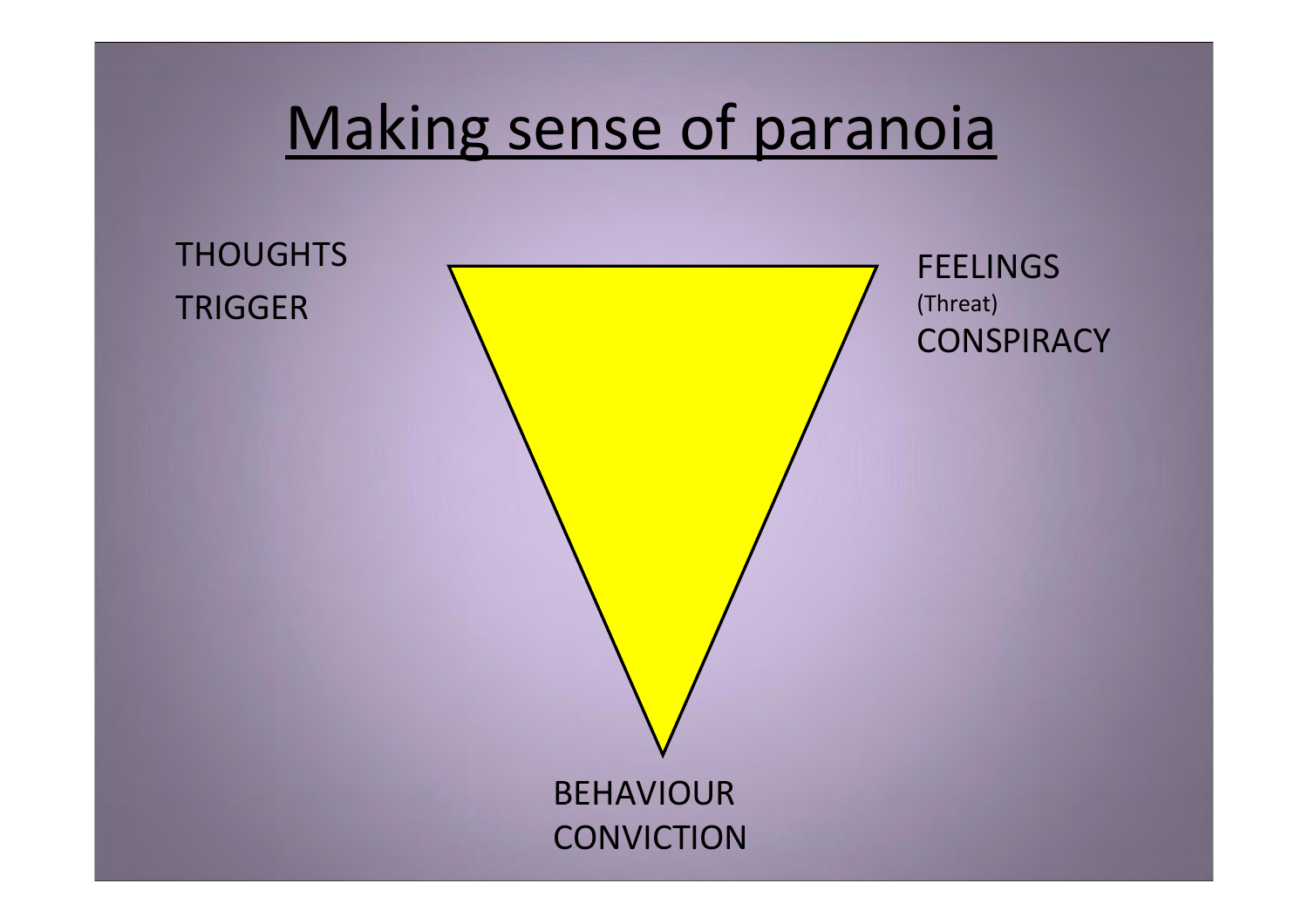### Trigger / Thoughts

They have just looked at me in a strange way are they sniggering at me?

## Conspiracy/Feelings

I don't feel safe in this situation I am getting very anxious I want to get away they are definitely plotting something.

### Conviction / Behaviour

I am going to hide away I don't feel safe around people

Which of the above is the main problem?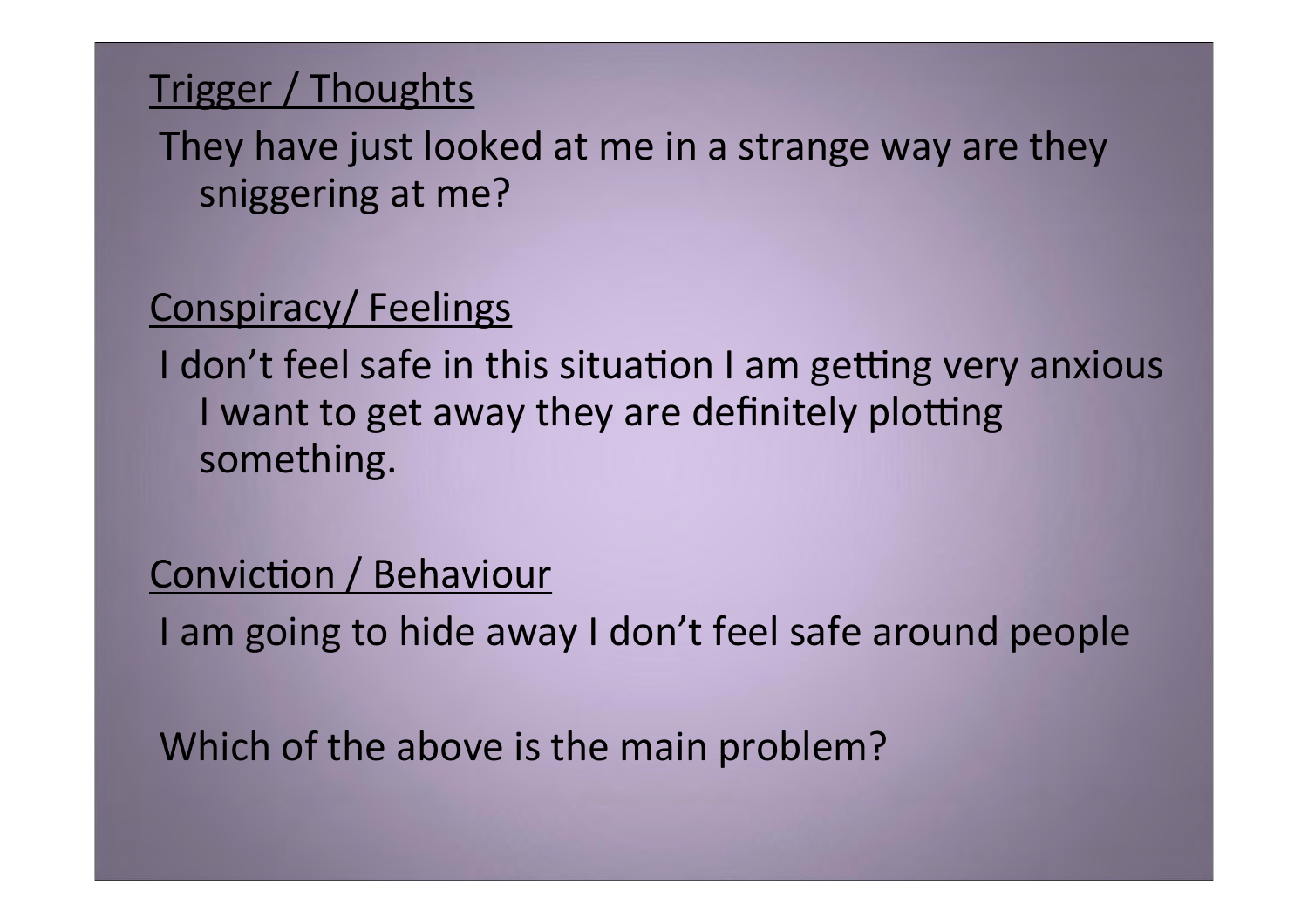The conviction is often perceived as the most problematic because they are seen as being fixed and unshakable beliefs.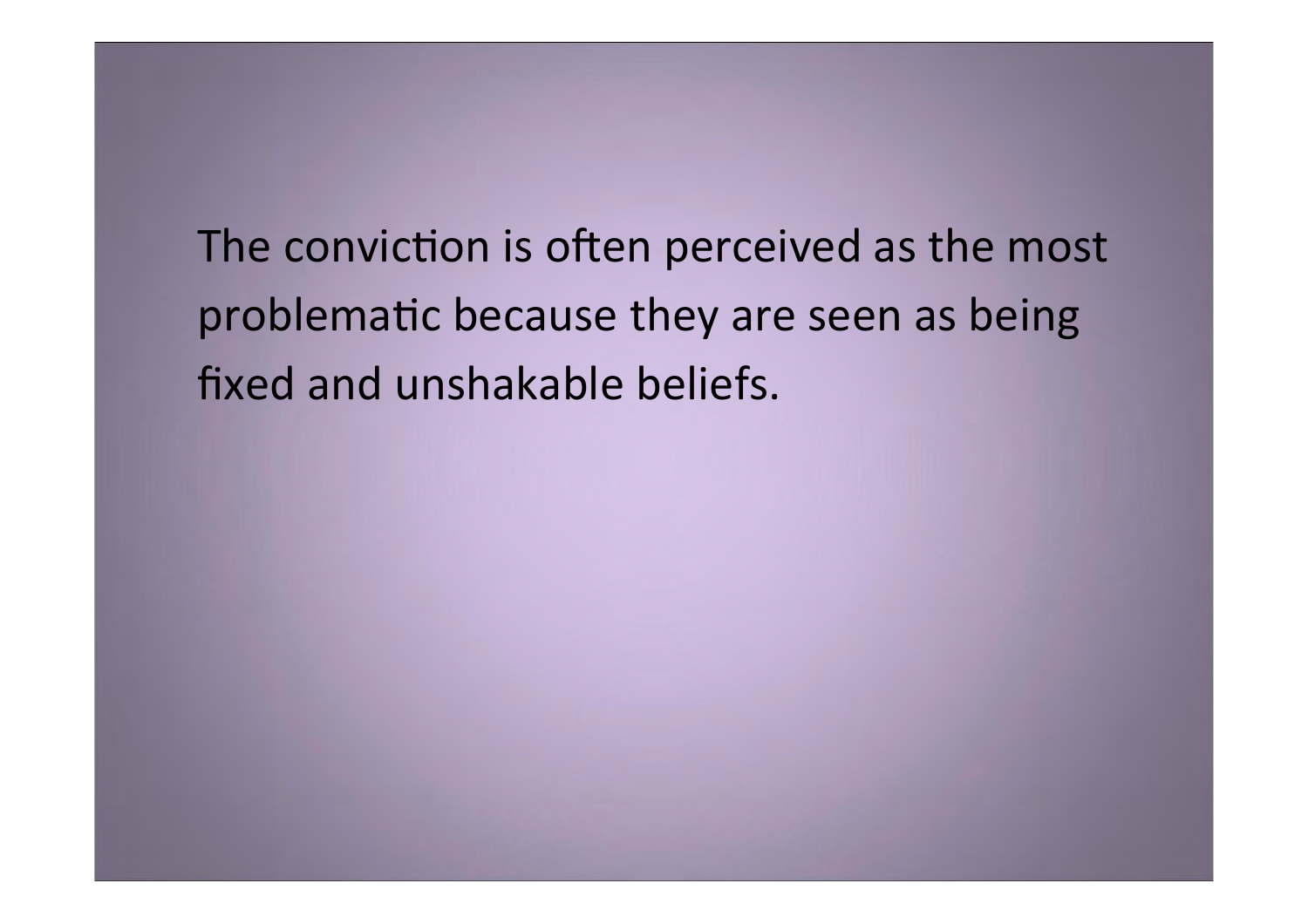When working with people use this example:

Conviction +  $\rightarrow$  Story (What's happening now)

**→ History** 

( How have you got here)



**Conspiracy** 

Past/Present

( determine relationship between past and present)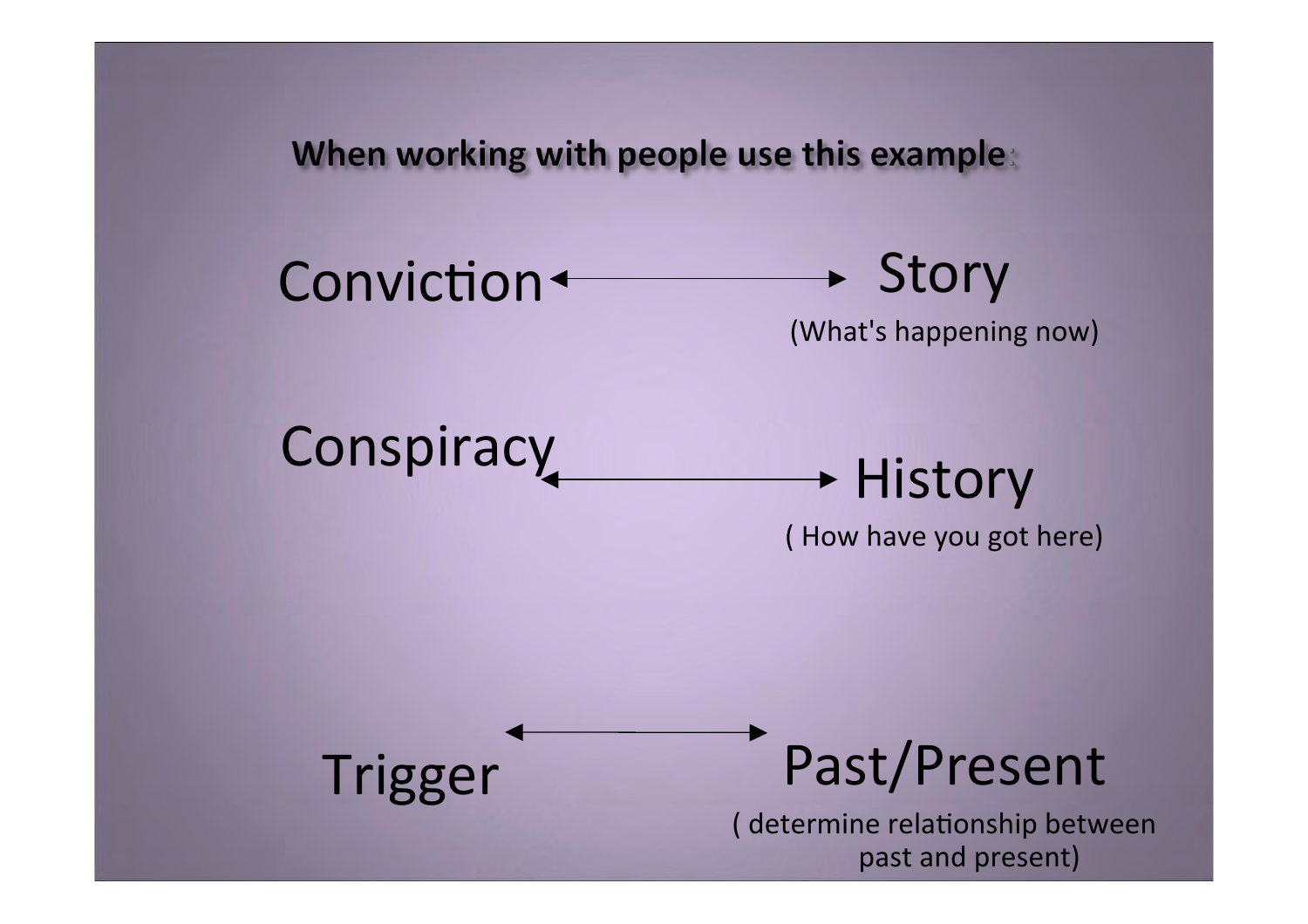Look at paranoia as a kind of story. What is happening in the persons life what does it mean to them?

It is important to make the belief safe.

Help them try to make sense of a confusing reality.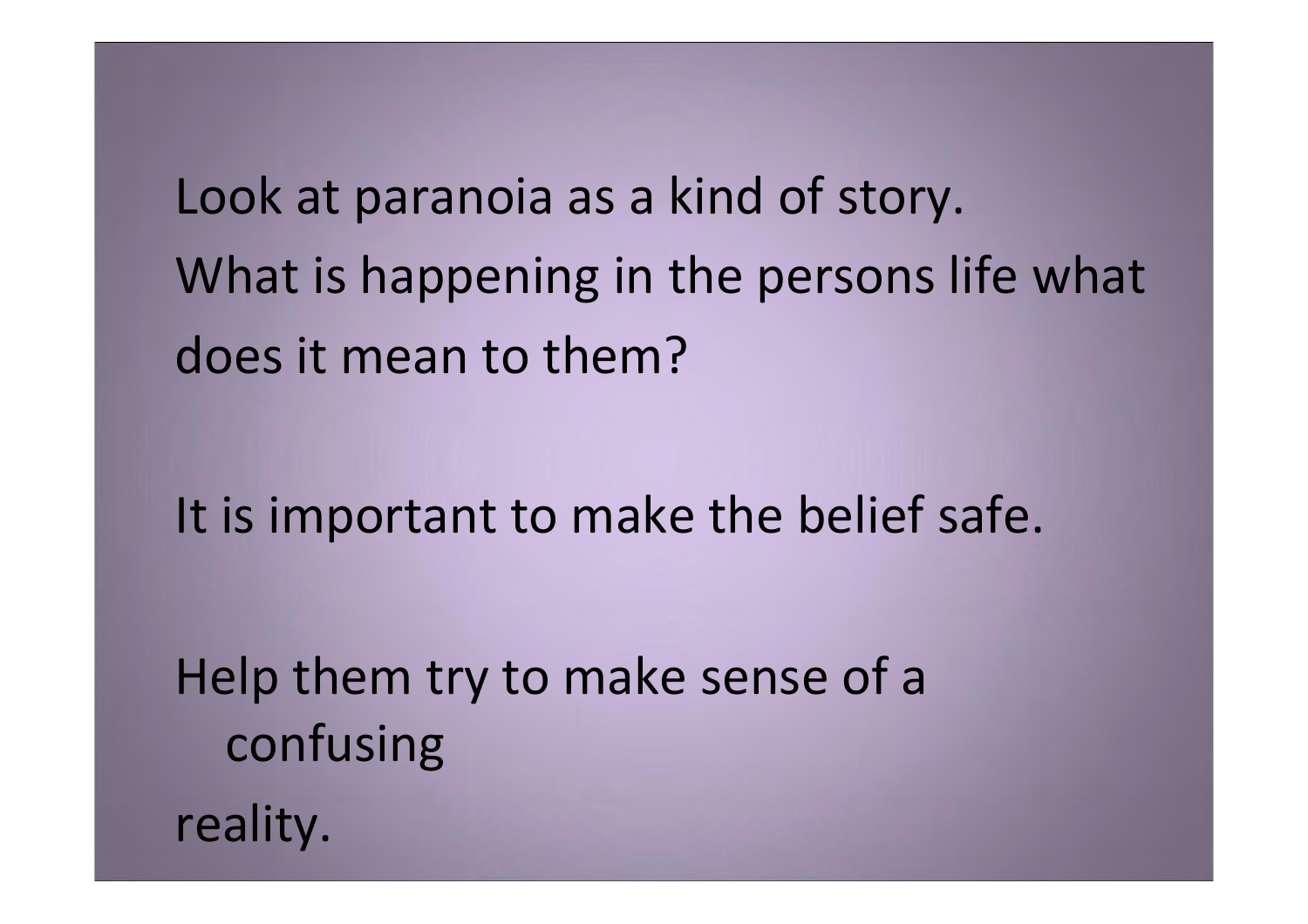What's their history? How have they got to their present situation what brought them to the services?

How does the present relate to the past and vice versa the past to the present?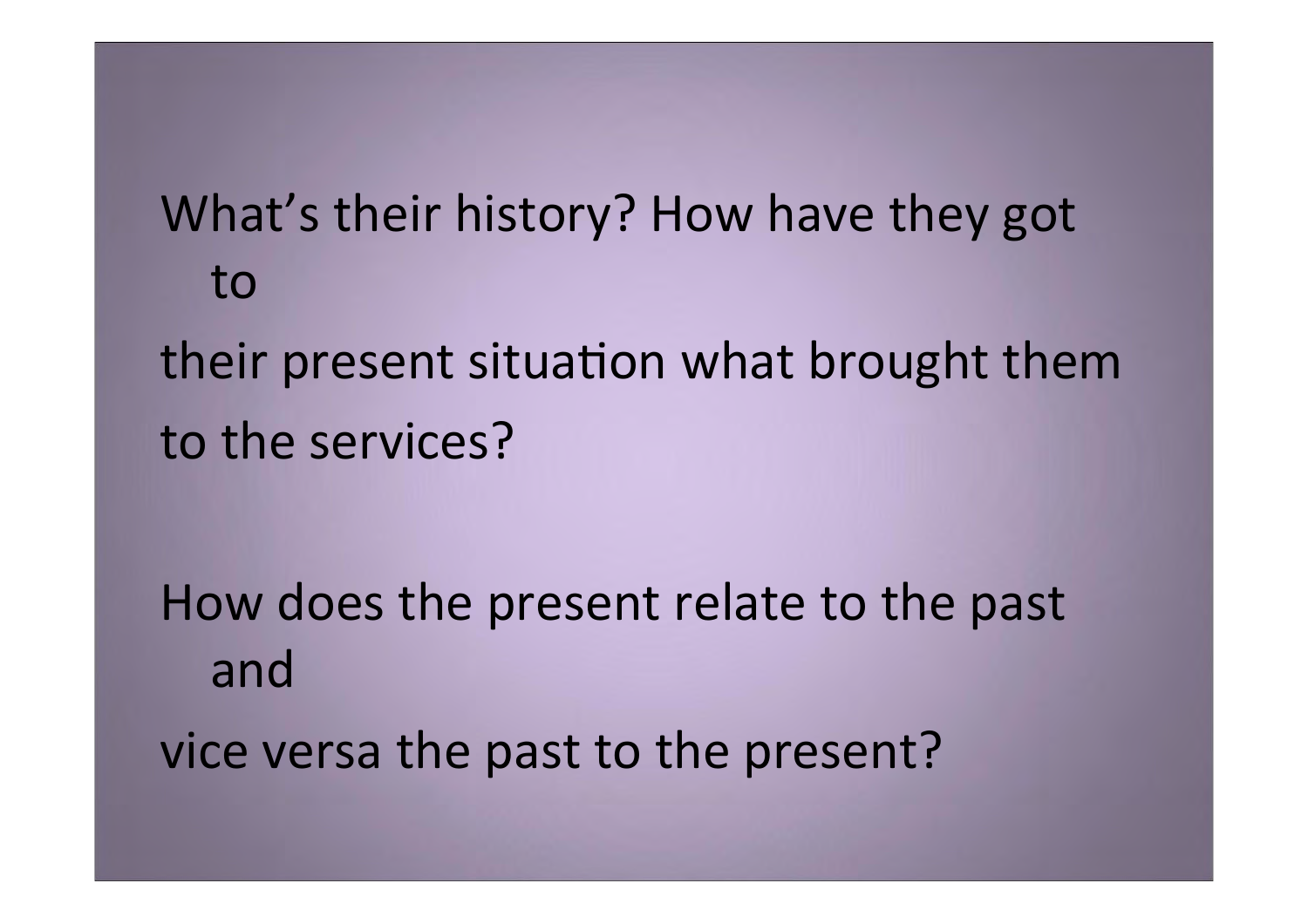#### Alarm systems

Alarm systems are related to circumstances that become the trigger. Irrational thoughts are what we first react to, but the thoughts are rational when the initial threat occurred.

Trauma goes away, but thoughts and memory remain. Fearful situations stay in the brain and are easily activated.

Negative response

People saying your thoughts are not real.

Positive response

When were your thoughts and beliefs more real? When did they start?

The relationship is more important than the therapy.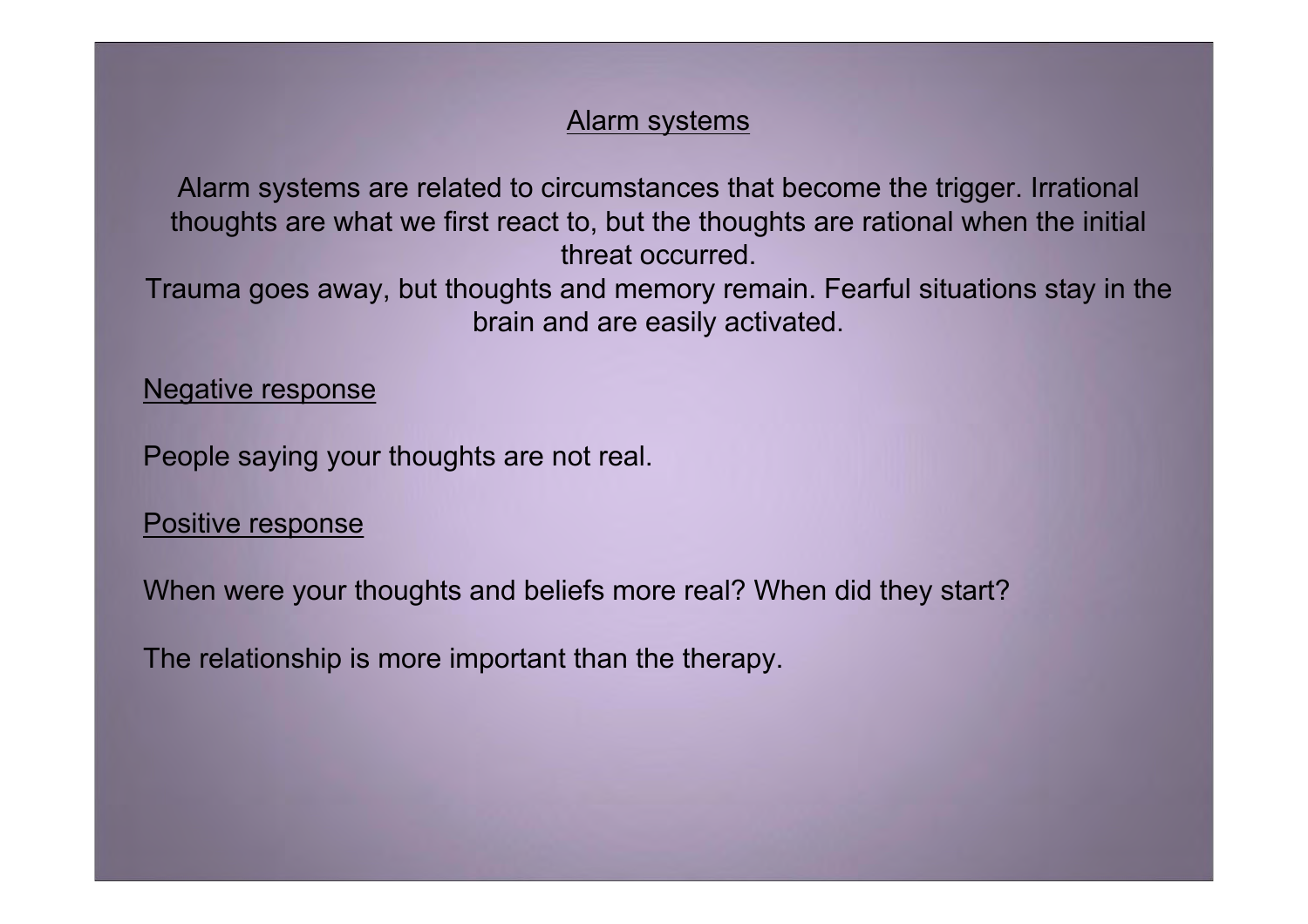## Vicious circle

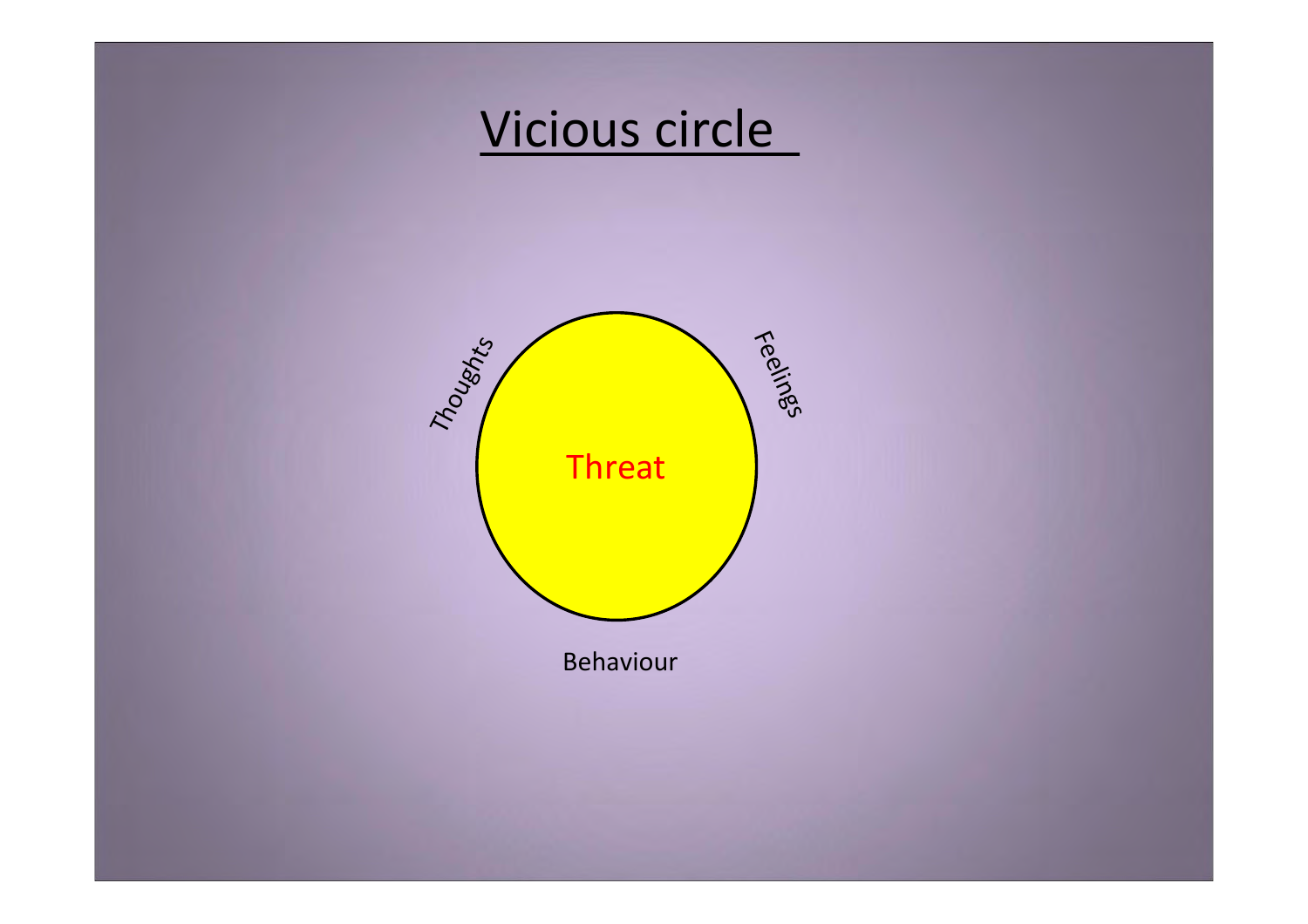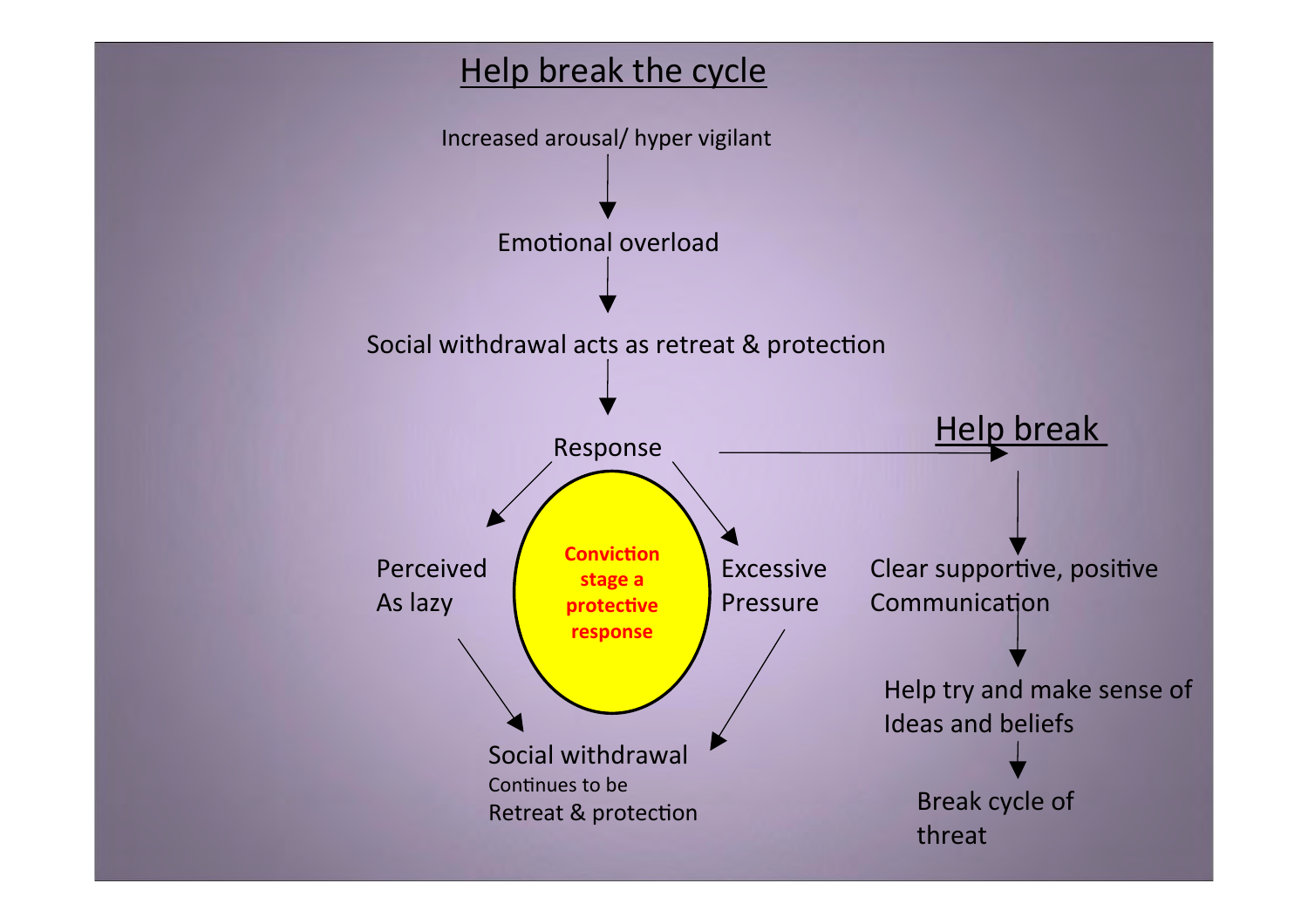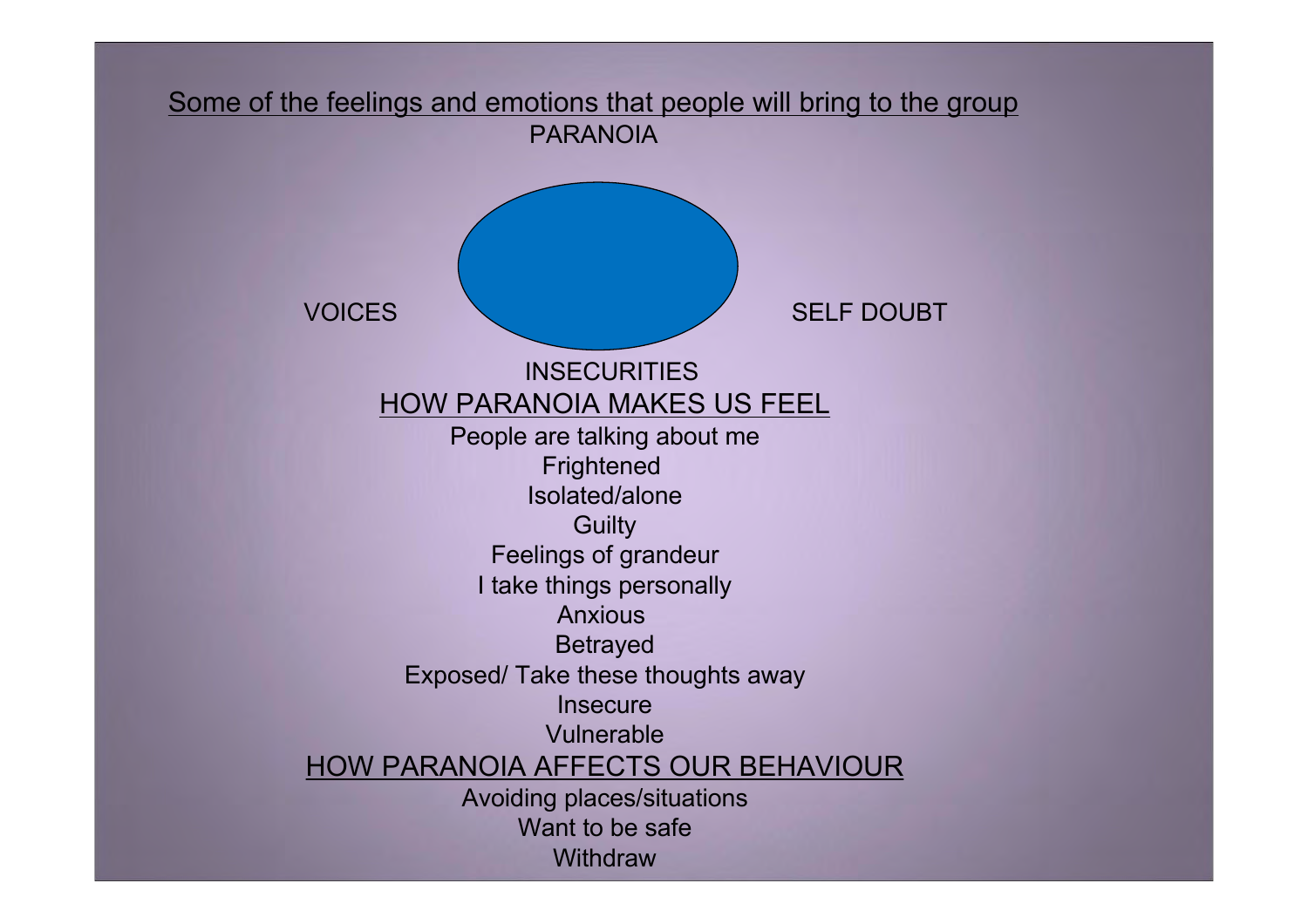#### Managing paranoia

Medication (Use wisely) Talking therapy (why am I thinking this way) Accept it is part of the human condition It's OK to have a bad day Acknowledge progress Exercise/ Endorphins Practice positive thinking/ not negative/Look at mood Rationalise thoughts and ideas/why are people talking about me? Share my fears with trusted person Keep busy Reflect on past experiences (what happened) Guard against seduction of madness Reinforce positives/ reflect on achievements-I got through another day Use your intelligence to understand it Work with people you trust Create safety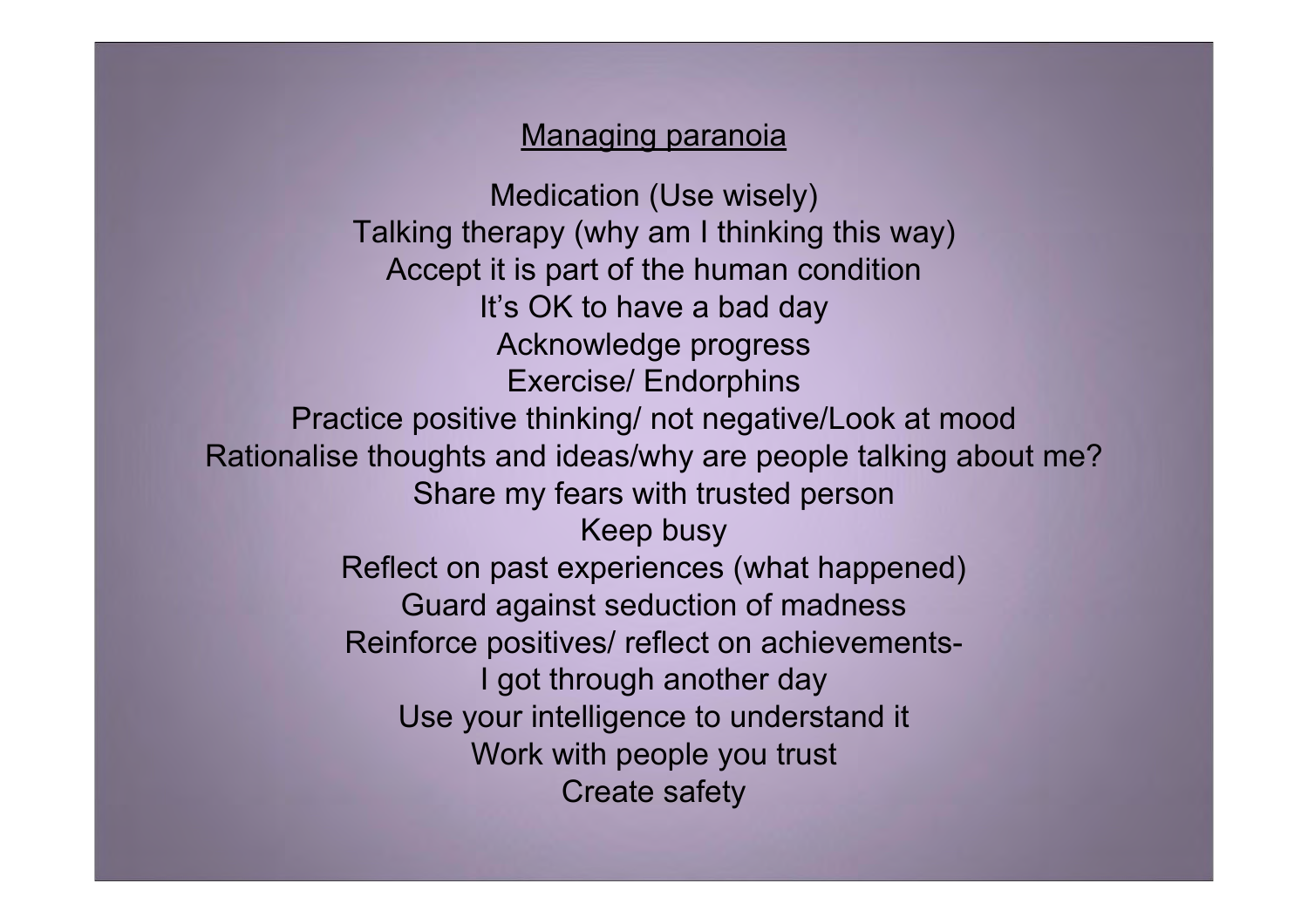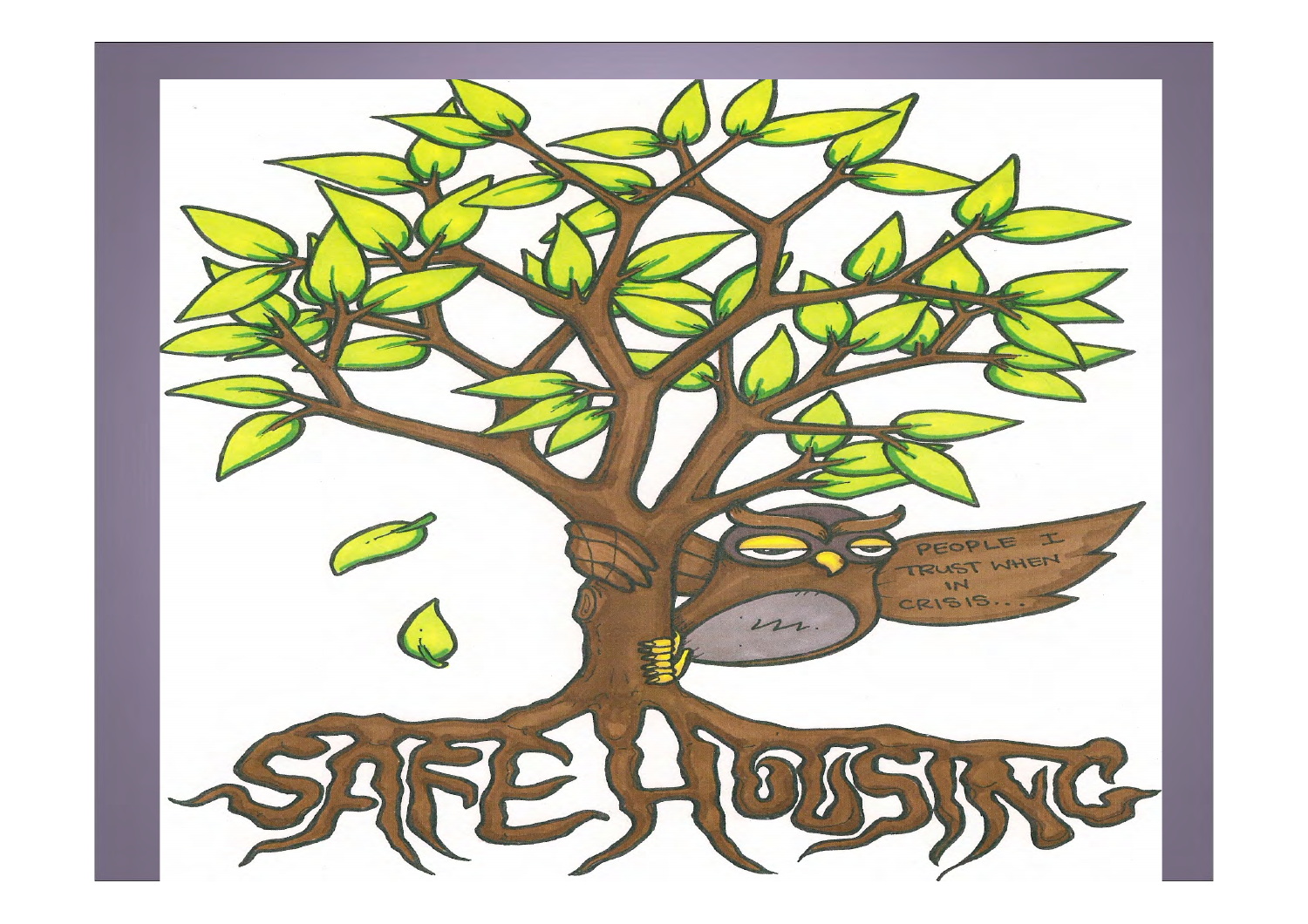# **Belief Systems**

• Never attack beliefs systems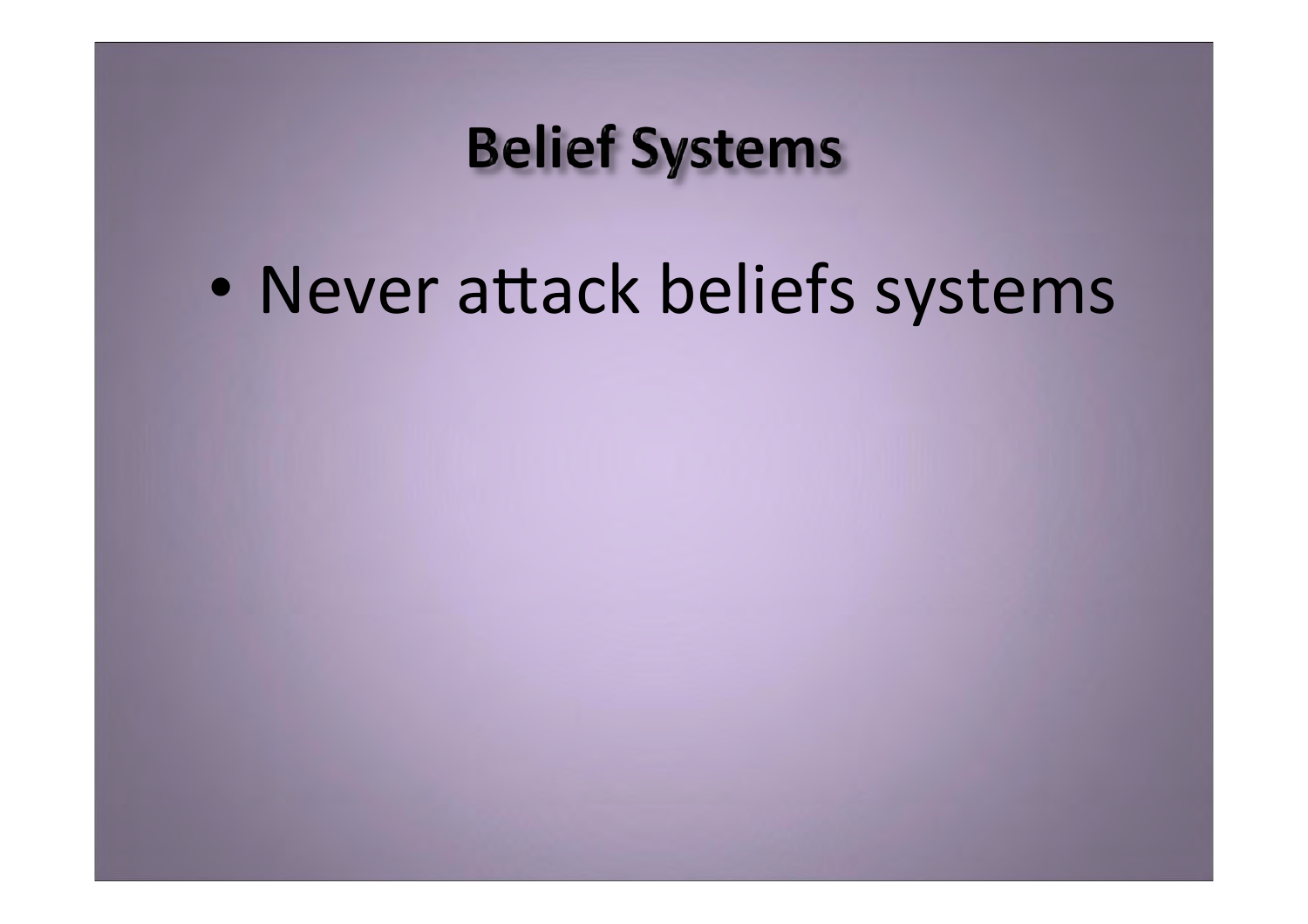### **Belief systems**

### **Q1- What does this person want or need?**

I want a drink.

**Q2- What is stopping them from getting what they need** I cannot because voices tell me water in my area has been poisoned and only I realise this.

### **Q3- What is the ultimate aim of the thing they cannot do?**

The ultimate aim is to get them a drink – not necessarily from the local'area.

**Q4- What things can the person do to get around the belief and** achieve the ultimate  $aim?$ 

They can drink by only using bottled water from other areas or abroad.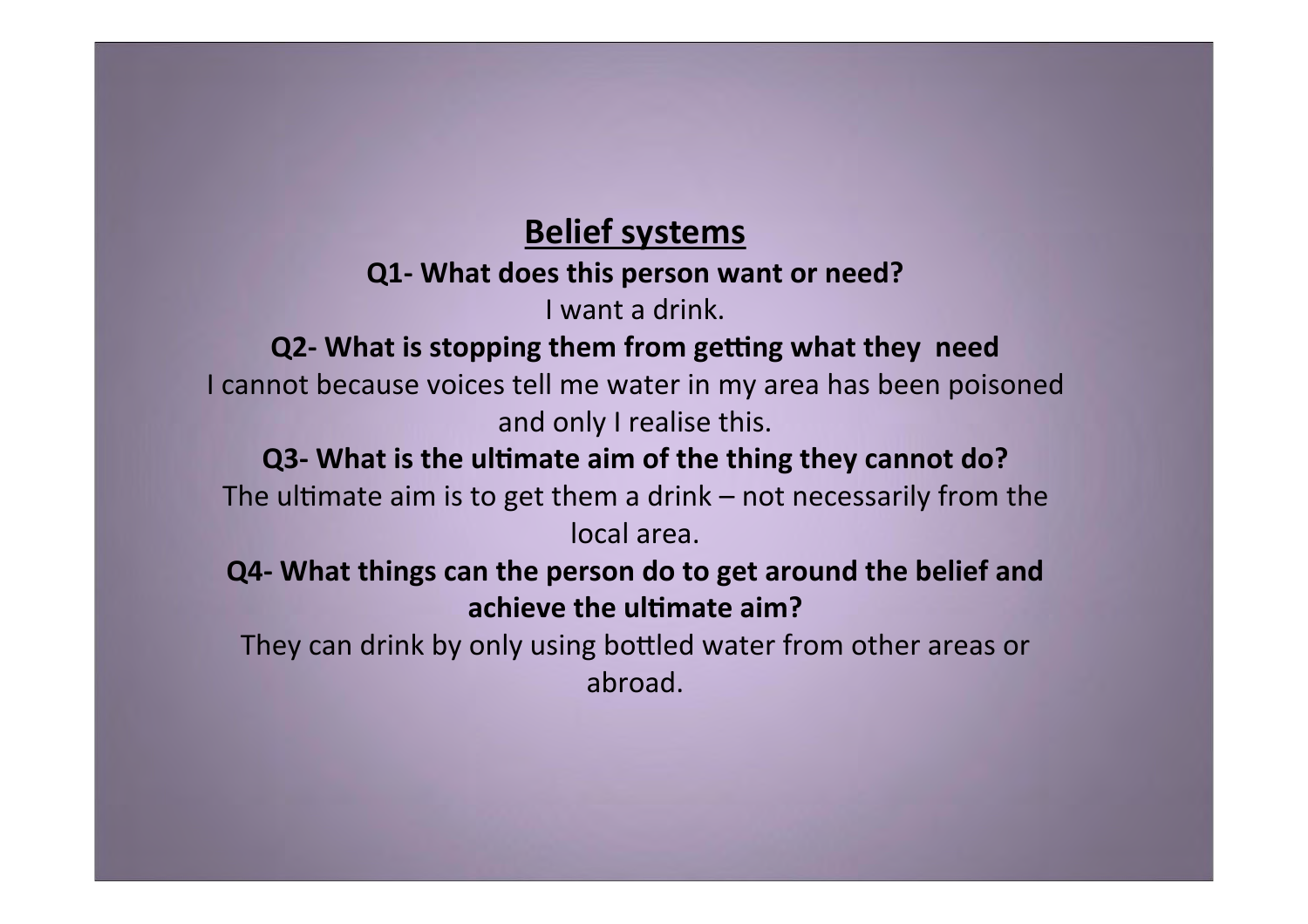### **Example Two Positive Belief**

**Q1- What does this person want or need?** This person needs to eat.

**Q2- What is stopping them from getting what they need?** 

He says "I don't need to eat because I am invincible".

- **Q3- What is the ultimate aim of the thing they cannot do?** Ultimate aim is to get him to eat.
- **Q4- What things can the person do to get around the belief** and achieve the ultimate aim?

Encourage them to realise that even if they are invincible there is no harm in eating anyway; at least it will stop everyone else worrying. Alternatively the person could be encouraged to eat out or eat things they would prefer to eat.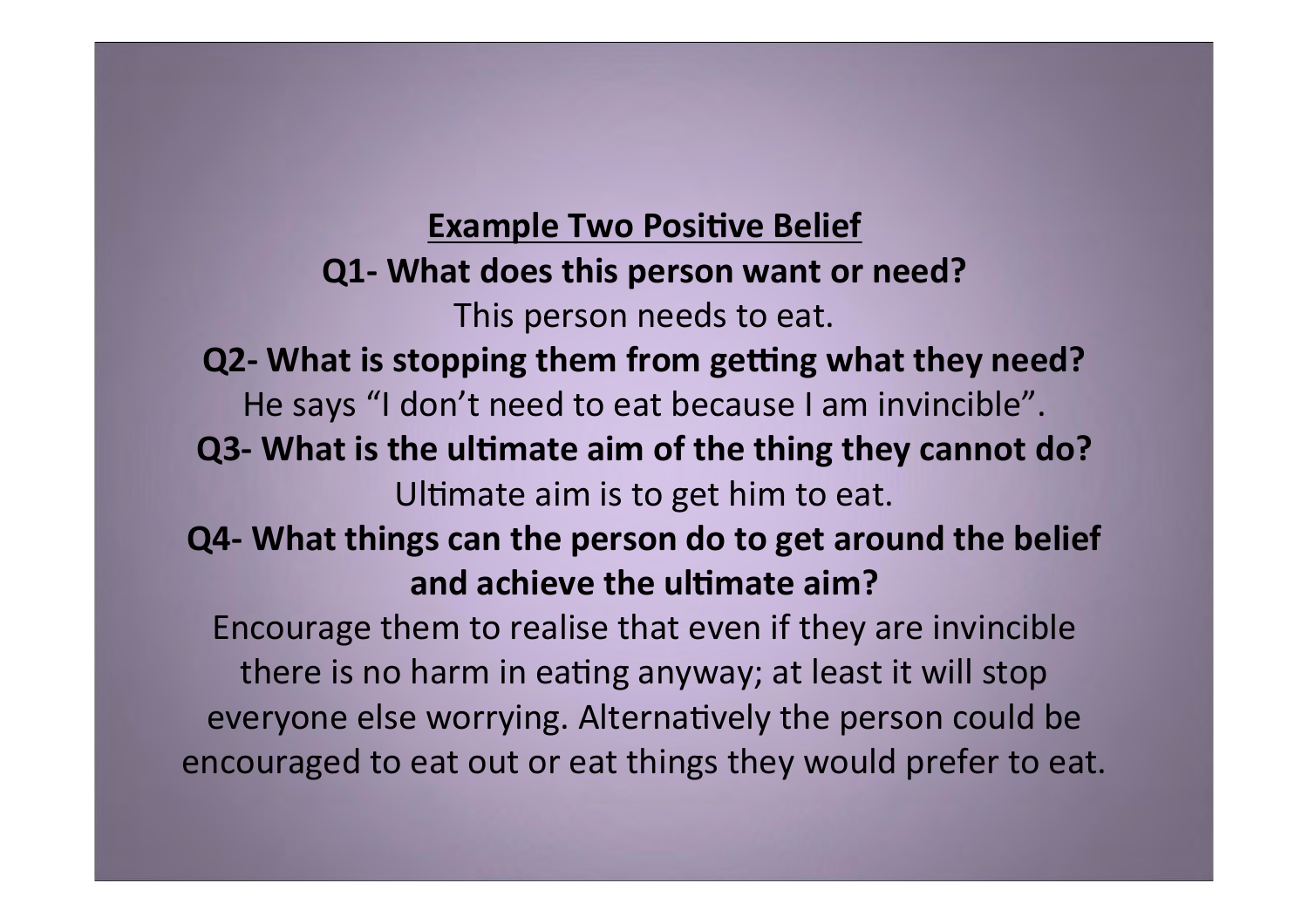### **Protection strategies**

John was convinced that people would attack him with knives so he became very isolated refusing to leave the house. 1 How would you get him out of the house? 2 How would you make him feel safe when leaving the house? How protection strategies helped John I'was living in a nightmare world at first, I had no way of dealing with the situation I acted "normally" but my inner world was filled with terror words I cannot describe. I then started using (Protection Strategies) and my distress reduced considerably and I felt much more able to cope, yet because I was acting oddly the professionals said I was getting worse. If I didn't use protection strategies my health would deteriorate at an astronomical rate I would start having Blackouts and be paralysed with fear.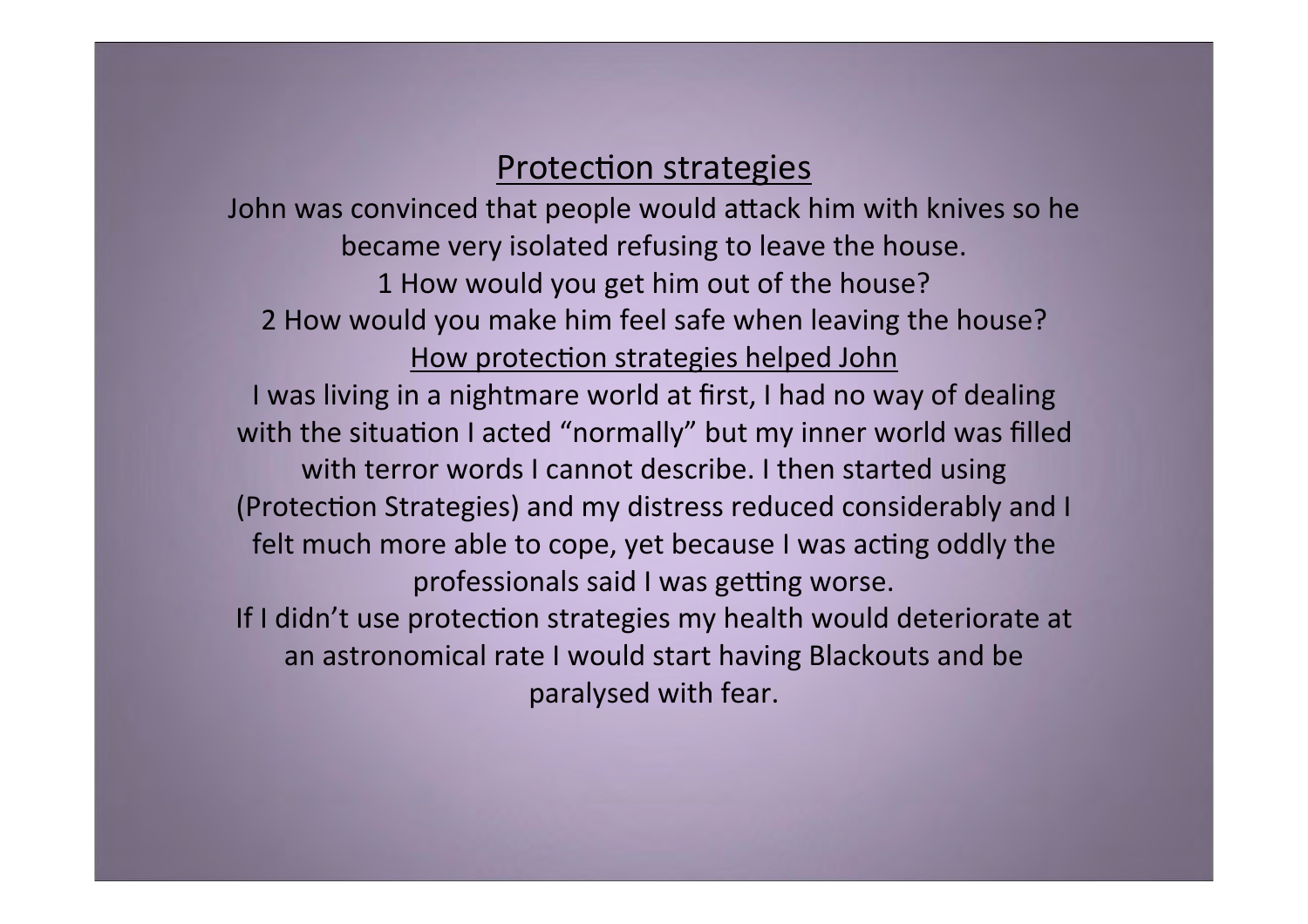John (Solutions) 1. Arrange to go with John when leaving the house but plan the route first work out where there will be only a few people about.

2. Get him to wear a stab proof vest and carry a attack alarm.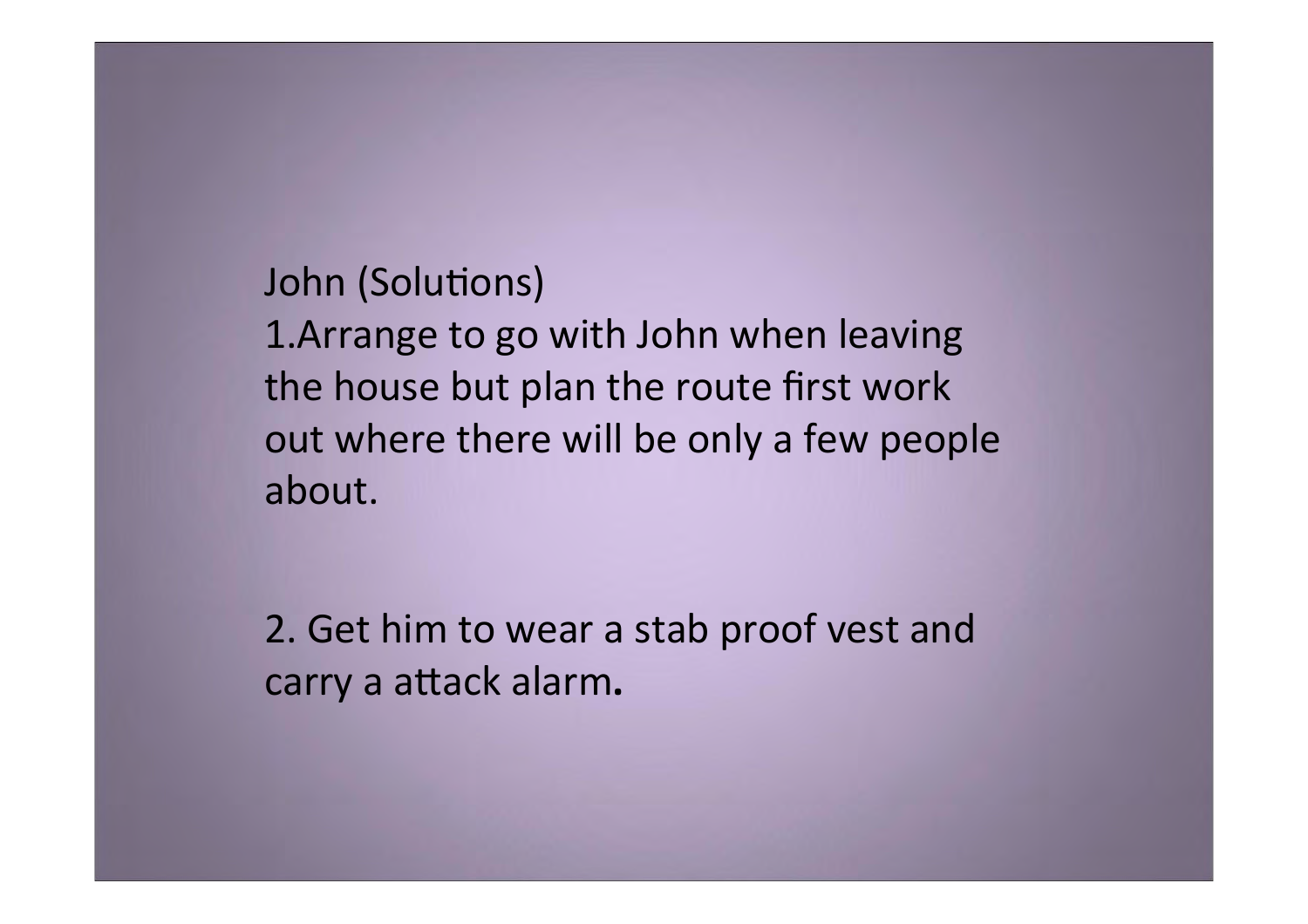The stages involved in this technique

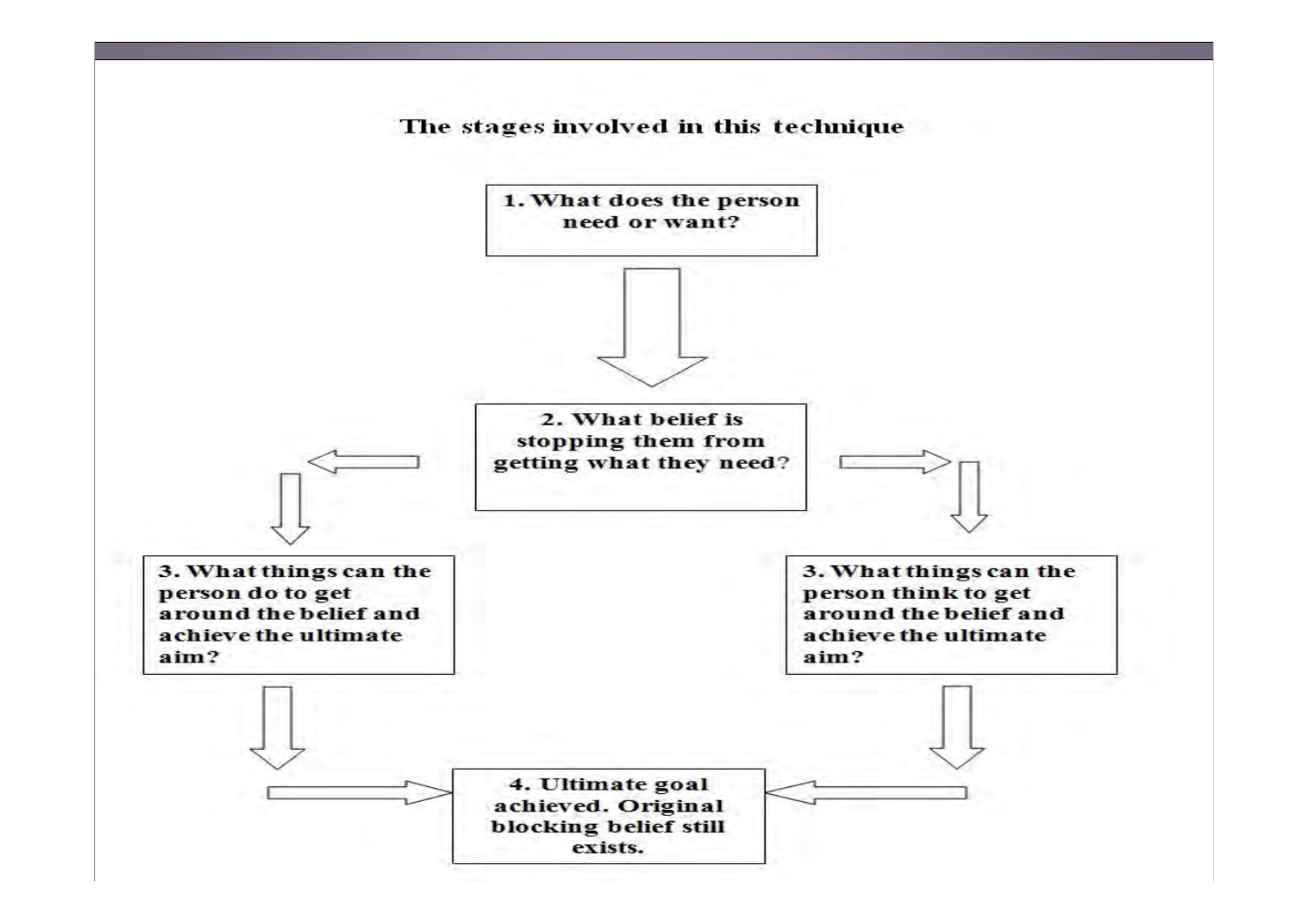#### DECODING

Sometimes people tell us about their experiences and they are viewed as bizarre but if we decode them they have a meaning often related to their emotions below are some examples of what people often say and how we can decode them.

•I am an alien

•They are saying I feel like an alien I don't fit in society

•I am being poisoned

•I don't feel like I can trust people right now medication is making me feel sick

•I am a prophet

•I have to be a prophet or I am just a crazy person

• Someone is watching me

•Why am I being observed on the ward

•There is a secret army out to get me

•People/ family keeping secrets about your problems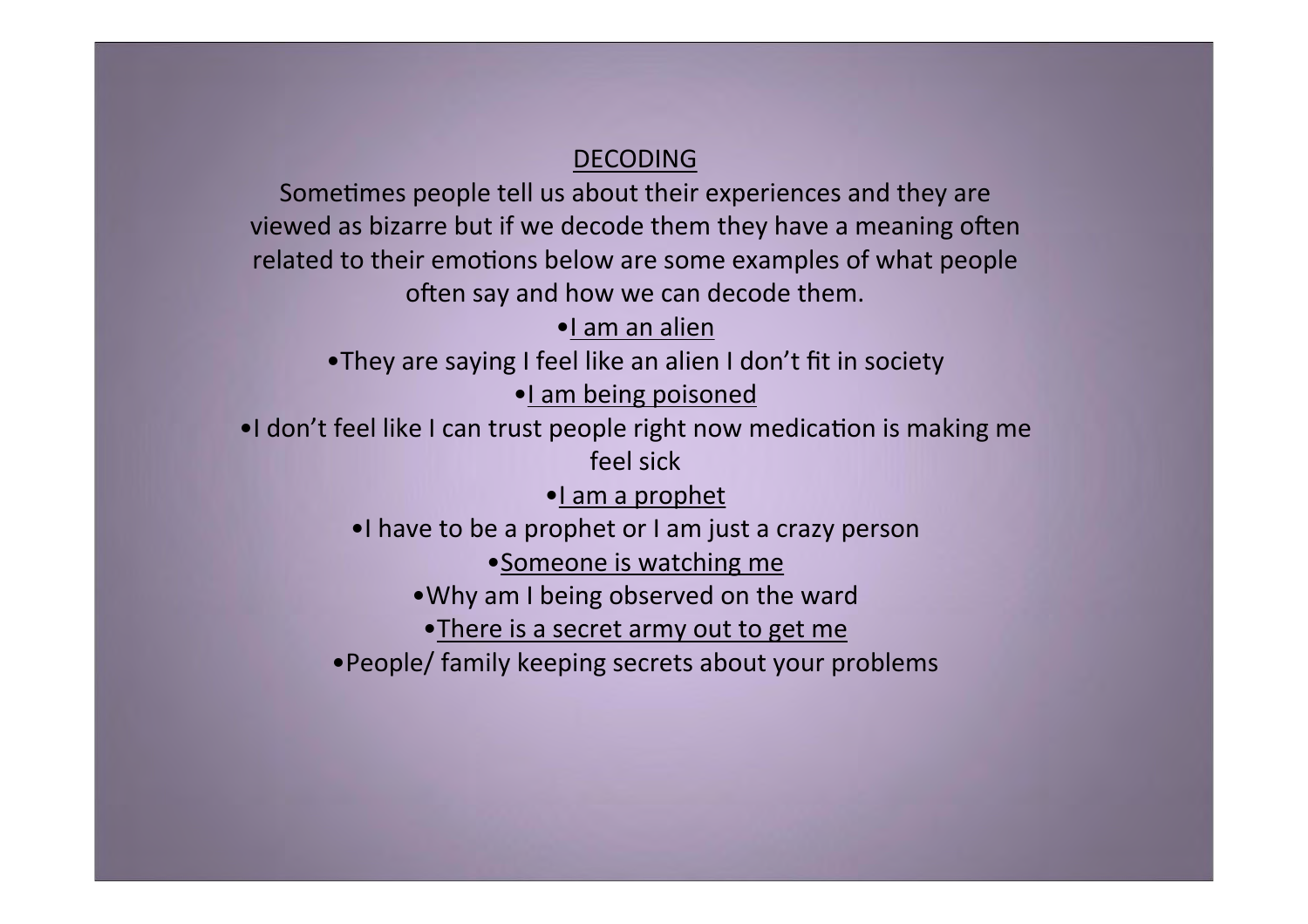Don't just accept your suspicious thoughts question them.

Challenge the thoughts weighing up for and against the evidence.

• Is there anything that might suggest paranoid thoughts could be wrong?

• What would I say to a friend who came to me with a similar 'problem?

• Are there any alternative explanations for what seems to have happened?

• If I was feeling happier would I still think in the same way?

• Are my past experiences getting in the way of me seeing the present situation clearly?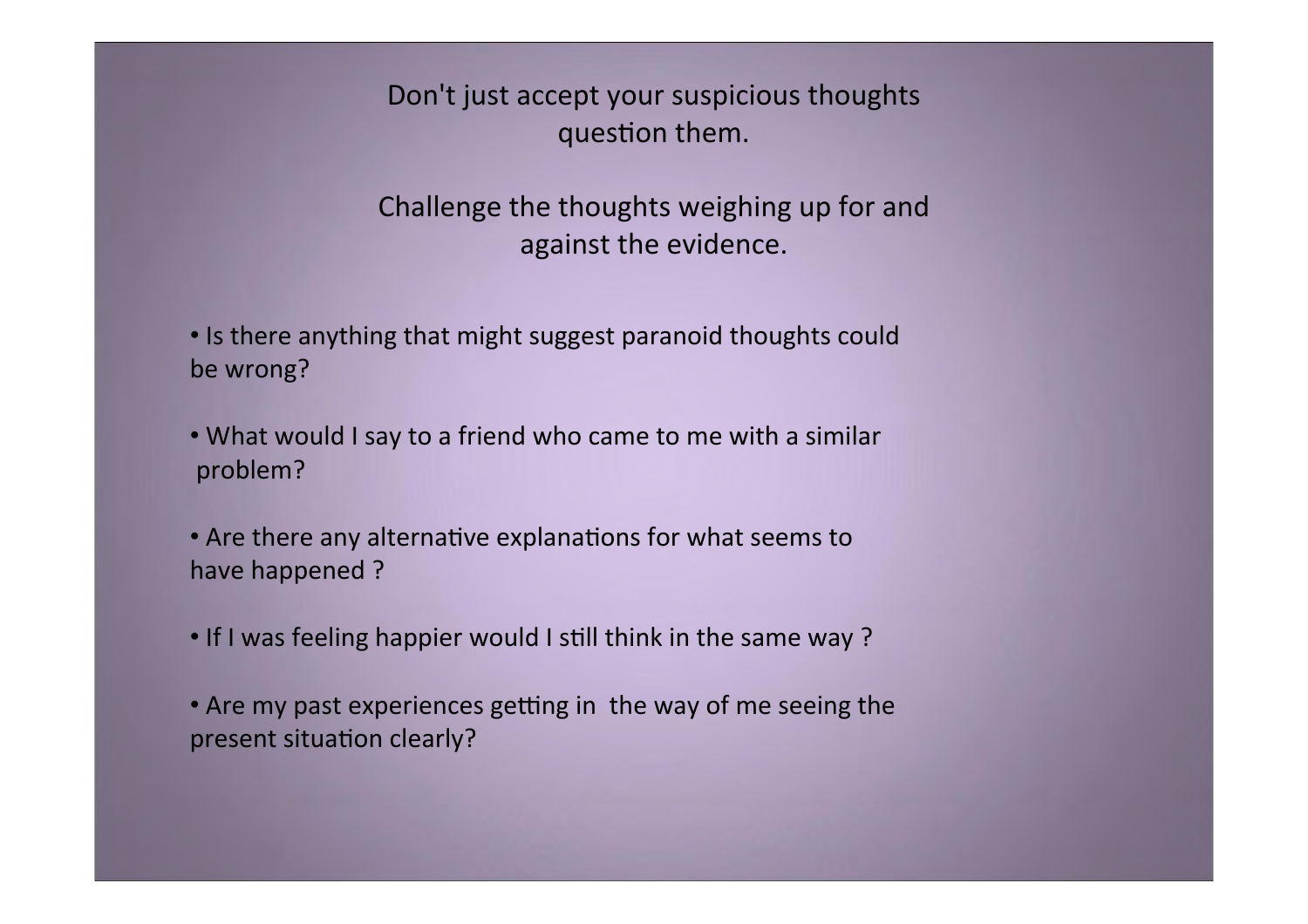## Body state info

Little witch

Diabetes Lesions in eyes

Sex machine

IBS

Thought insertion

Ego/Dystonic intrusions thoughts outside the personality

### Possessed

Peripheral neuropathy glue and alcohol abuse desensitises feelings in hands etc

### **The Devil**

Respiratory alchosis loss of breath, Taking in to much oxygen without breathing out also known as lobstering (limbs stiffen)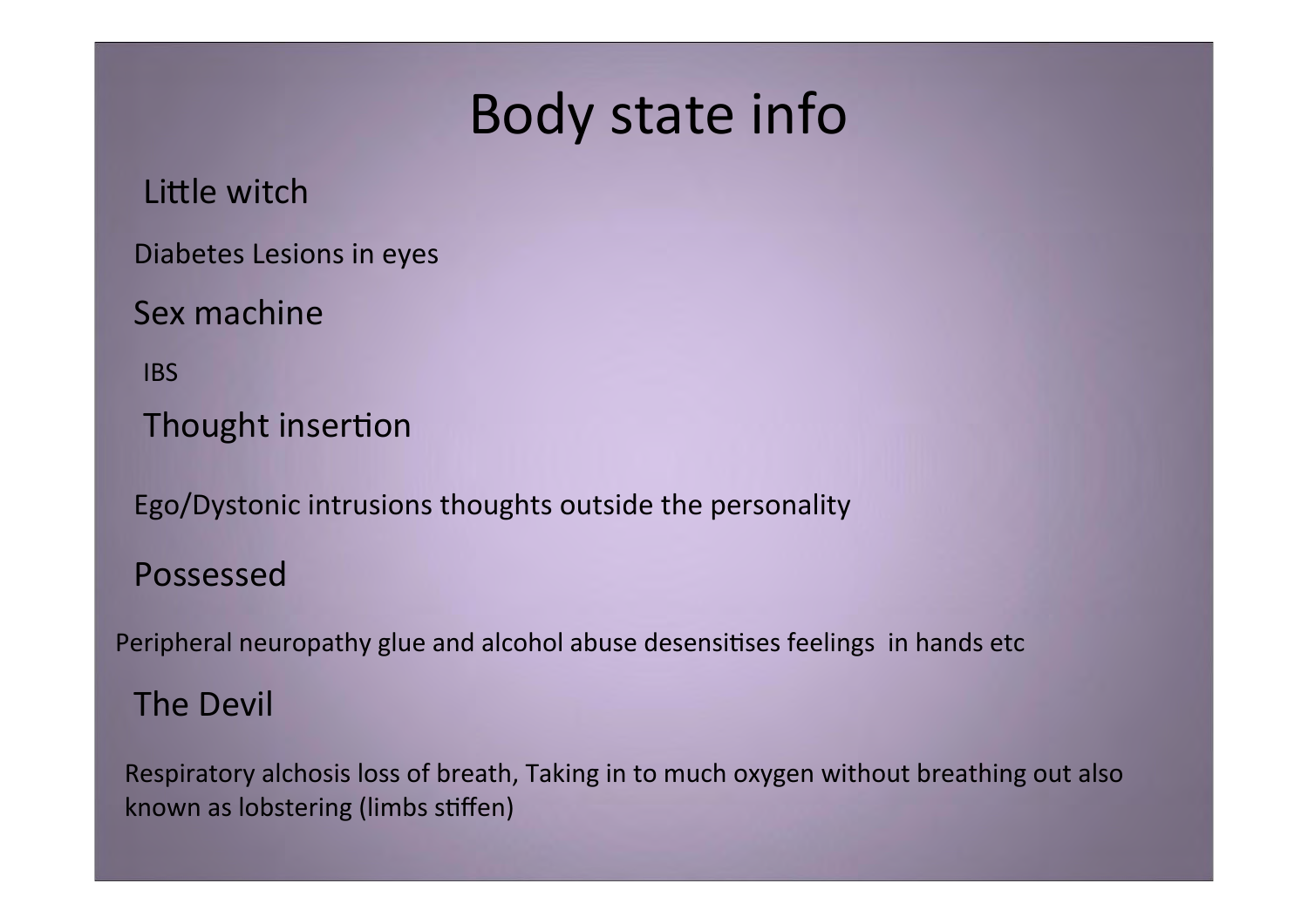### **Ego Dystonic Thoughts / Thought Insertion**

Ego dystonic thoughts are thoughts outside of the personality, they are thoughts that everyone experience's, commonly known as automatic thoughts. We don't know why they occur, but what we do know is that they show us things that we will never do. For example you could be walking behind your young child on the stairs and suddenly think what would happen if I pushed them down the stairs, you would be alarmed to think that way, but its the mind showing us things we would never do. If a person doesn't understand these thoughts they can cause great distress. If a person experiences voice hearing he may describe them as thought insertion (someone putting the ideas in their head) this can also be seen by some people as being telepathic. A thought could be that the person has an in pure thought about a under age child and if the cannot dismiss it, their voices may call them an abuser or paedophile. This could lead them to believe that someone else is putting the thoughts in their head because they know they are not an abuser. Its very important to help the person understand that everyone has these experiences and it does not mean they are a bad person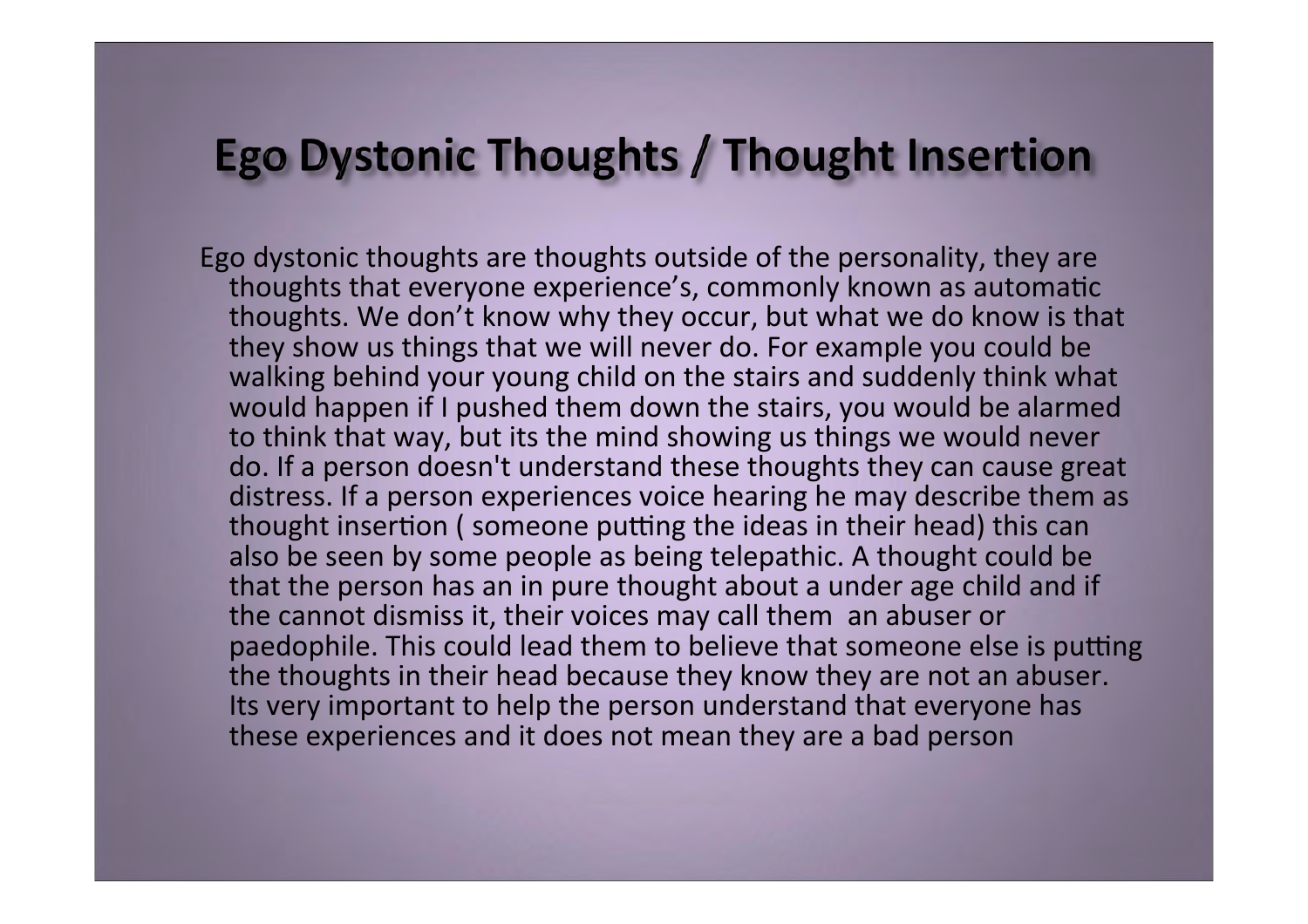# Starting groups our history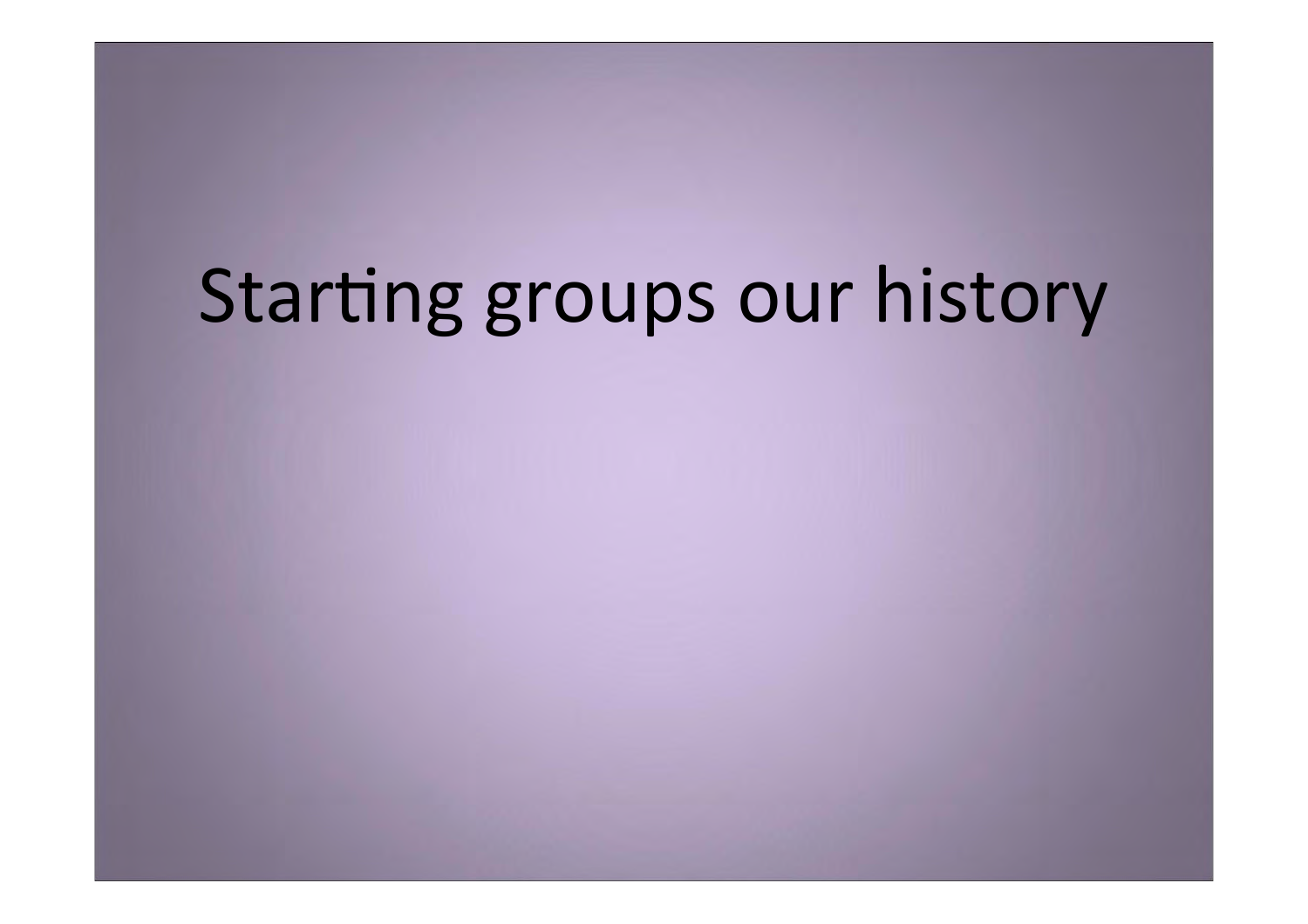# Discuss with person next to you

• Why start a paranoia support group?

• Aims of group?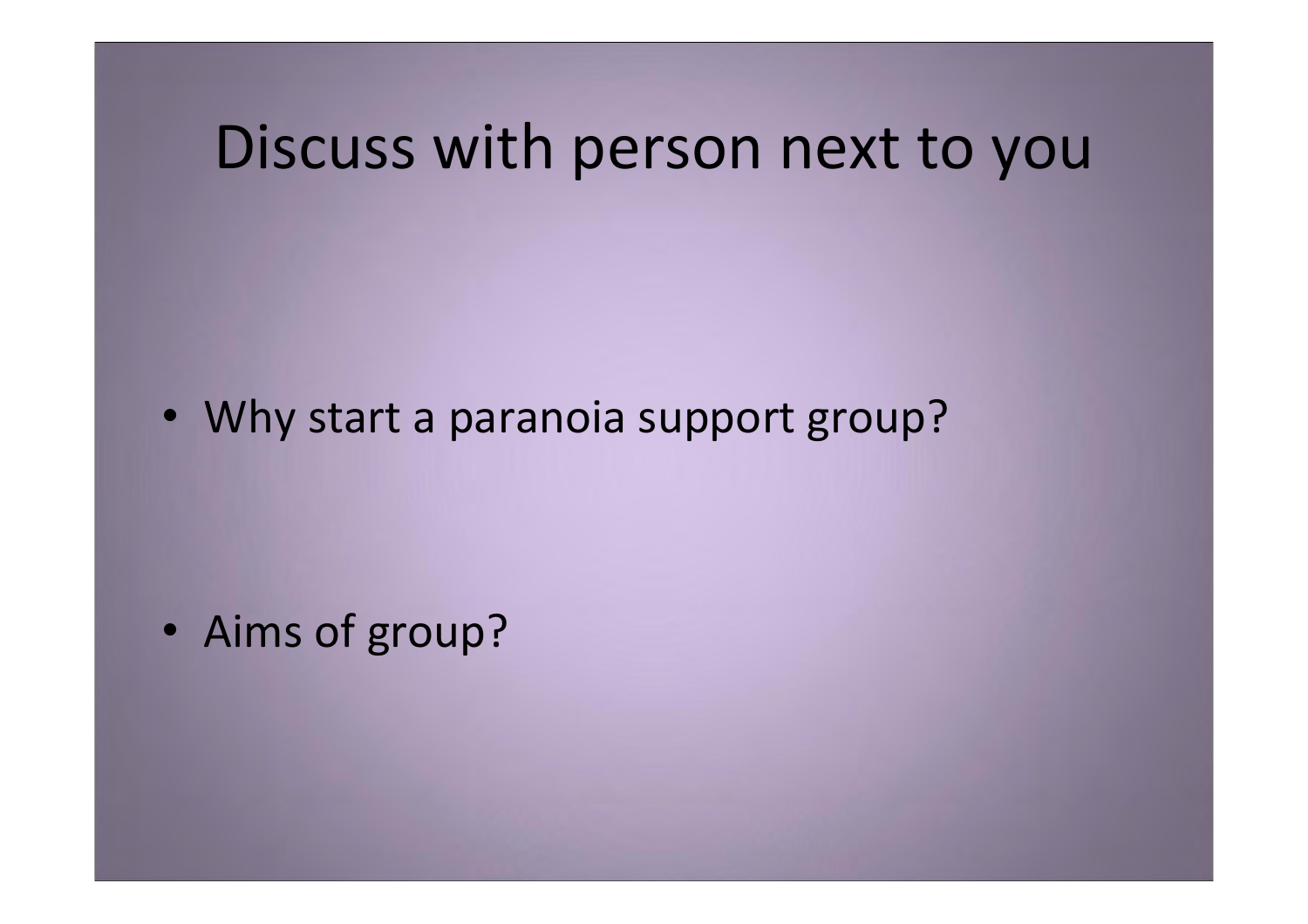### What are self help groups?

Self help groups are meetings where people with similar experiences can get together without having to "put on a mask" and speak with others who have been "there". Self help groups should not be viewed as therapy but as a place where you can receive encouragement, reassurance, support and a listening ear.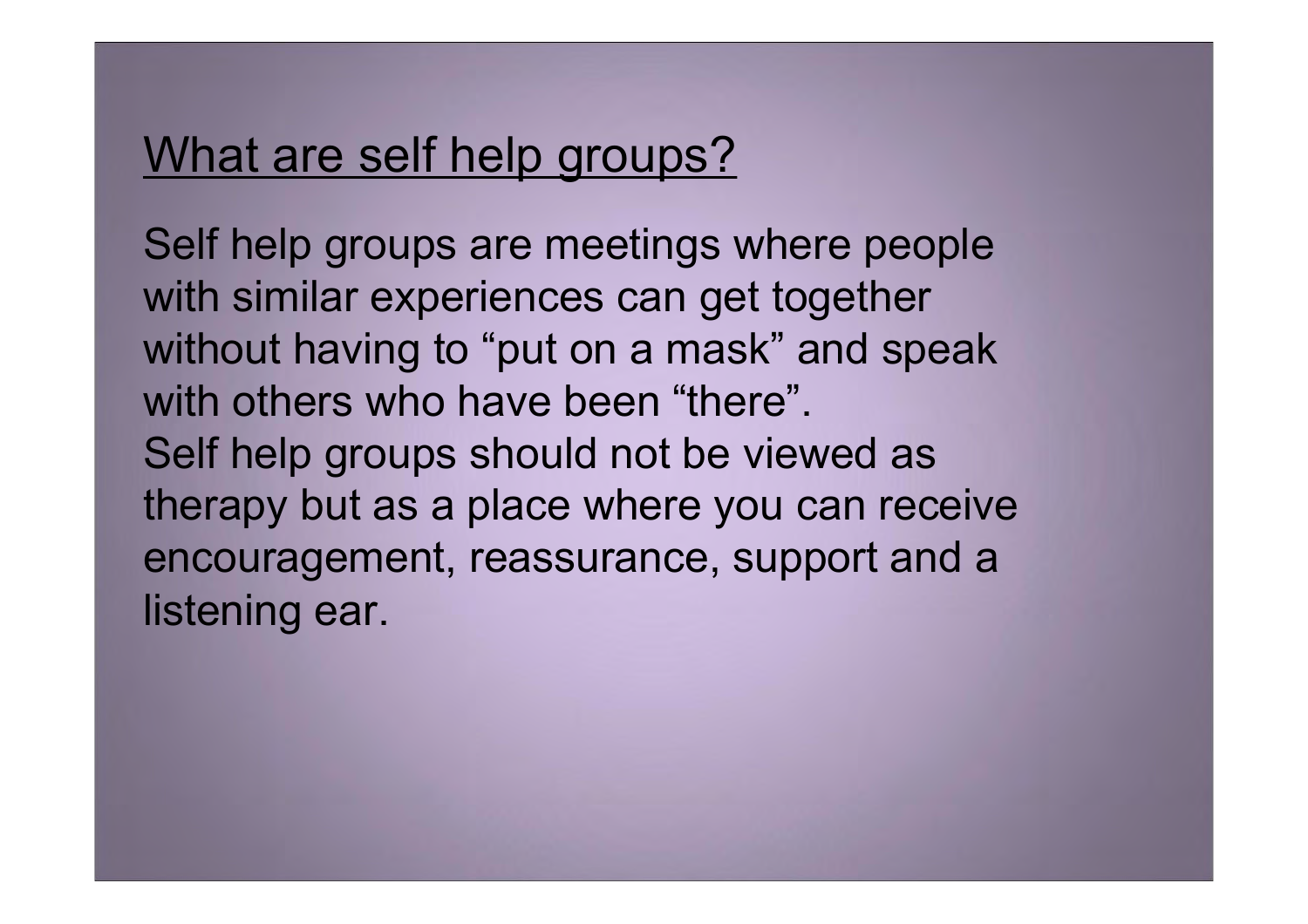### How can they help?

The meetings can help reduce the terrible feelings of isolation which can often follow the "experience of paranoia or hearing voices" It can provide a supportive, informal environment where people can share their fears, worries and ways of coping with their experiences that have worked for them.

You will hear how each person's experiences are different but also see that there are many feelings and themes that are common. This will allow you to support others as well as get support yourself. This may well help to counteract the negative approach to life so frequently associated with the experience of paranoia or hearing voices.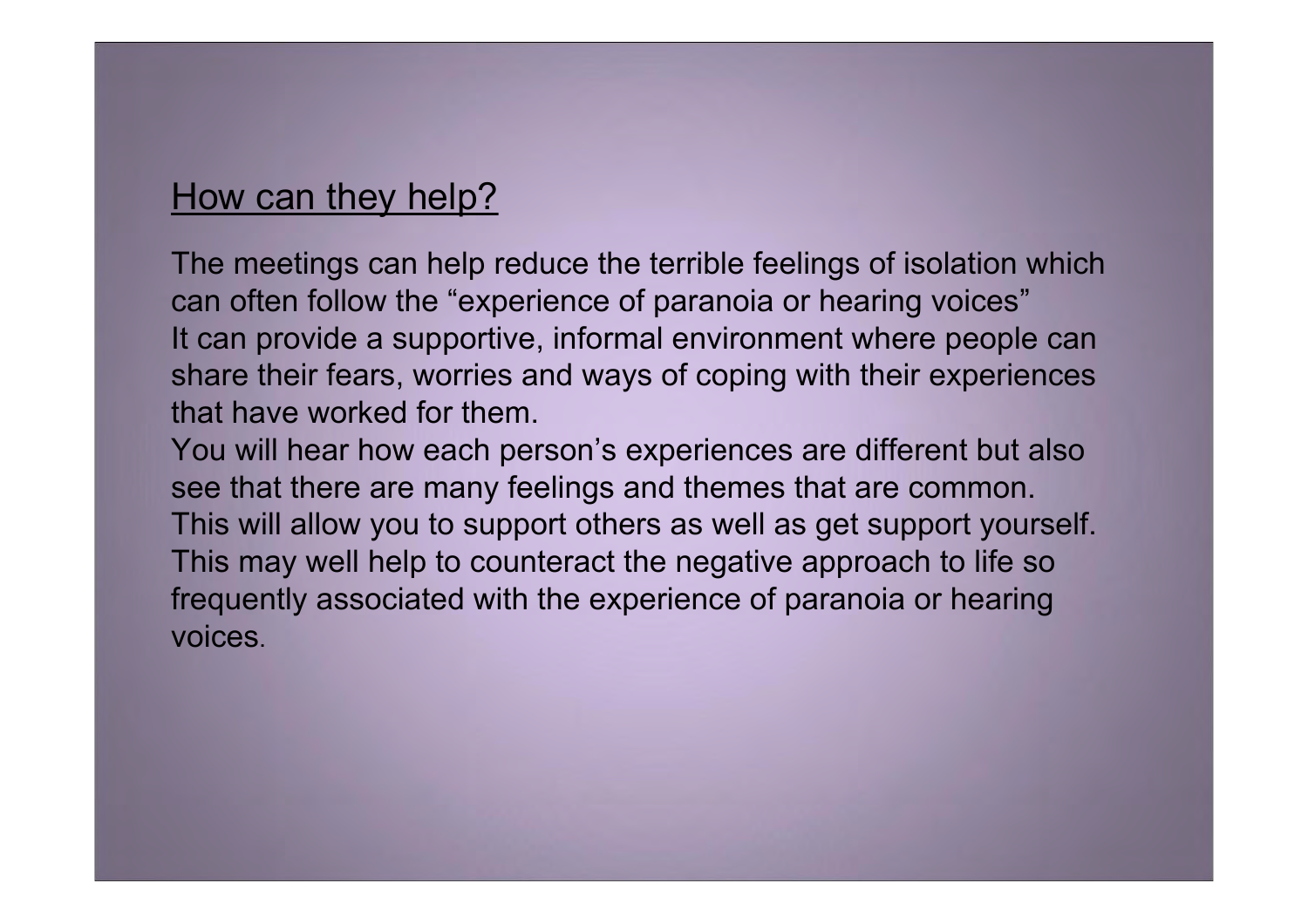### Think about why you want to start a group

Be very clear about what kind of a group you are setting up. During the planning and process of setting up, you may be asked questions by various people. If you have thought through why you want to set up a group, you will be able to answer their questions easily. Get together with the people who are going to help and support you and talk through your plans. Some questions you may be asked are:

What are the group aims? What type of group is it and what will it do? What is the group for? What do you think people will gain from the group? What do you want the group to do? What will members gain by joining the group? What will members do?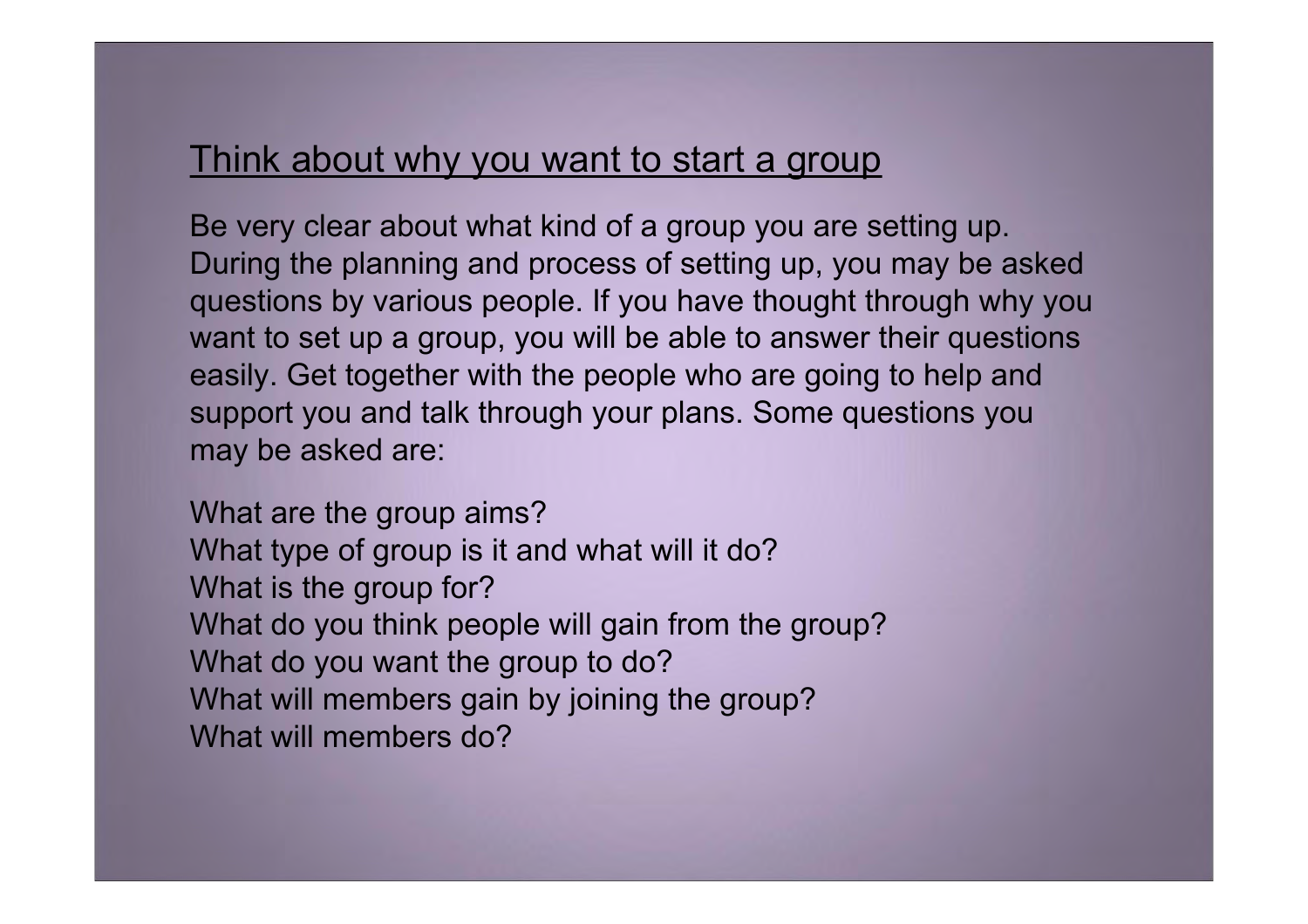### Advertising the group

When you have made a decision to run a support group letting people know about it is crucial.

You can make a flyer with the venue, time and date also a telephone number for a contact person. It is really important that you advertise the group everywhere. Some good places are Hospitals, Accident and Emergency, Hostels, Day Centre's, Drop Ins, Community mental health teams, Libraries, Internet, Voluntary Sector Organisations, Drug and Alcohol Services.

When deciding on the venue for the group always make sure that it is accessible by public transport, it is also useful to put bus or tram routes on the flyer.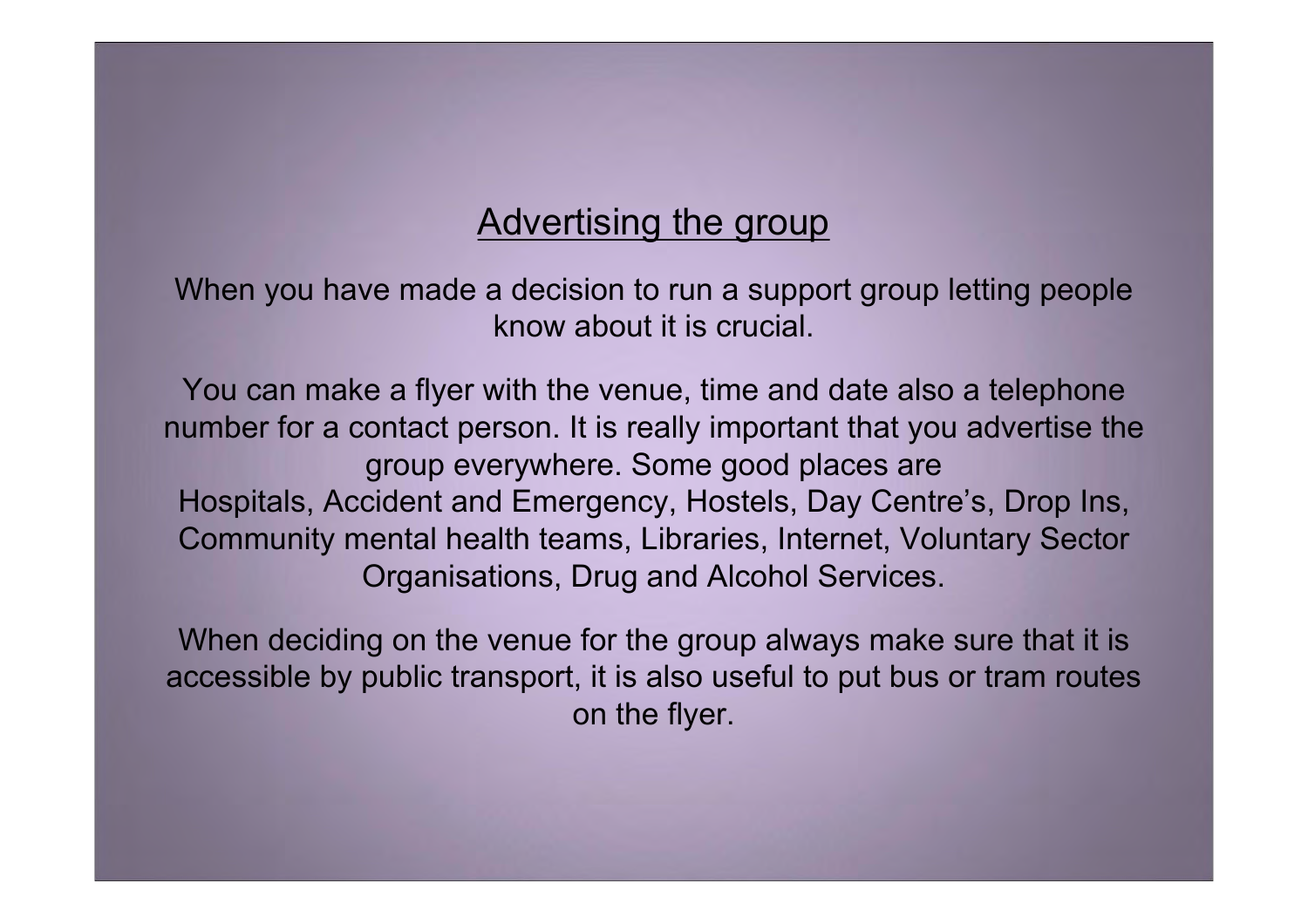### Checklist for meetings

**Accessibility** 

•For people who use wheelchairs

•Have trouble climbing stairs

•Visual difficulties

•Public transport, lonely/isolated **Timing** 

•Is it the right time?

•Daytime/ evening (Evaluation)

•What about people who work? (Info packs)

•Parents with young children

**Equality** 

•How do you reach different groups of people?

•Minority groups

•People who live alone

•Is your publicity in different languages?

• Knowledge of different cultures (Learning about persecution from them)

Length of meeting

•Too long

•Too short

•Open closed

•Time limited

•Ongoing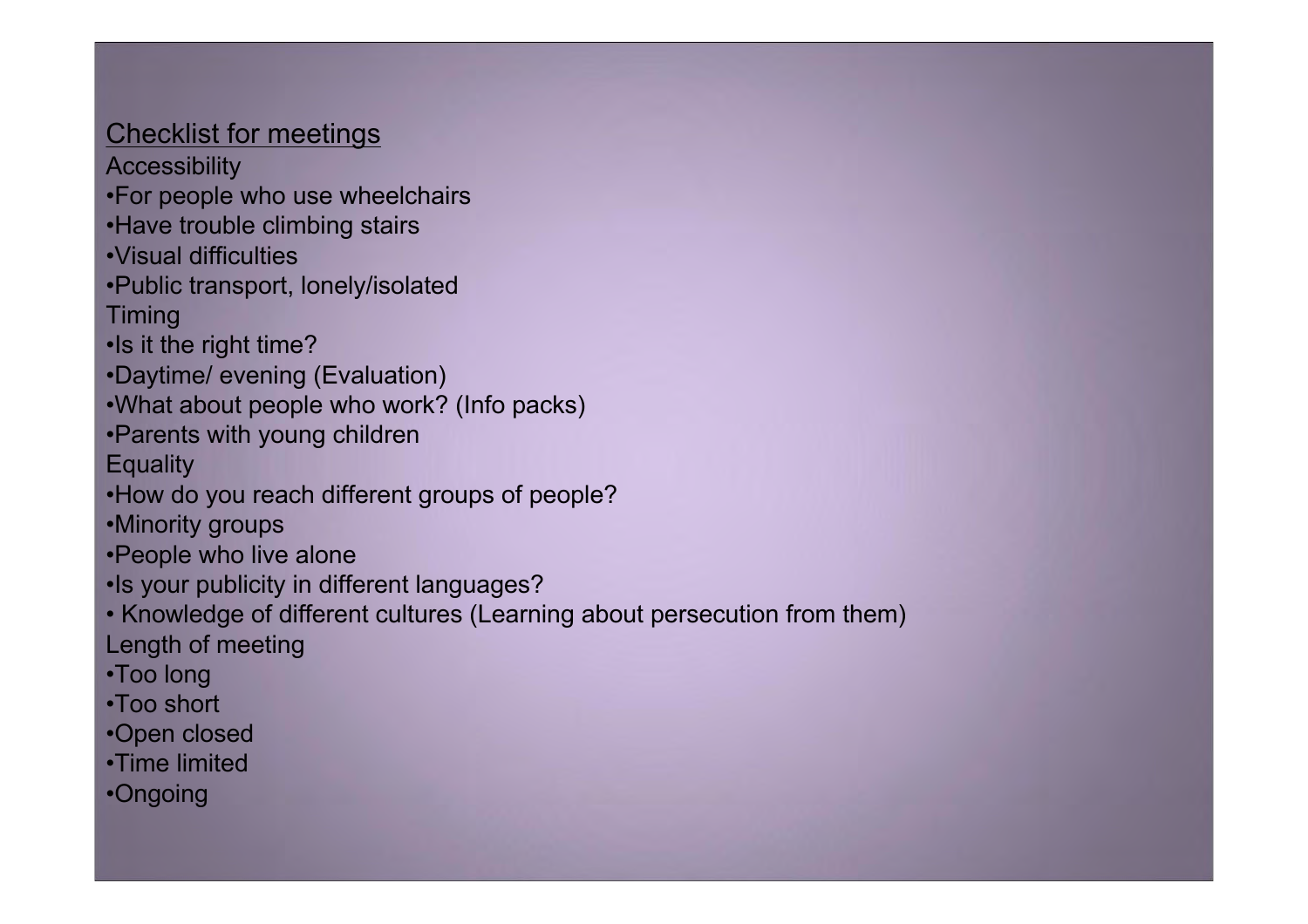### Getting into the group

*Joining a new group like this can be nerve wracking. Some ways of helping you to join are*

•Before joining the group meet with one of the facilitators to find out more about how the group might help you, it has to be *your choice* to attend not your workers.

•Before joining the group meet with one of the group members (male or female) who have experiences of paranoia or hearing voices to let you know how the group has helped them, this in known as a buddy system.

•Bring someone with you to support you, this can be a family member, friend or worker, should they want to come into the group the other group members should be asked first.

• Remember that everyone in the group has experienced paranoia or heard voices and understands how upsetting it can be.

•It is also important not to worry if you cannot attend every week. You will always be welcome when you visit.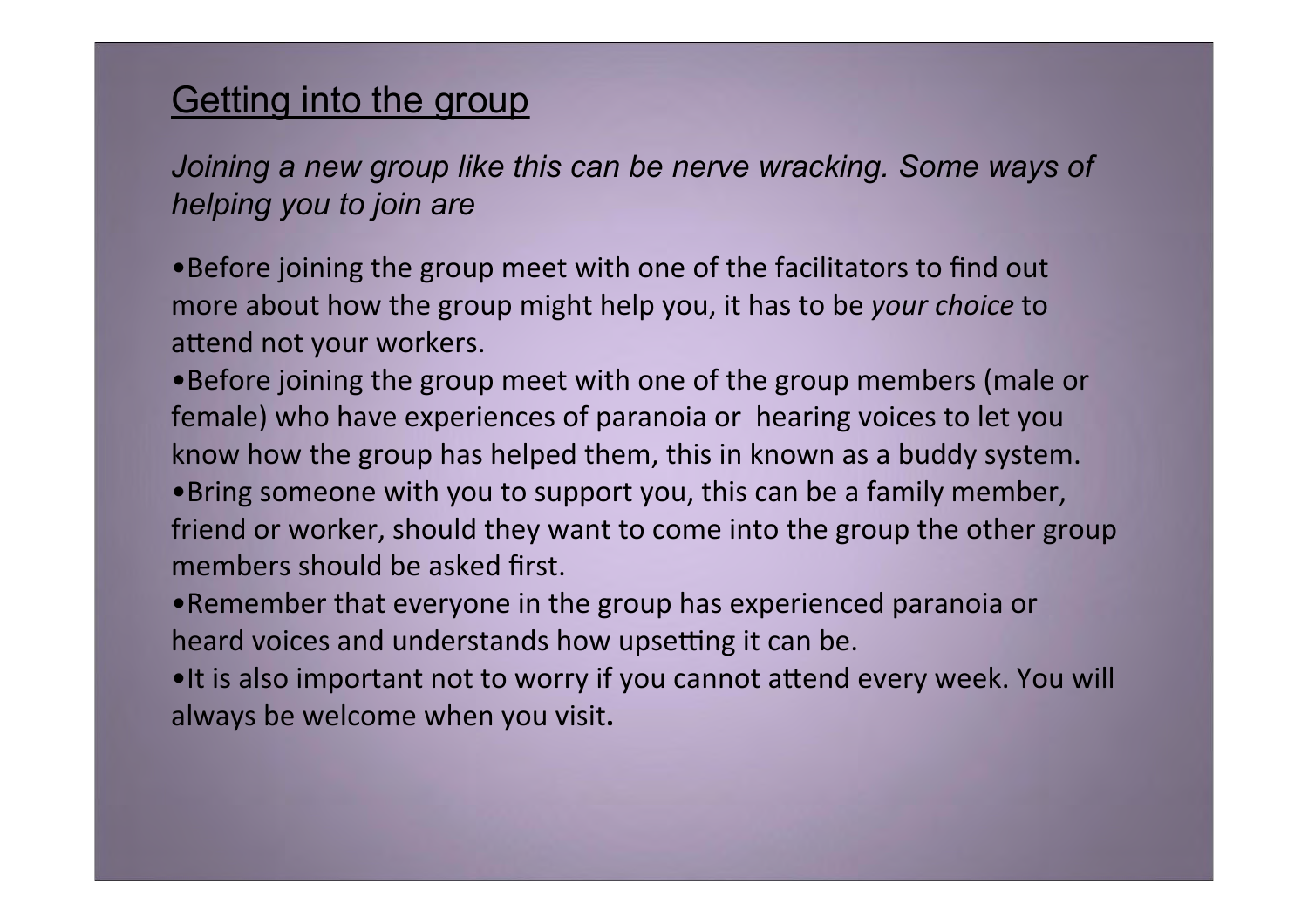# Contact details of members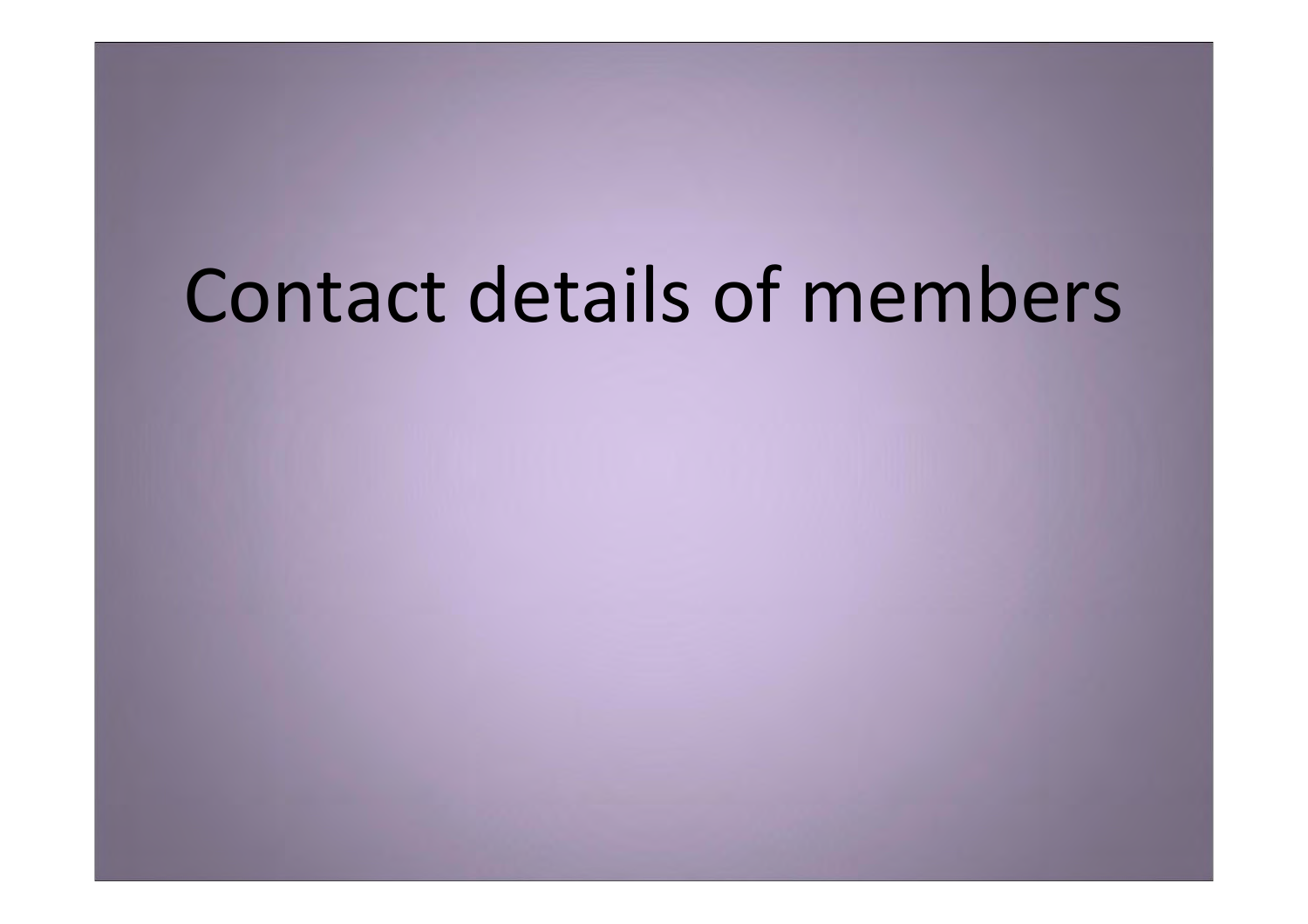# **FACILITATOR'S ROLE**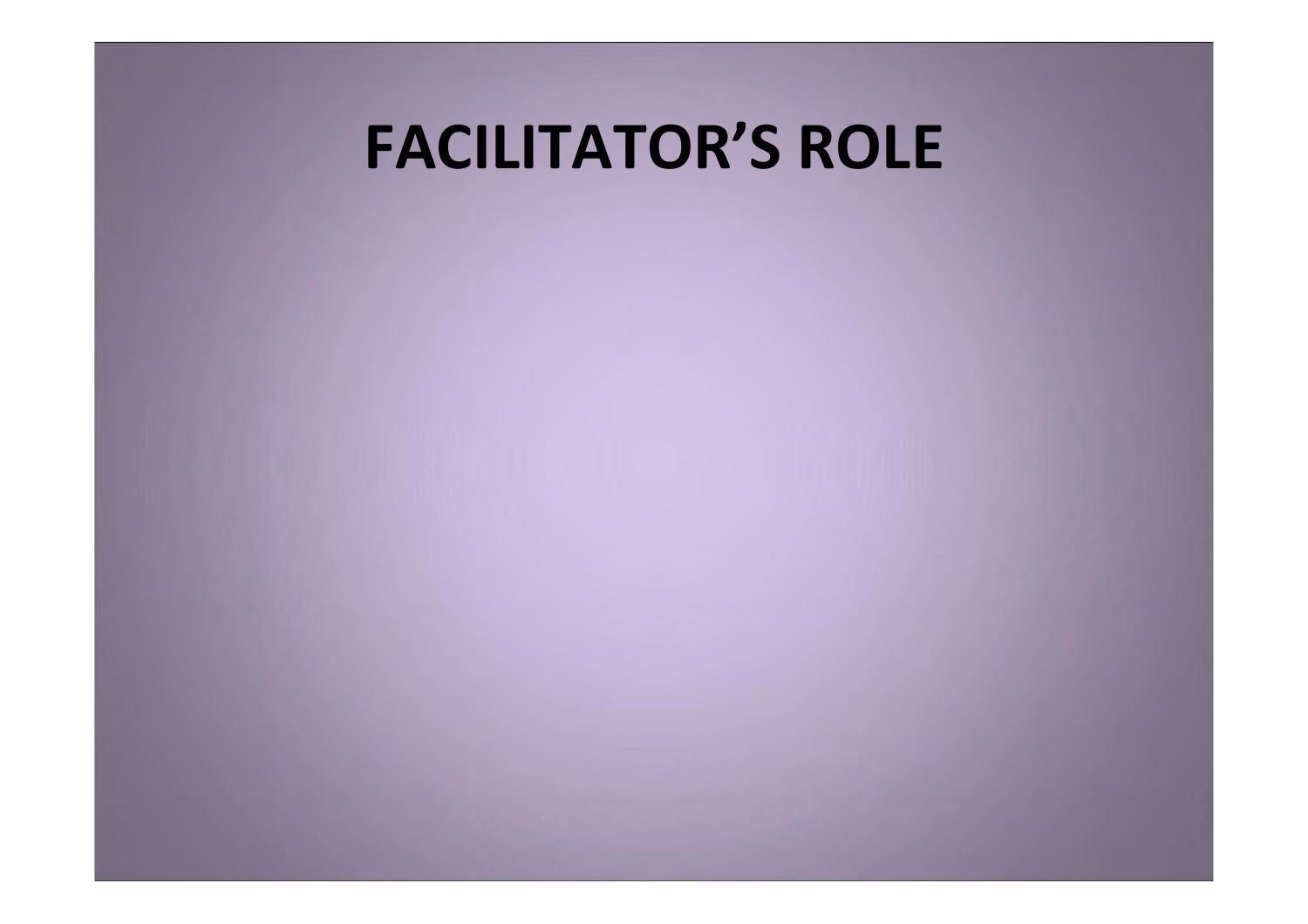The aim of group facilitator's is to lead by listening. This means that wherever possible, the group as a collective makes decisions about direction, activities, changes etc. It is the facilitator's role to enable this process.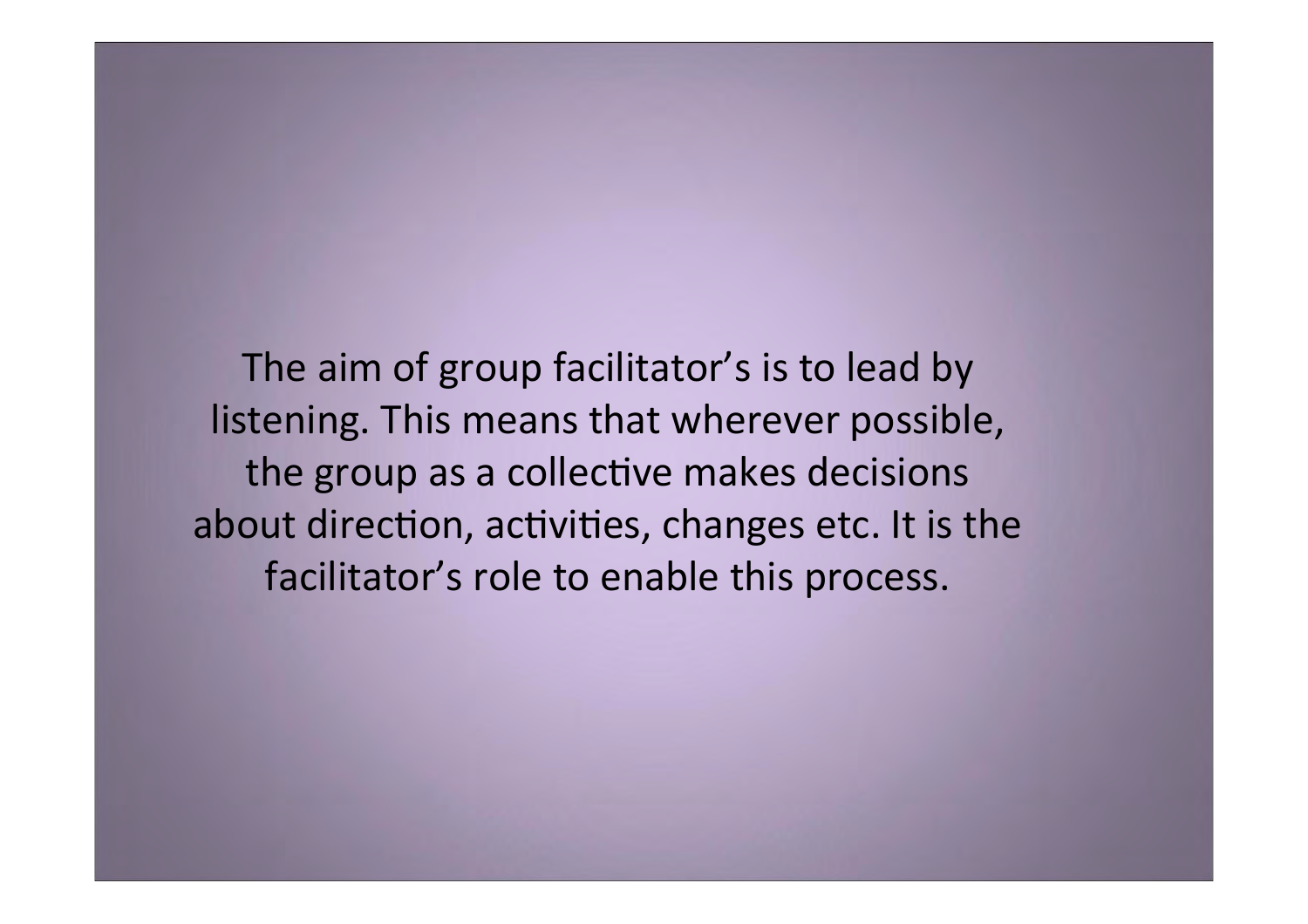A key part of this role is to magnify the voices of people who are not normally listened to, by emphasizing the belief that each person in the group has a deep wisdom and expertise about ways of managing and dealing with problems.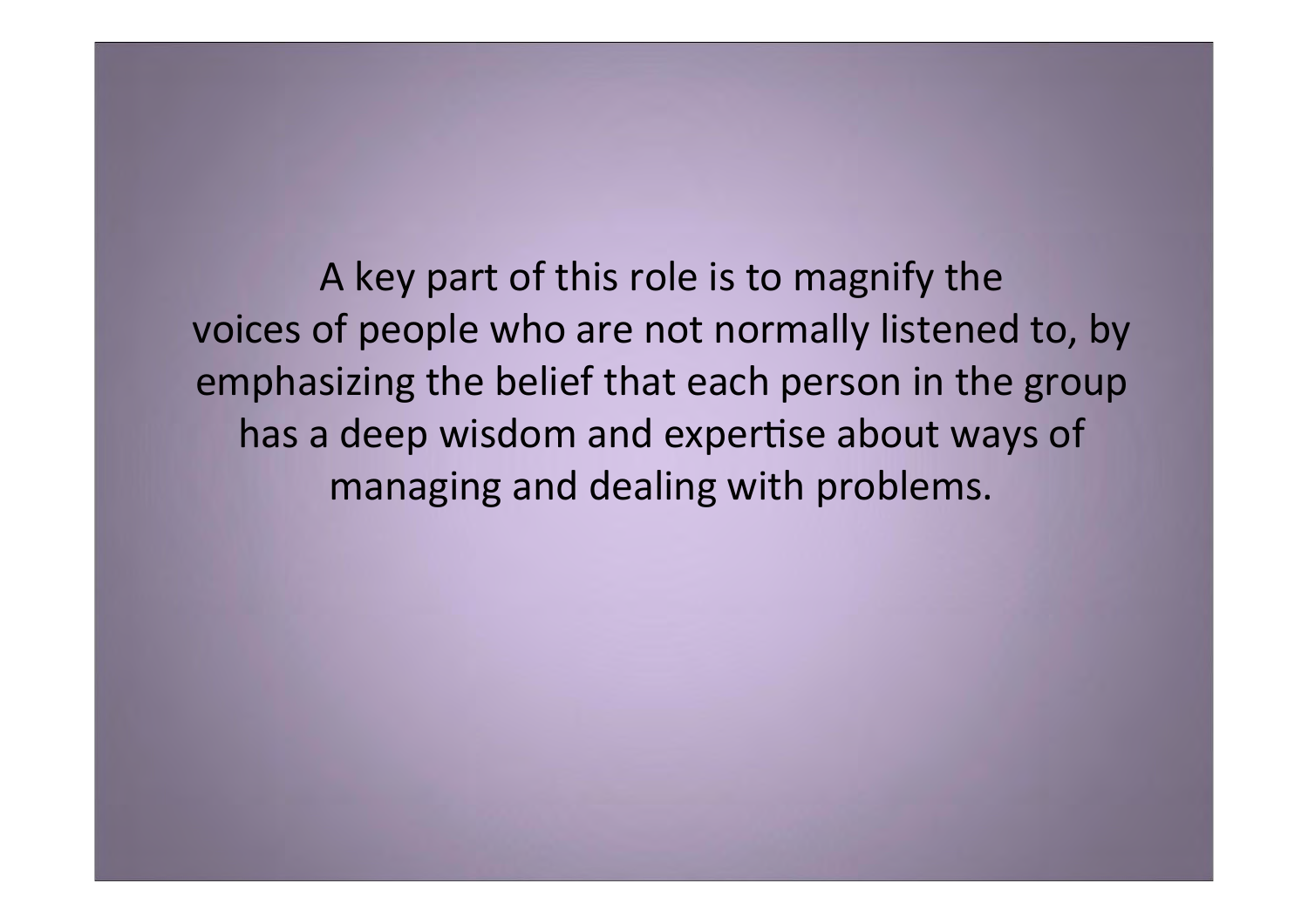The aim of group facilitator's is to show respect for the reality of the trauma and suffering that people have experienced, and a keen awareness of how these experiences may limit their expression of feelings, ability to think clearly, etc.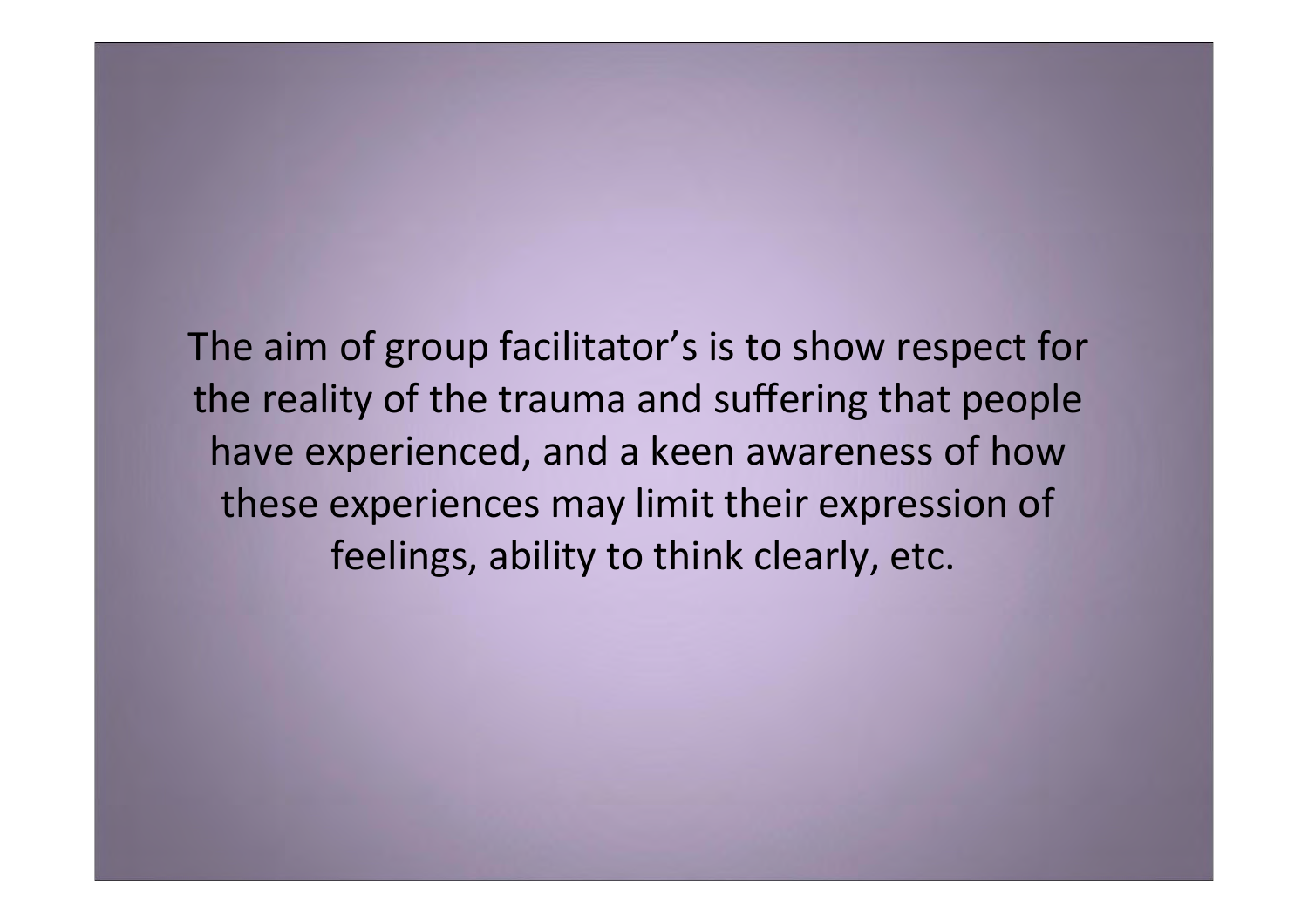Validation and support for people's resilience, creativity, stamina, and emotional strengths, even when they themselves doubt that these exist.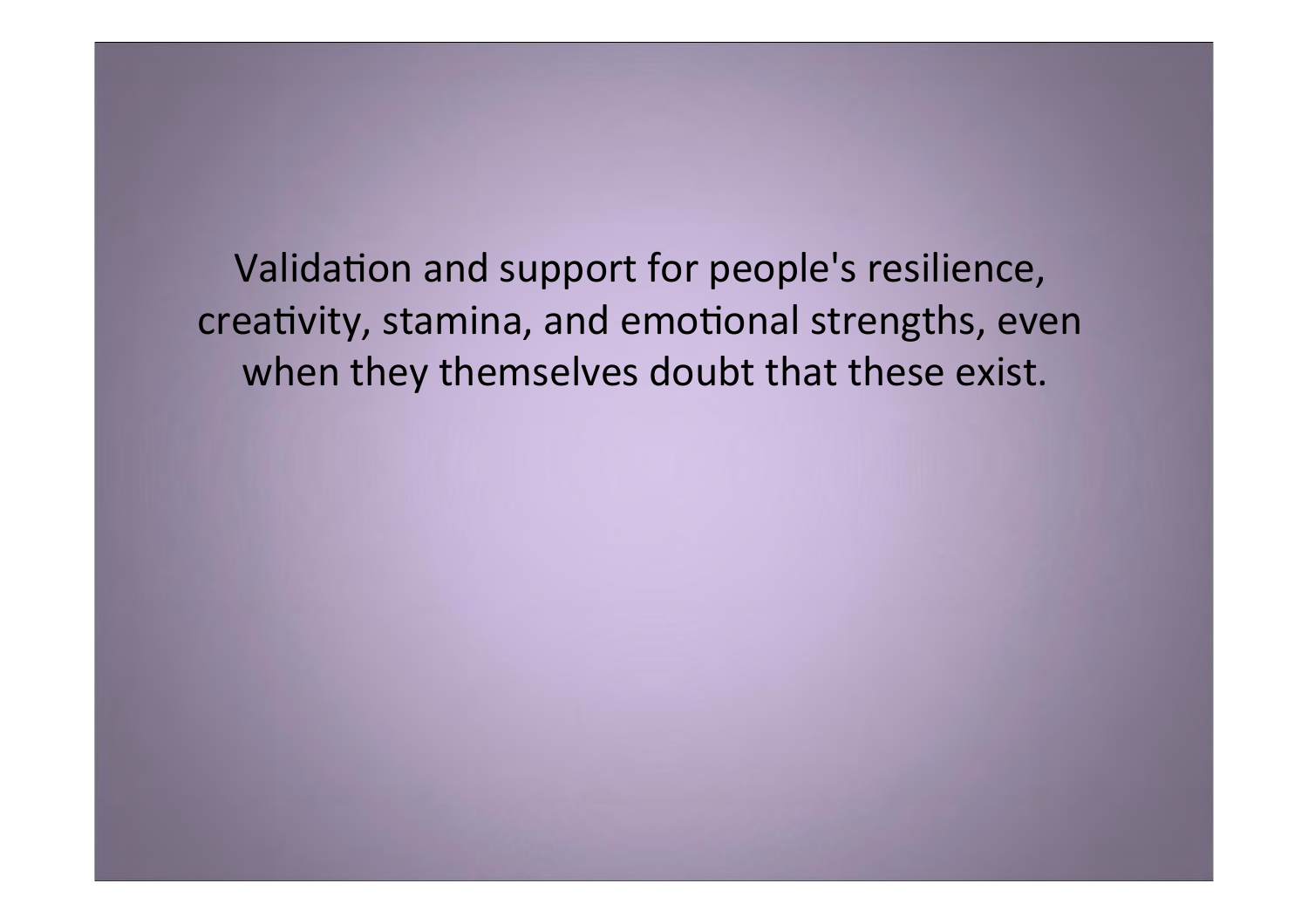A relaxed, informal, improvisational tone in facilitating the discussion, allowing what happens naturally to occur instead of imposing a predetermined or fixed agenda or plan upon the situation.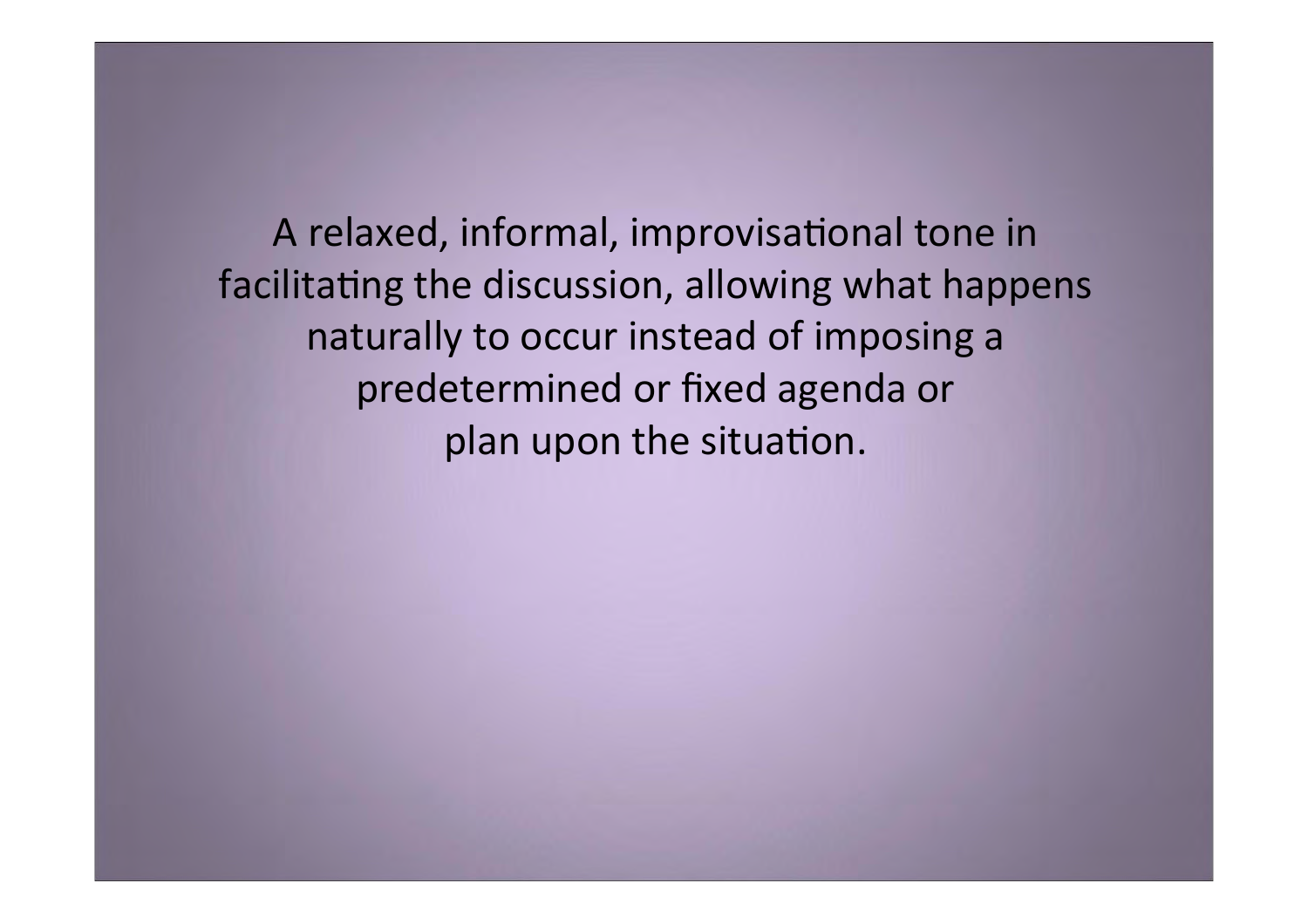Never giving people false hope, or making them think that situations over which they have no control will in fact turn out in one way rather than another.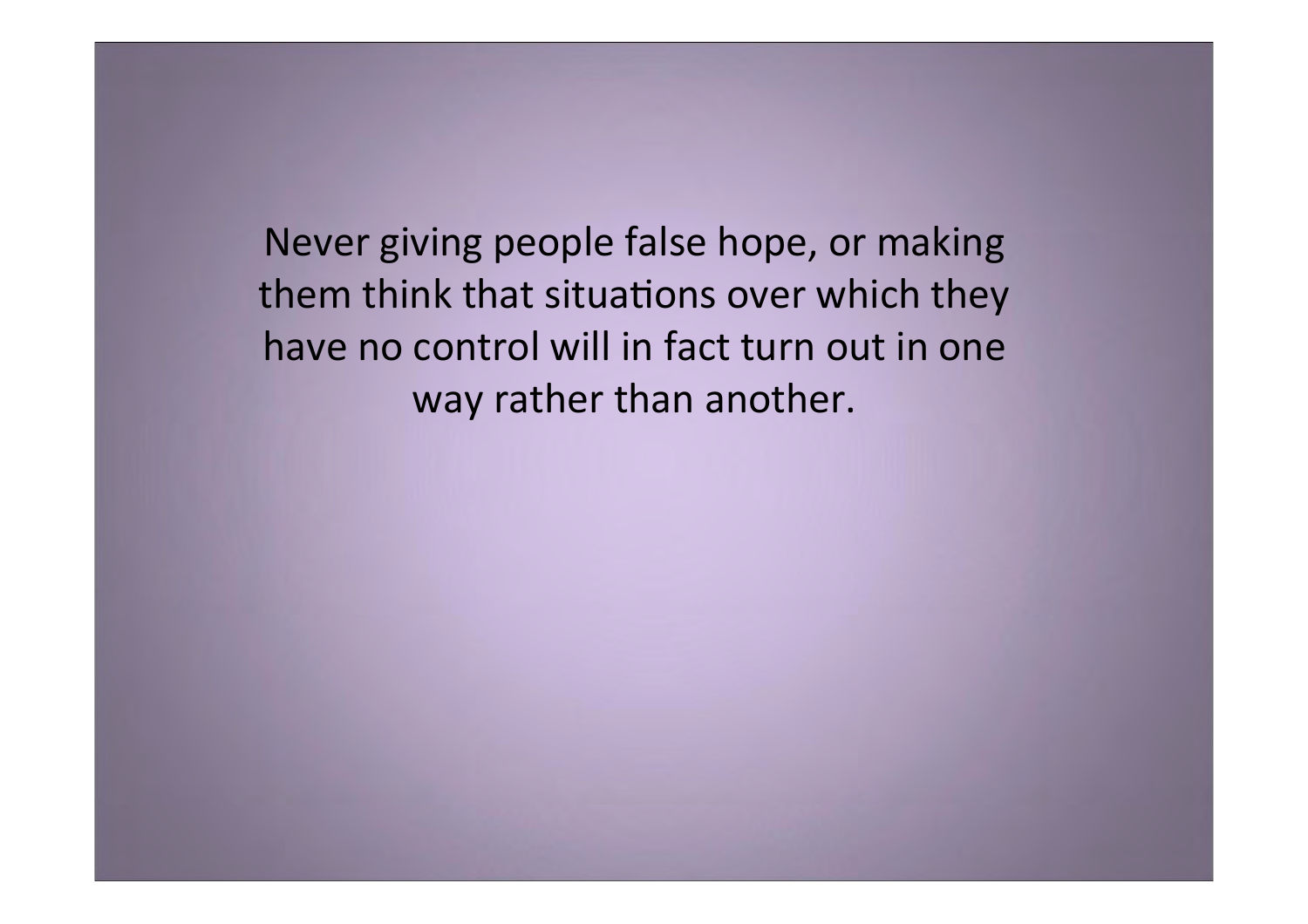Showing a genuine interest in the range of people's inner, subjective experiences, regardless of whether you yourself have ever experienced anything like them yourself.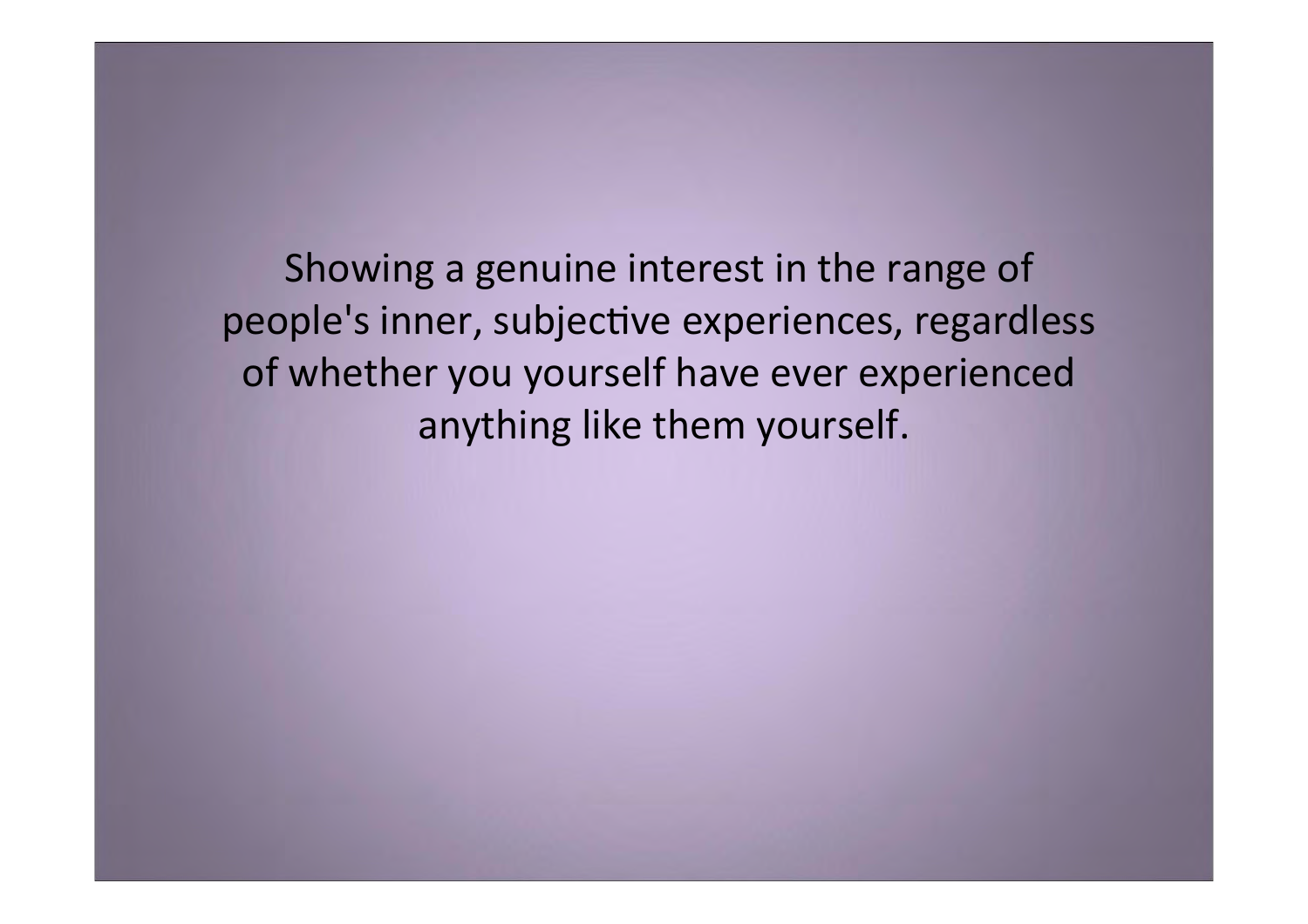A willingness to share some details of your own experience when these are relevant, so that people have some sense of you as an individual person, without, on the other hand, taking up too much time talking about yourself when what is needed is a focus on group members.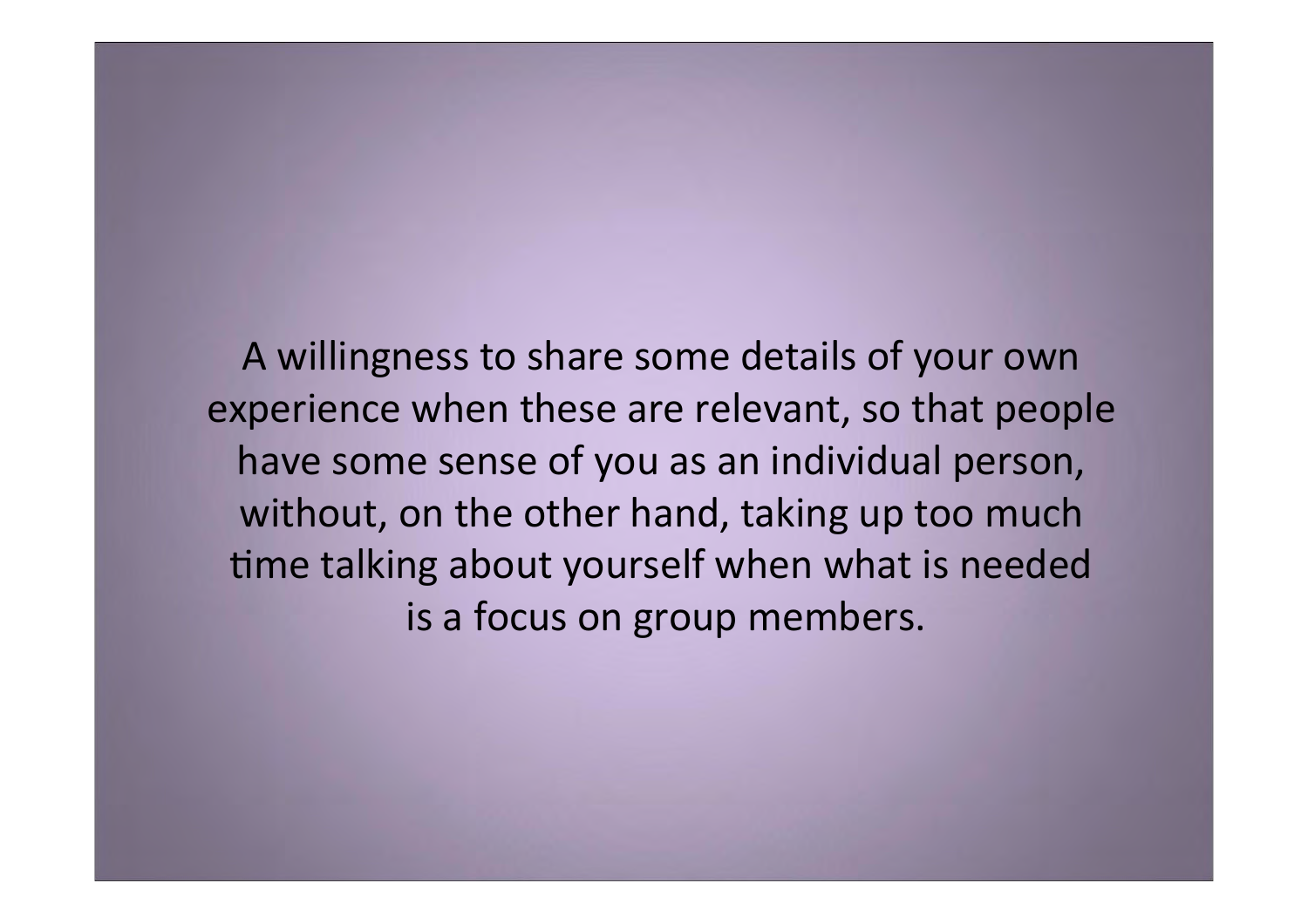A careful preservation of the group meetings as a safe space, with clear beginning and ending times, protection from intrusions, respect for confidentiality, needs for boundaries, etc.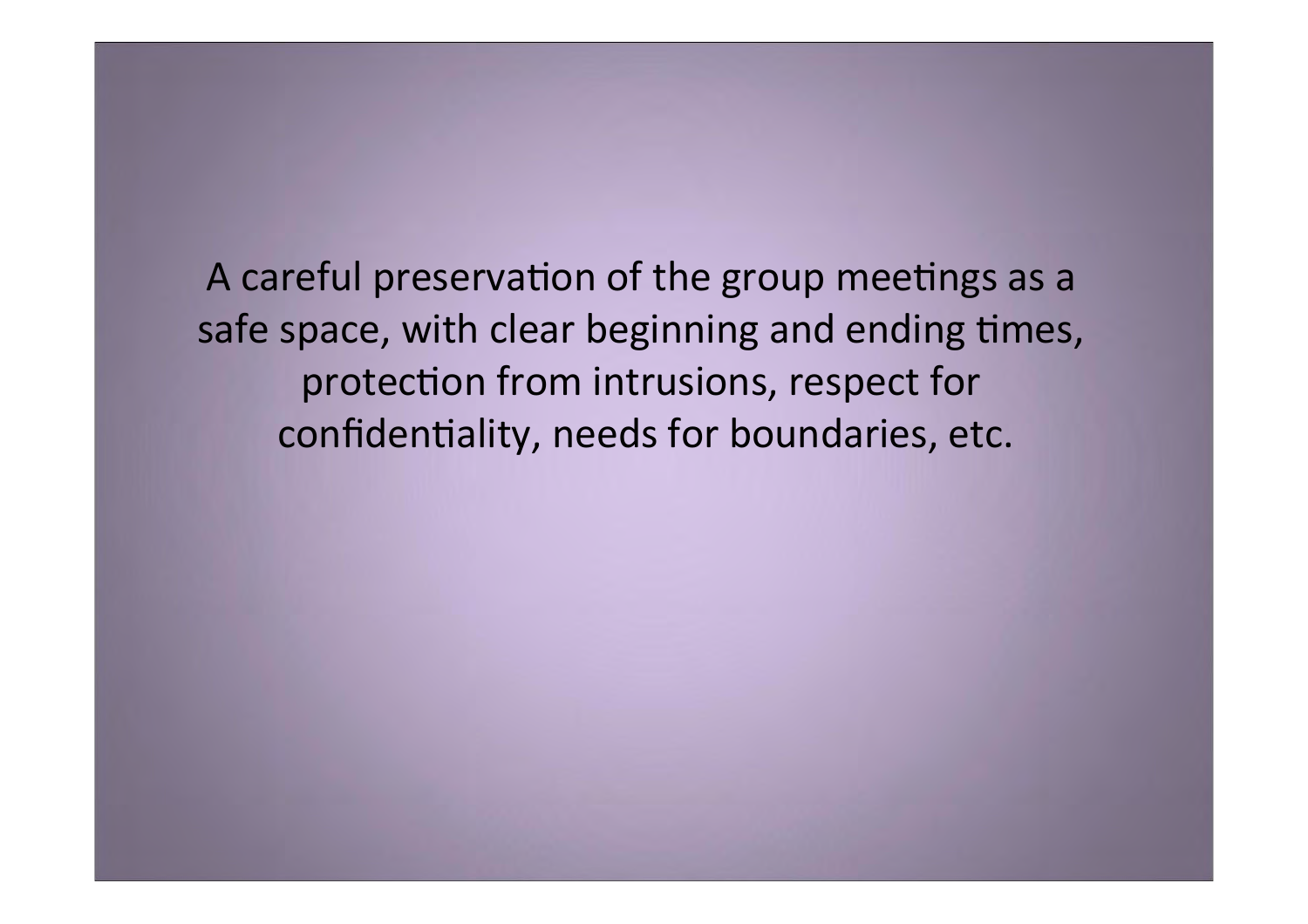Being able to share useful coping strategies or other elements of the Paranoia Network approach in a natural way - rather than being preachy or judgmental if people don't find these useful or have other approaches of their own.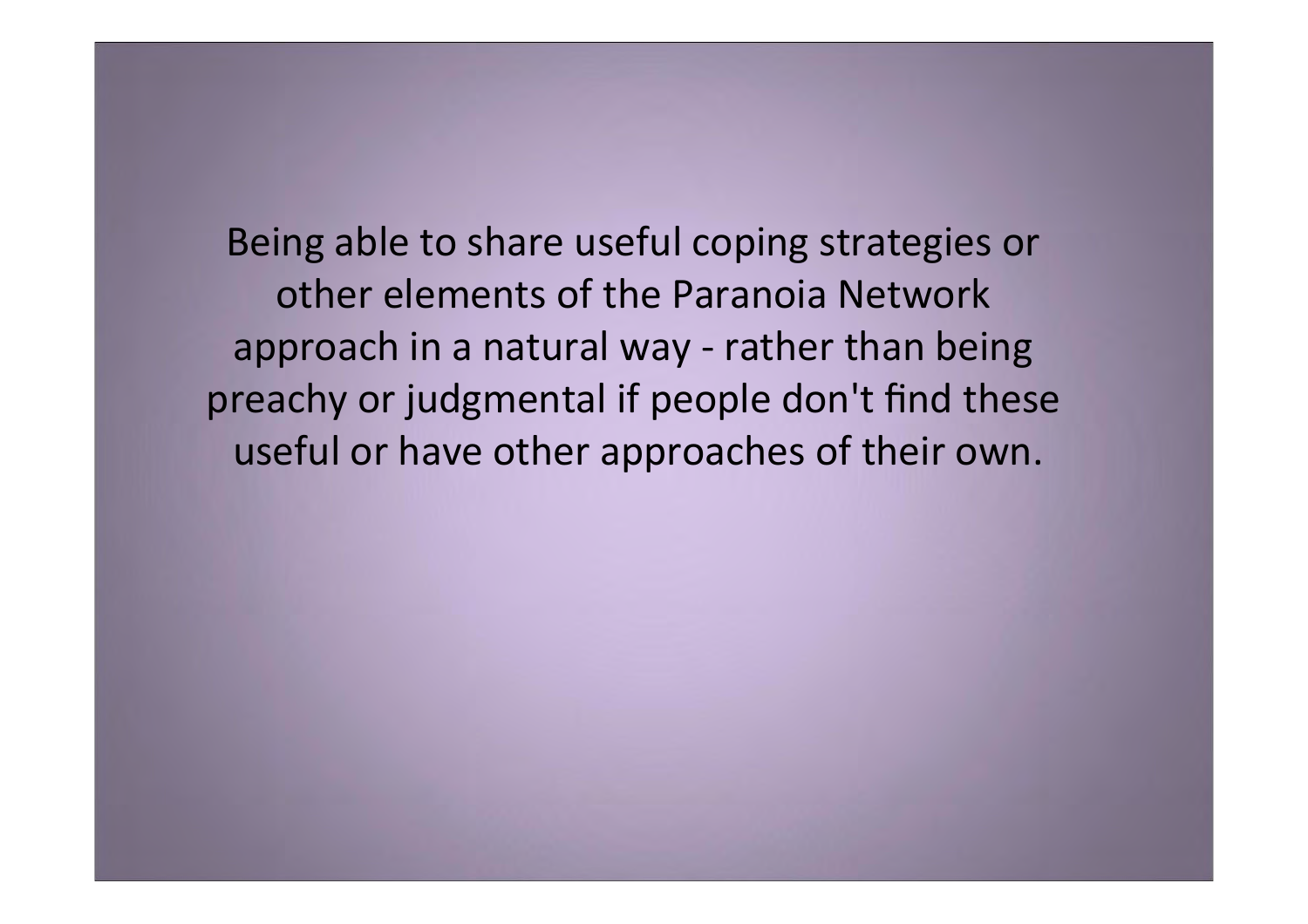# A facilitator has to be fully committed to the group, it is not a six month project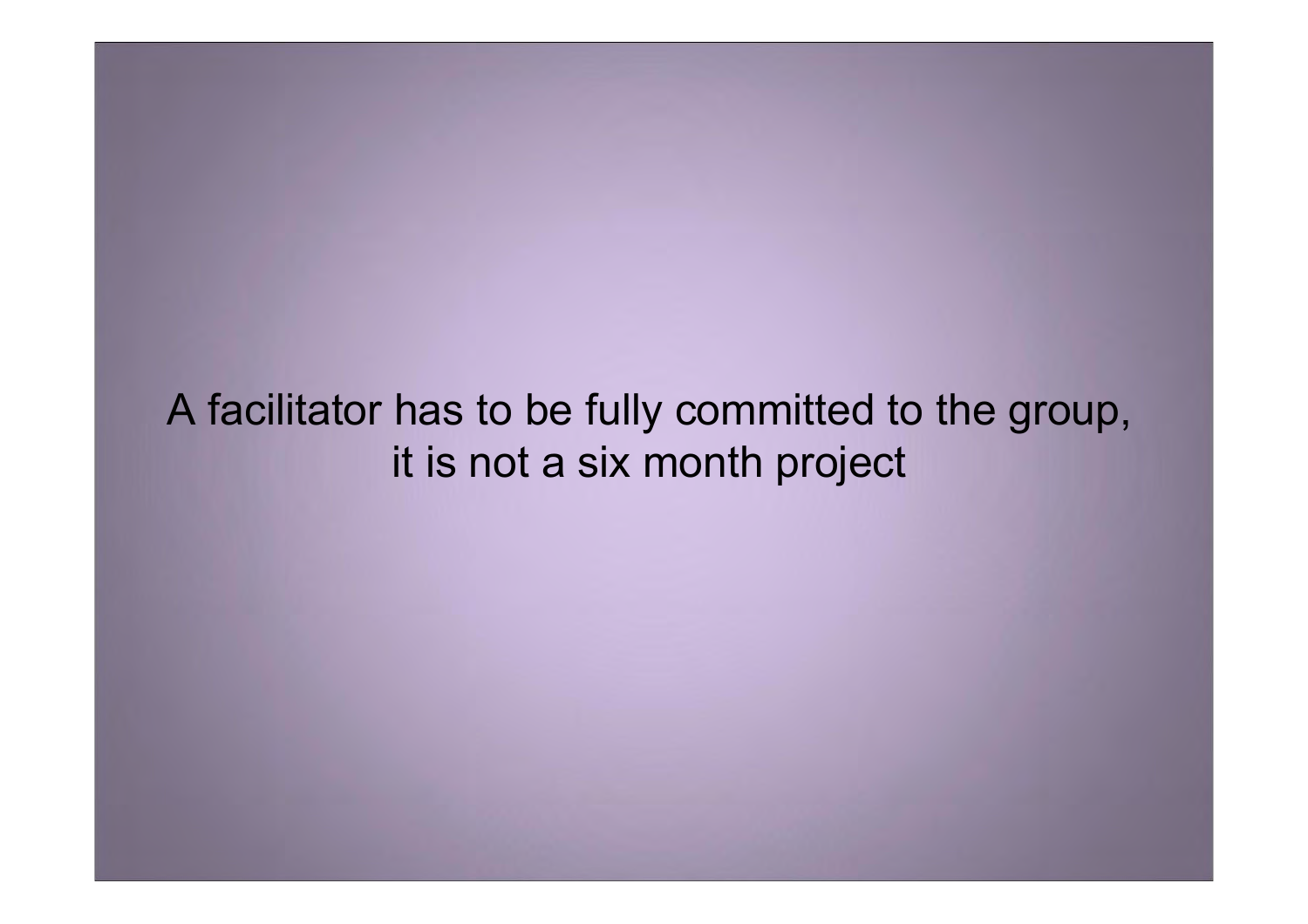## Conflict Management, Coping with Difficult Members and Understanding Behaviour

Keeping things civilised

•Respect other people

•Challenge constructively and sensitively

•Don't make assumptions about other people

- •Consult before acting
- •Encourage healthy debate
- •Avoid and discourage personal attacks on others
- •Enable people to back down with dignity
- Resolving Conflict
- •Establishing common goals
- •Restructuring the group or the meeting

•Integrative ('win-win' or agree to disagree) bargaining

•Communication

#### REMEMBER:

Disagreement can either be healthy or destructive.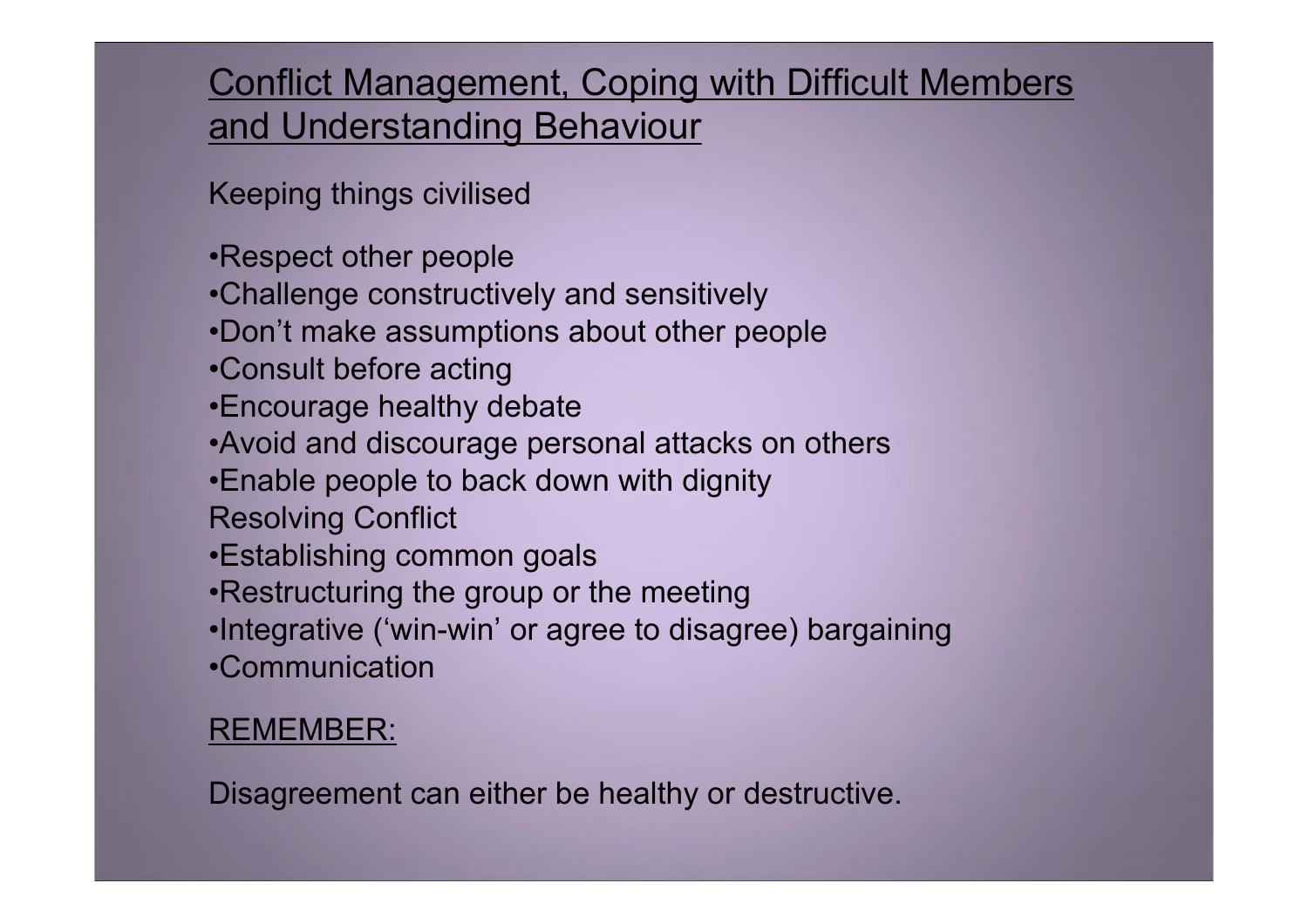## Coping with difficult members – Understanding the behaviour

•How does this person make me feel? •How is this person affecting other group members? •What 'pay off' does this individual get from their behaviour? When looking at how to manage difficult behaviour, ask yourself: •If we are aware of our own negative feelings we can deal with them more constructively

•Do they look bored/threatened/embarrassed etc? Am I feeling unnecessarily threatened because of lack of self-confidence? Do I need to intervene as group facilitator, to prevent the group from being obstructed? Other group members are an important source of allies in handling difficult behaviour

•People do not behave without reason. Recognising why a person behaves in a certain way reduces the threat. Can you help them to achieve the same thing in a different way?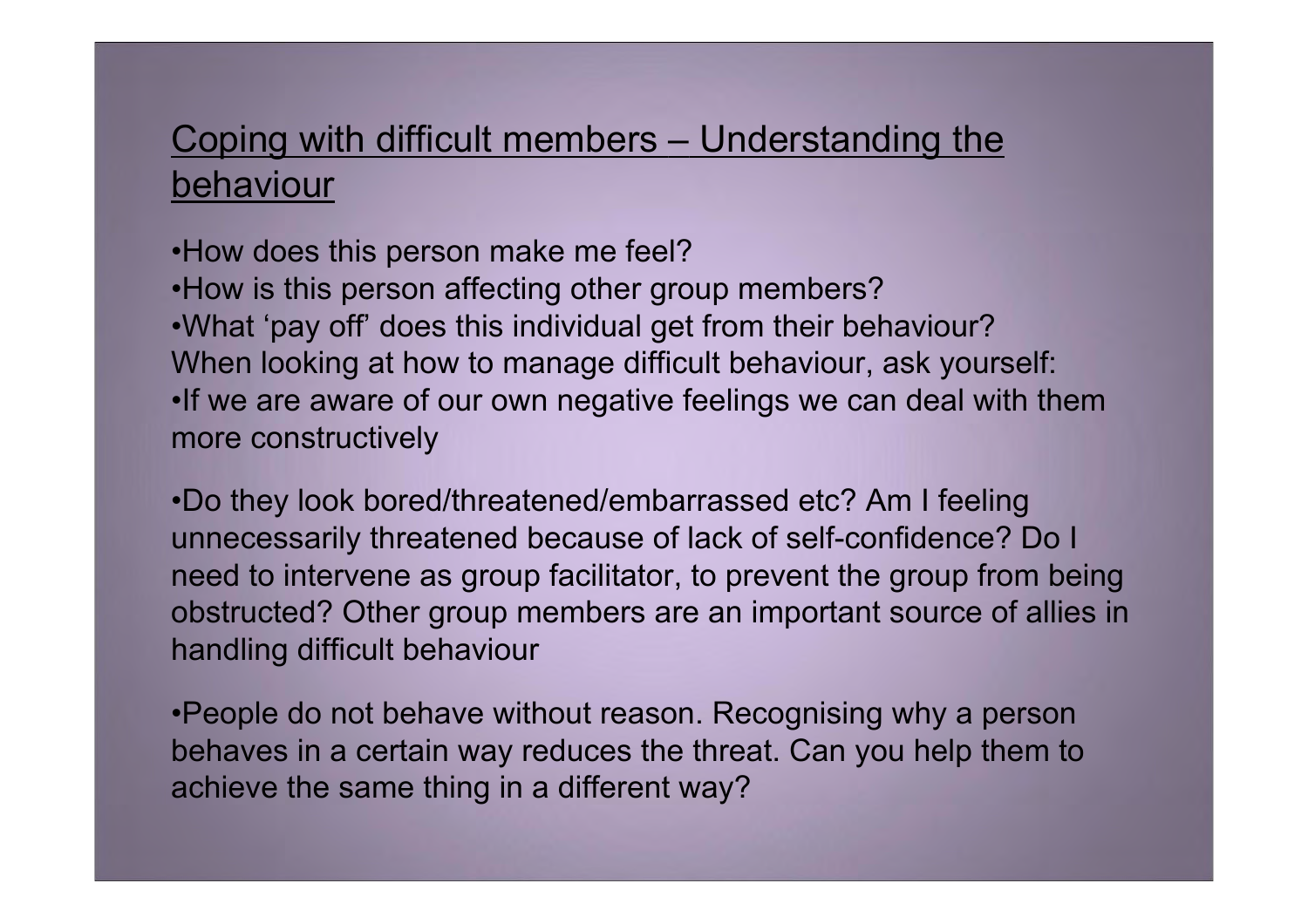### Some behaviours which might be seen as *difficult* include:

- •People who overtly/covertly criticise other group members
- •People who question everything that is said
- •People who challenge the value of the group or what it is doing
- •People who refuse to do group tasks
- •People who do not say anything
- •People who talk continuously
- •People who talk about everything in an abstract/intellectual way
- •People who tell irrelevant stories
- •People who challenge the status of the group facilitator

Group facilitators may think that a group member is difficult because; they feel threatened in some way or they obstruct the working of the group in some way.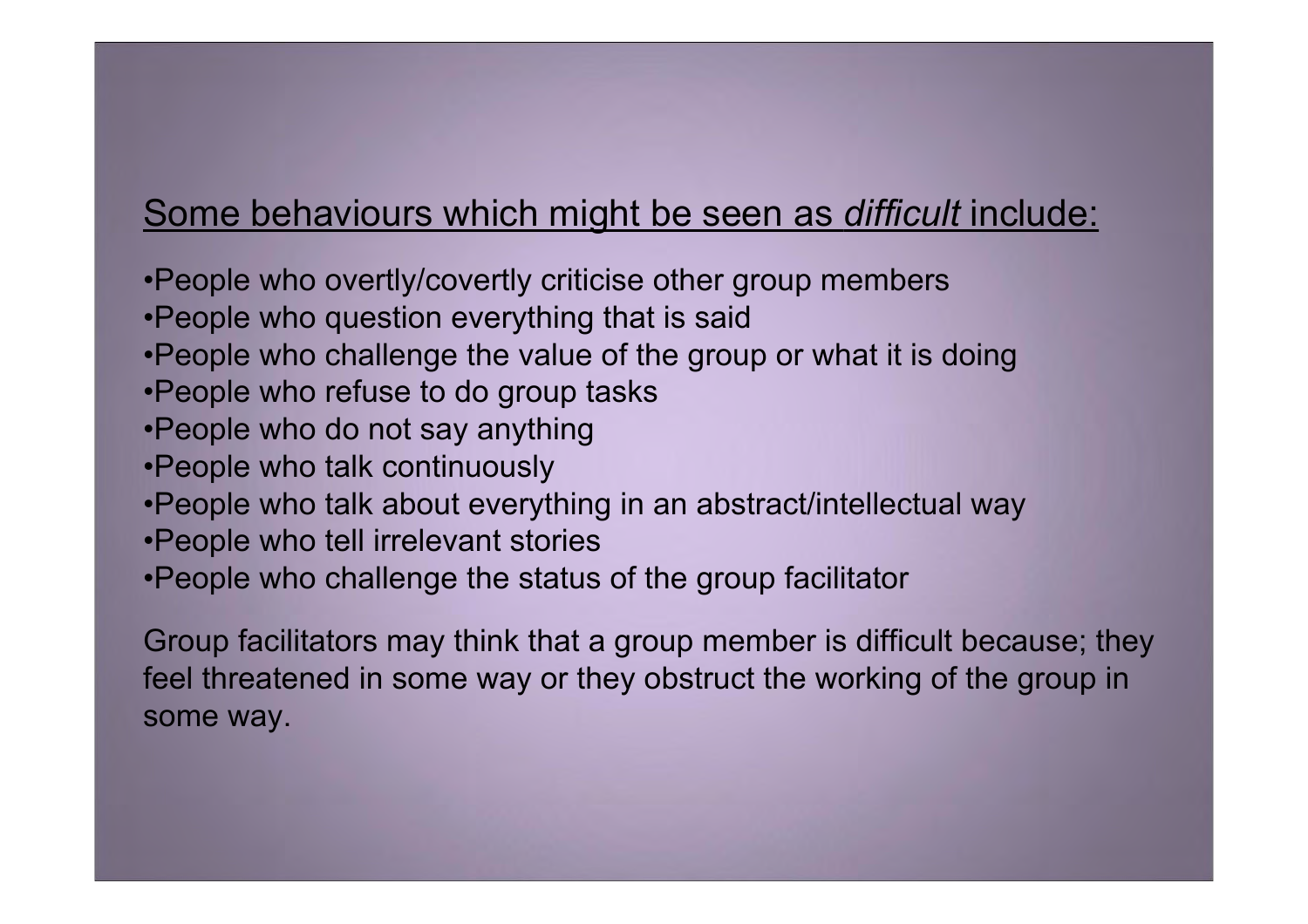#### Possible strategies when working with difficult members

- •Don't be defensive when criticised
- •Never put the individual down
- •Draw on support from other group members
- •Be aware of group dynamics and be flexible within a group session
- •Encourage critical individuals to be more specific
- •Use your co-facilitator and/or supervisor
- •Actively listen and accept that this is how the individual feels.

•Make links to past comments if possible and turn it into a positive contribution to the group (E.g. dealing with a persons anger) •Allow the group to constructively challenge the difficult member. •If two or three people are dominating the discussion, try breaking into pairs with specific tasks. When the group come back together the dynamics will have changed

•You may realise that the person was actually making a query rather than a criticism

•If the difficulties persist, seek advice and feedback.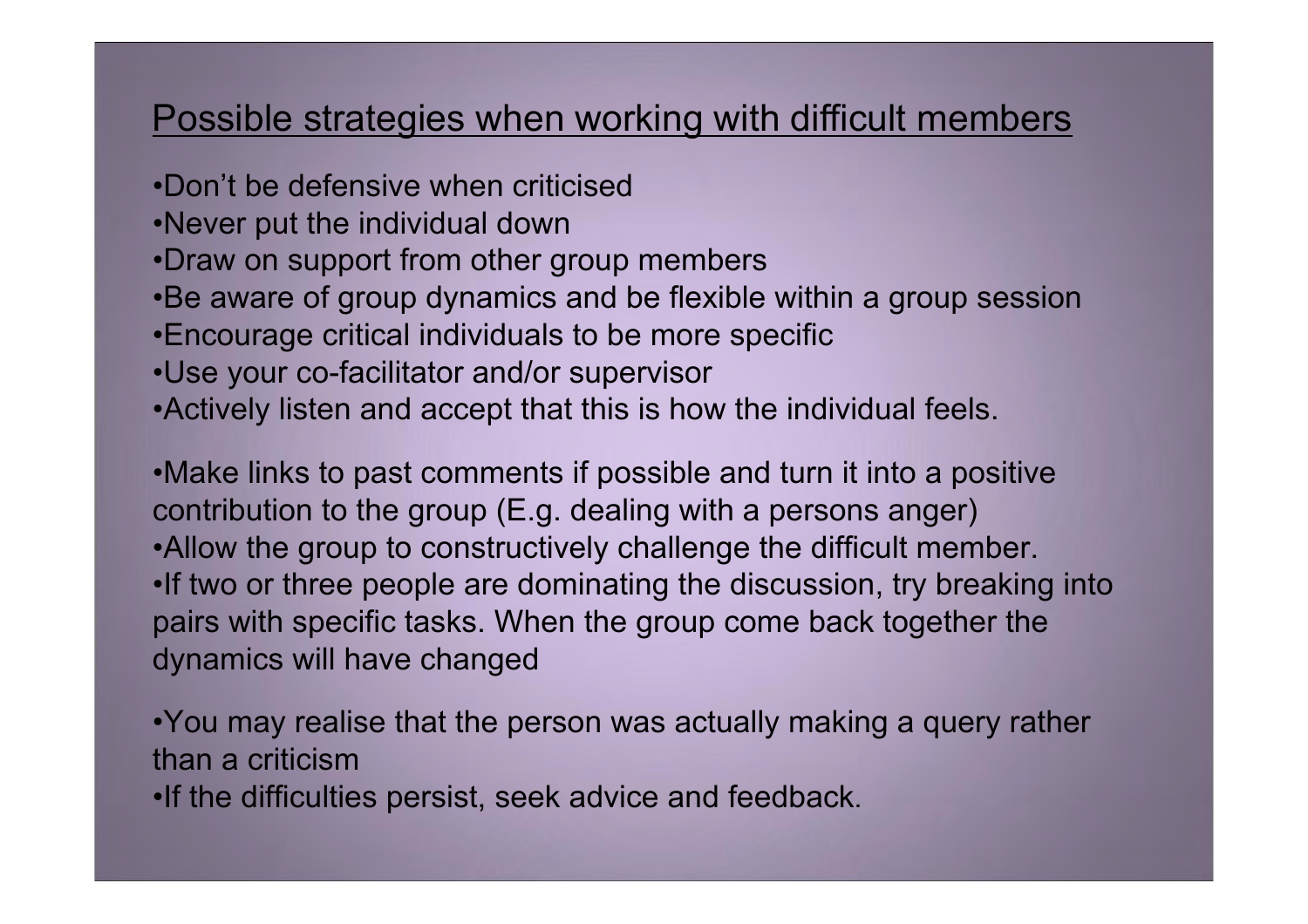#### **Building links**

**This is the skill of being able to make connections between what a person says and something else they have said or done, or between one individual's contribution and another individuals. E.g. One person may say that their voices are worse at night, other person's may have previously mentioned this; the facilitator can then say to the members 'has anyone else experienced this?'.**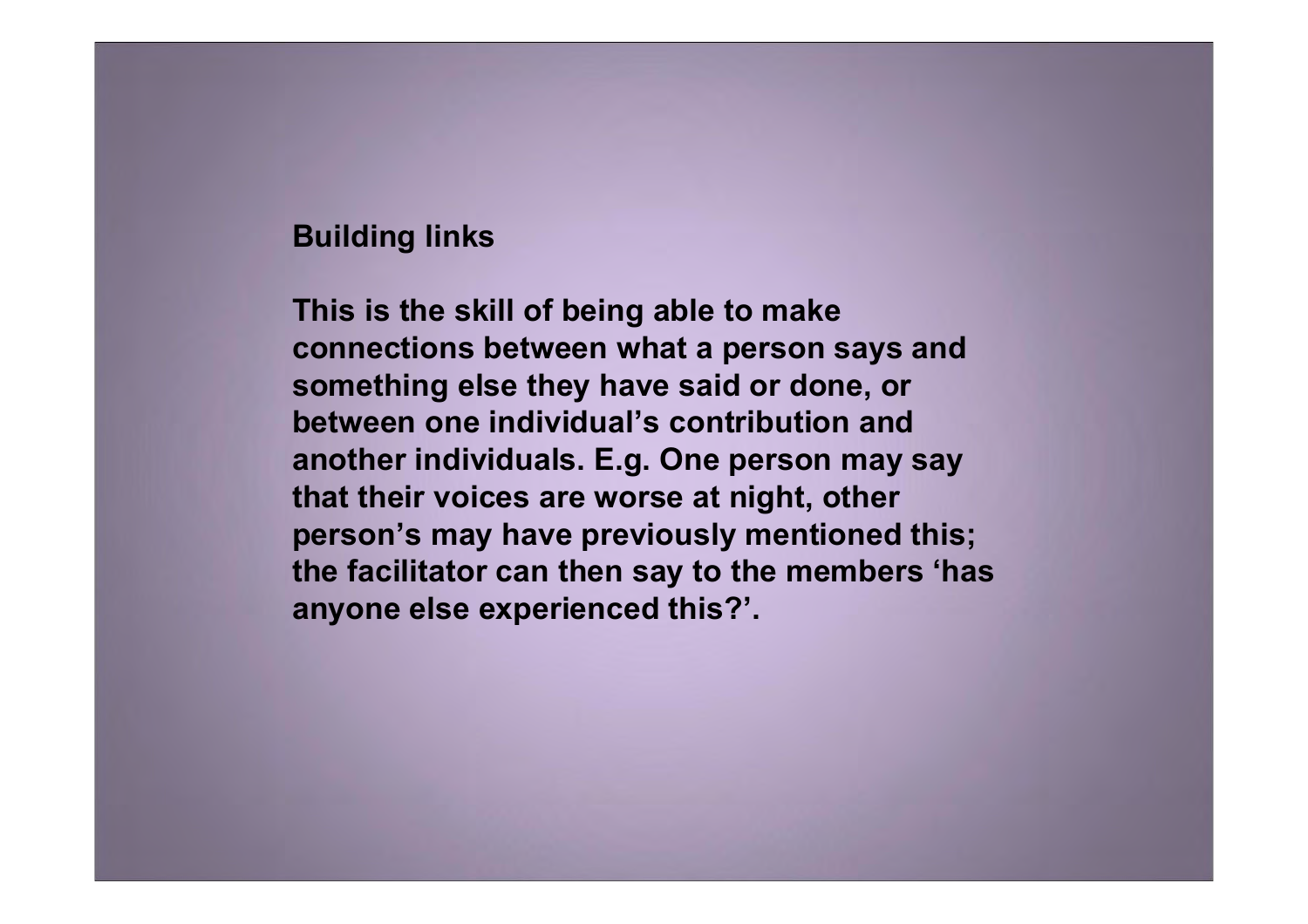# Reviewing the group

From time to time ask each member what they think they are getting from the group What do they want from the group? Does it meet their needs? What makes it work and why? What would make it better? What don't people like? Talk to people one on one & in group to be sure people aren't just being *polite*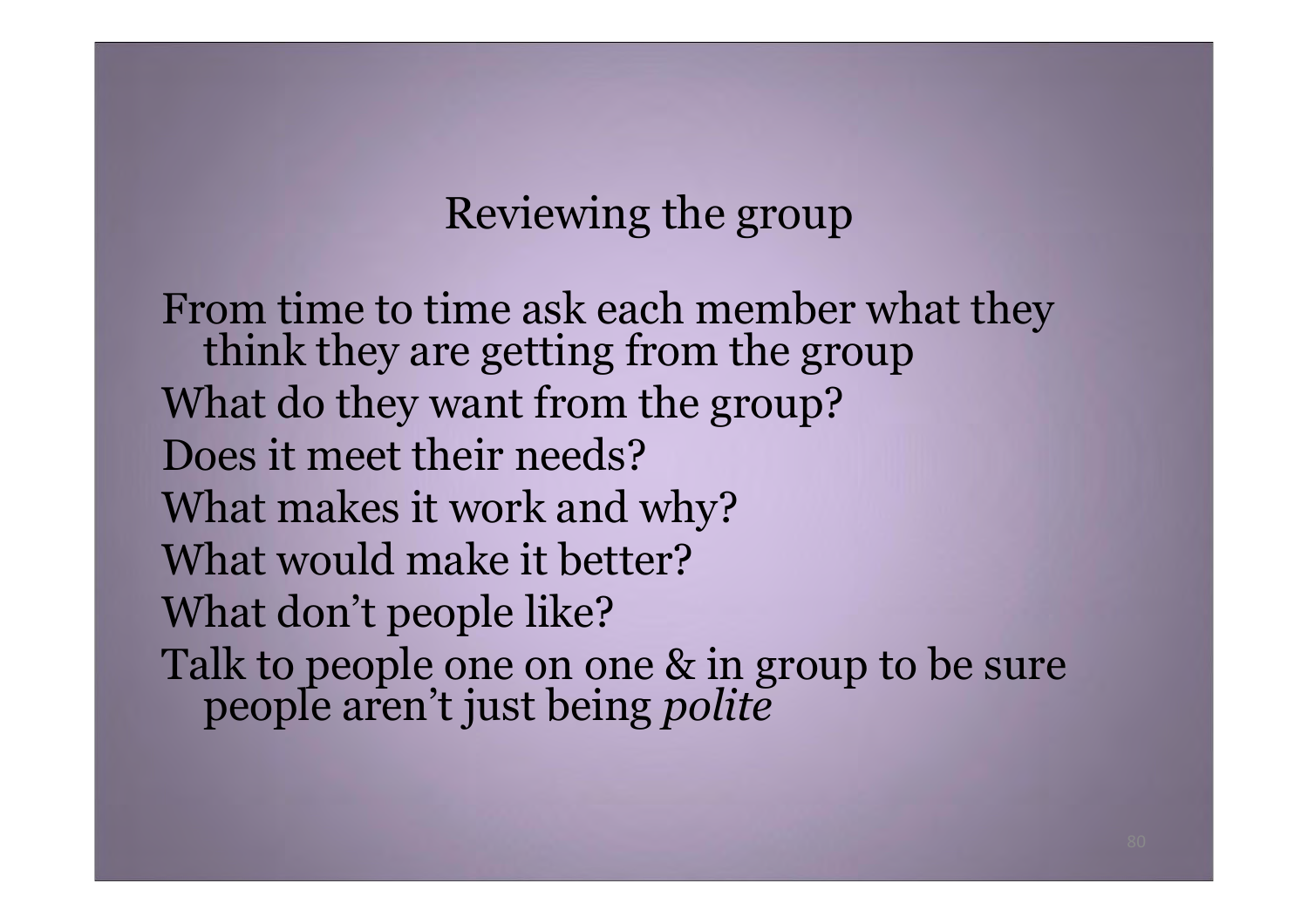# Support for facilitators

- For groups to be sustainable, it is important that facilitators are supported in order to do the work.
- It is valuable to meet with other facilitators to share experiences in order to gain mutual support and to develop ideas and good practise.
- In England, we set up Paranoia Group Facilitator forums.
- Forums meet every 6 weeks.
- Facilitators network with each other, share difficulties, concerns, triumphs and good news.
- These forums will now be developed nationally.